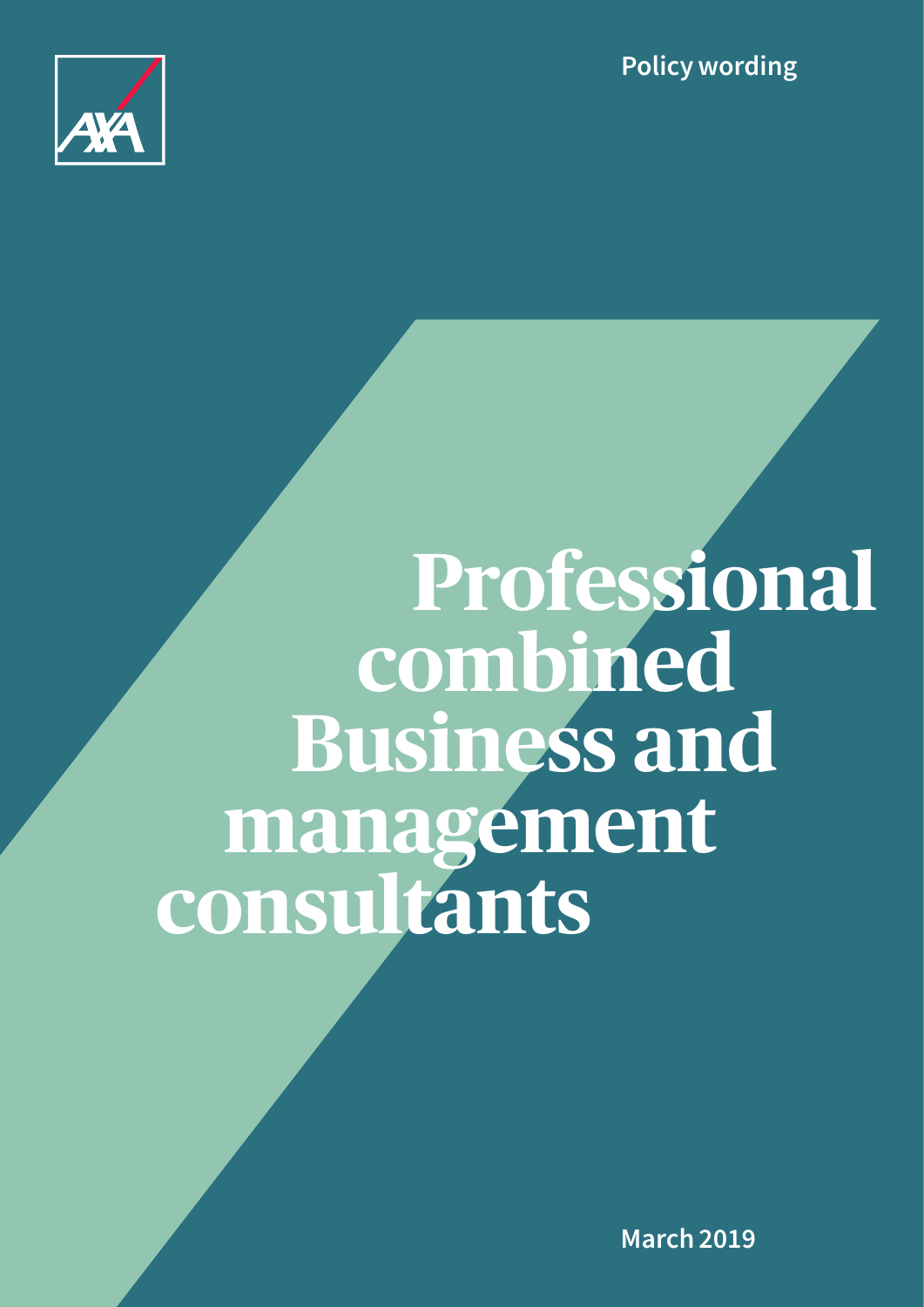# **Contents**

| <b>Welcome to AXA</b>                         | 3  |
|-----------------------------------------------|----|
| <b>Your policy</b>                            |    |
| Meanings of defined terms                     | 4  |
| <b>Policy conditions</b>                      | 5  |
| <b>Sections of cover</b>                      |    |
| Professional indemnity section                | 9  |
| <b>Employers liability section</b>            | 19 |
| <b>Public liability section</b>               | 23 |
| Directors' and officers'<br>liability section | 30 |
| Contents - all risks section                  | 39 |
| Making a complaint                            | 42 |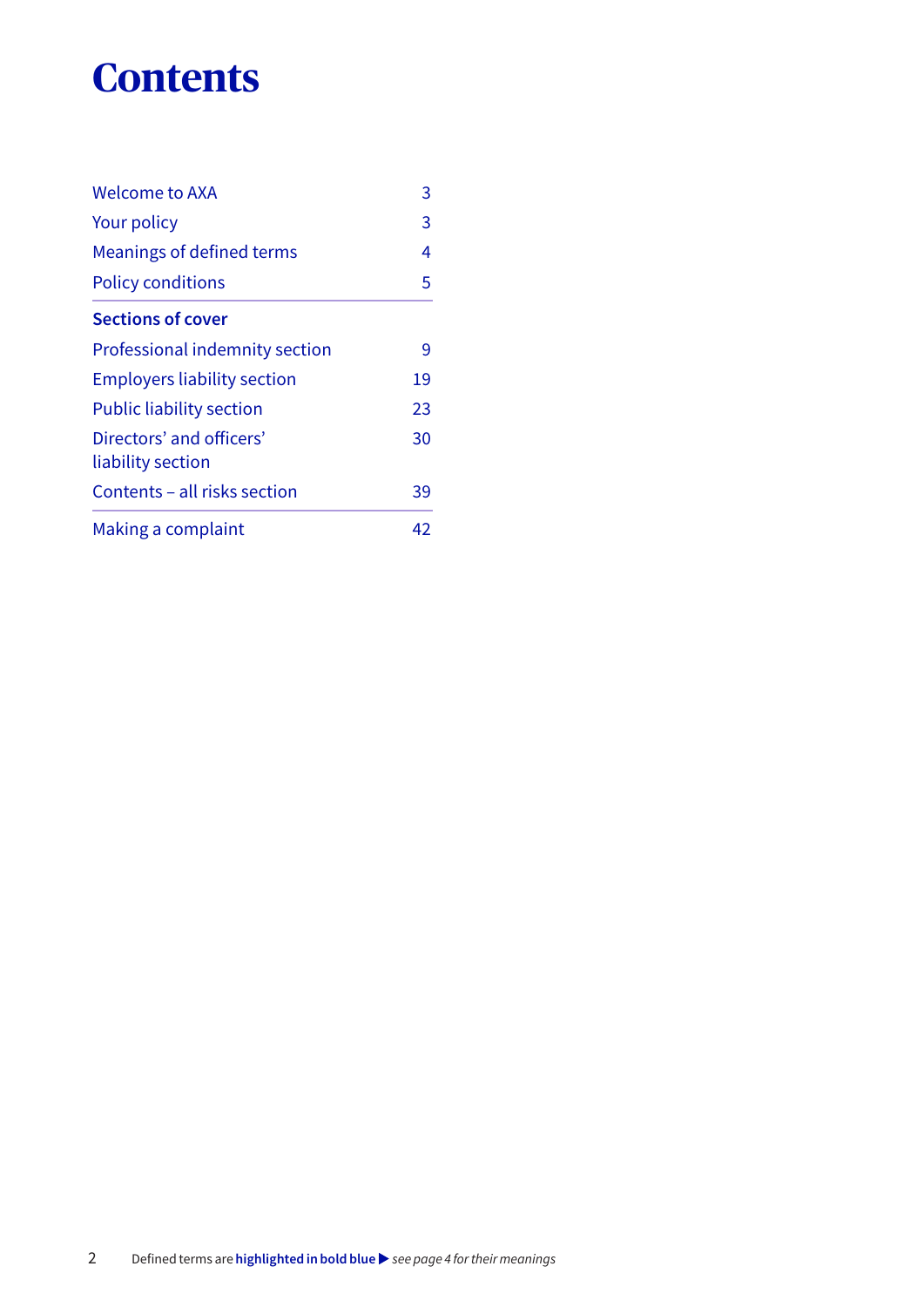# **Welcome to AXA**

# **Thank you for choosing AXA**

Please read carefully all documents that **we** have provided and keep them in a safe place.

If **you** have any questions, need anything explaining or believe this contract does not meet **your** needs, please contact **us** or **your** insurance adviser.

# **Your policy**

**Your policy** is a contract of insurance between **you** and **us** and **you** have a duty to make a fair presentation of the risk to **us** in accordance with the law.

The **policy** describes the insurance cover for which **we** have accepted **your** premium.

This insurance is renewable provided that **we** agree to accept **your** premium for any subsequent **period of insurance**. A new schedule will be issued for each **period of insurance** showing any changes to **your** cover.

**Your policy** is divided into a number of sections. The **policy** wording, schedule and any endorsements must be read together. Where a section does not apply, **your** schedule will state that it is 'not covered'.

Throughout this **policy**, **we** use defined terms. Defined terms are used to explain what a word means and are highlighted in bold blue print.

Headings have been used for **your** guidance and to help **you** understand the cover provided. The headings do not form part of the contract.

Under the heading 'What is covered' **we** give information on the insurance provided. This must be read with 'What is not covered', the Policy conditions and the section conditions at all times.

Under the heading 'What is not covered' **we** draw your attention to what is excluded from **your policy**.

# **Making a claim**

If **you** need to tell **us** about a claim please first check **your policy** to make sure **you** are covered. **You** must then follow the Claim notification condition and Claims procedures condition on pages 5 and 6.

For Professional indemnity claims, please see the Claim circumstance condition, the Claim control and co-operation condition and the Claims notification condition on pages 17 and 18.

For Director's and officer's claims, please see the Claims conditions, Claims notification condition and Claims procedures condition on page 37.

Please contact **your** insurance adviser who will help **us** deal with the claim.

# **Making a complaint**

If **you** are not happy with the way a claim or any other matter has been dealt with, please read 'Making a complaint' on page 42.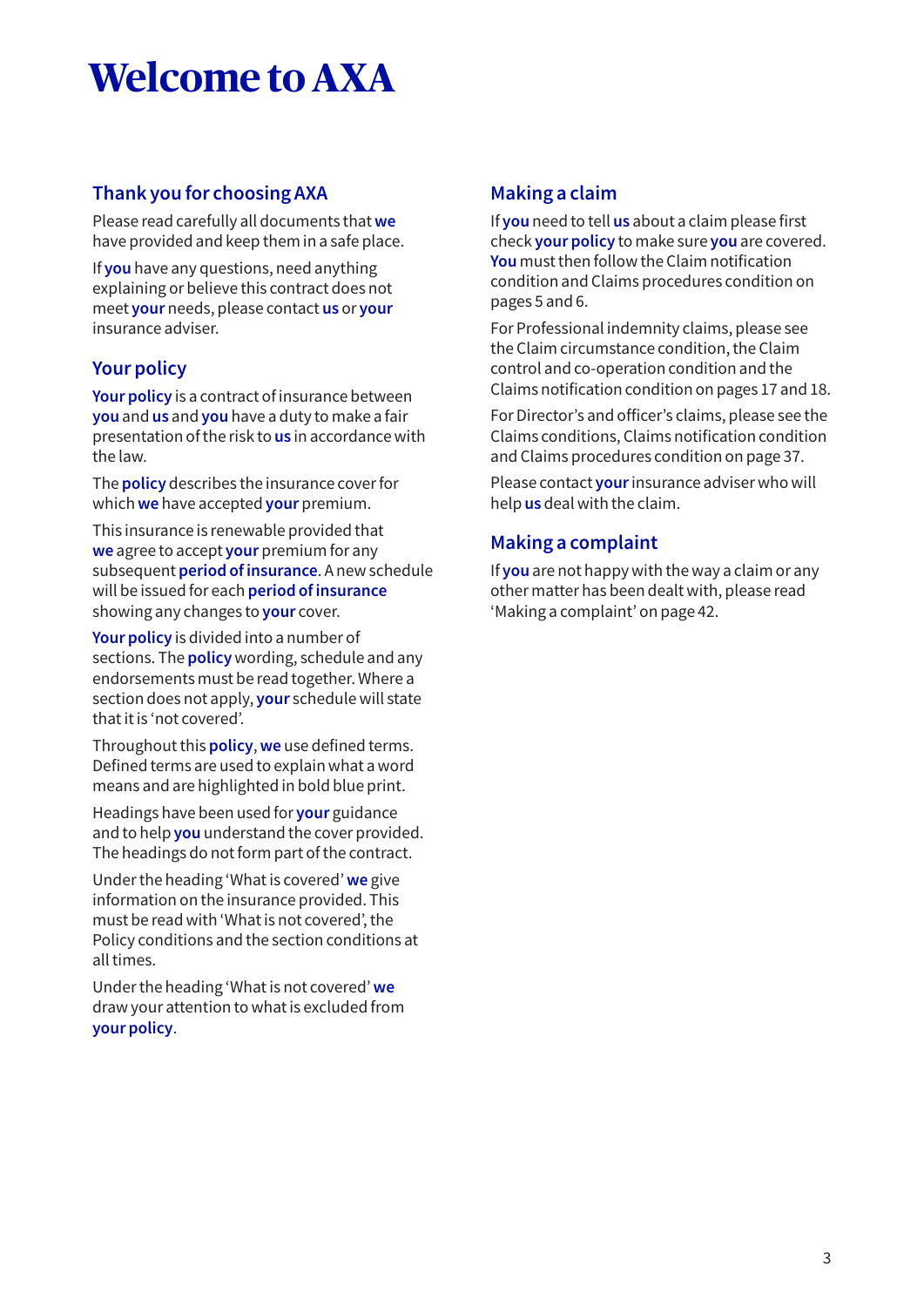# **Meanings of defined terms**

These meanings apply throughout **your policy**. If a word or phrase has a defined meaning it will be highlighted in bold blue print and will have the same meaning wherever it is used. There are additional defined terms under each section.

# **Business**

Business, described in **your** schedule including

- **1** providing and managing amenities for the benefit and welfare of **employed persons**
- **2** repairing, maintaining and decorating property or premises owned, leased, hired or rented by the business
- **3** providing and managing facilities primarily used for fire prevention, safety or security at **your** premises
- **4** maintaining and repairing vehicles and machinery owned, leased, hired or rented by the business
- **5** private work **you** allow any **employed persons** to do for **your** directors, partners or officers, as long as this work is done with **your** prior permission
- **6** the sale or disposal of business assets.

#### **Excess**

The amount stated in **your** schedule, being the first amount of **loss** for which **you**  are responsible.

#### **Period of insurance**

Period shown in **your** schedule, inclusive of both the stated start date and end date.

#### **Policy**

This document, any schedule and any endorsements attached or issued.

#### **Policy territories**

Great Britain, Northern Ireland, the Channel Islands and the Isle of Man.

#### **Terrorist act**

Any act of a person or group directed towards the overthrowing or influencing of any government, or putting any section of the public in fear by threat, force or violence or other means.

#### **We/us/our**

AXA Insurance UK plc.

#### **You/your**

Person(s), firm, company or organisation shown in **your** schedule as the insured.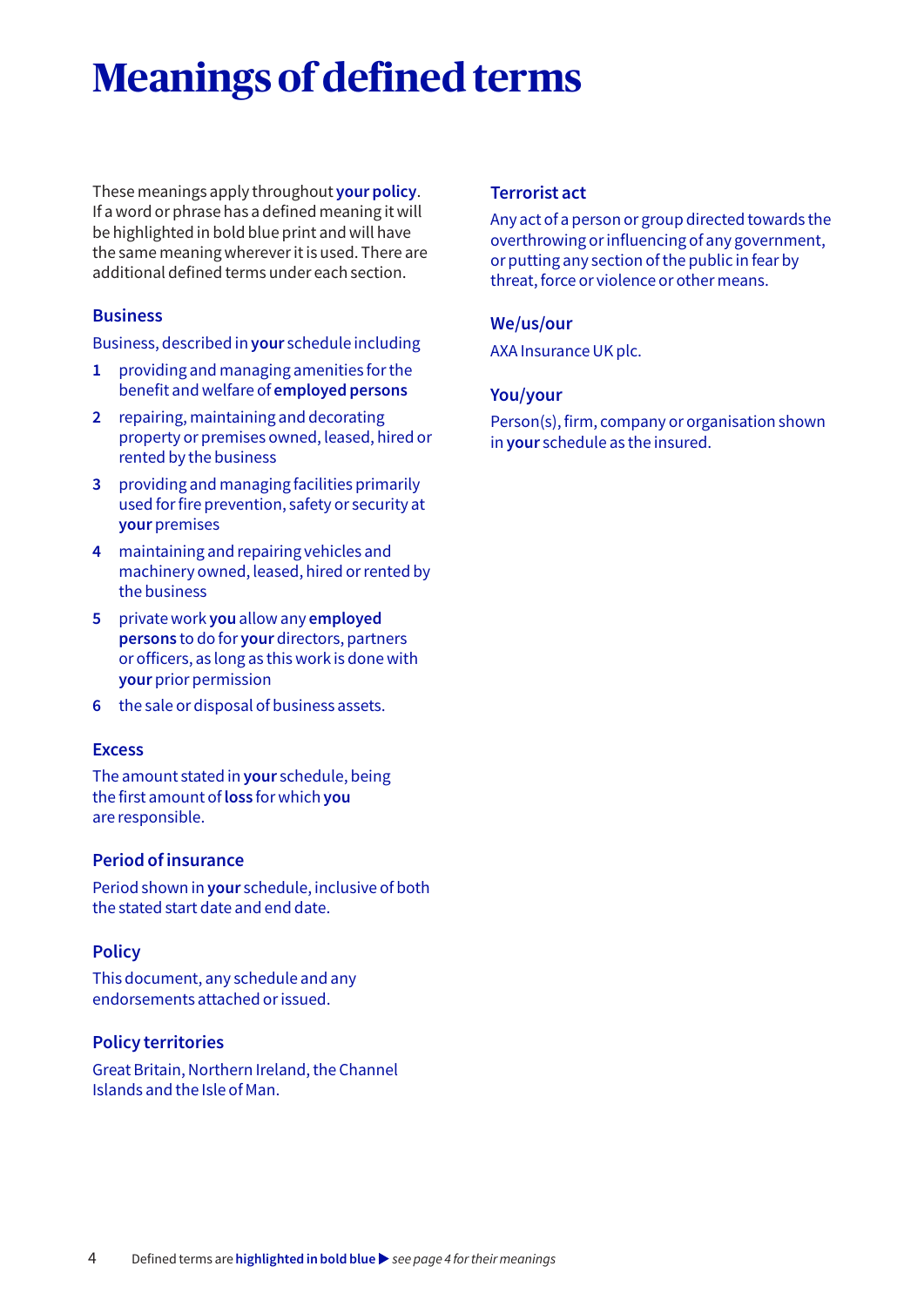# **Policy conditions**

**You** must comply with the following conditions to have the full protection of **your policy**.

If **you** do not comply then **we** may at **our** option take one or more of the following actions

- **1** Cancel **your policy**
- **2** Declare **your policy** void (treating **your policy** as if it had never existed)
- **3** Change the terms of **your policy**
- **4** Refuse to deal with all or part of any claim or reduce the amount of any claim payments.

# **Cancellation condition**

- **1 You** may cancel **your policy** within 14 days of receiving **your policy** for the first **period of insurance** if for any reason **you** are dissatisfied or the **policy** does not meet **your** requirements.
- **2 We** can cancel **your policy** at any time during the **period of insurance** by giving 14 days written notice to **your** last known address.

Where **your policy** is cancelled in accordance with either of the above provisions, **we** will refund part of the premium paid, proportionate to the unexpired **period of insurance** following cancellation.

- **3 You** may also cancel **your policy** at any other time during the **period of insurance**. **We** will refund part of the premium paid, proportionate to the unexpired **period of insurance** less a short period premium surcharge of £50.
- **4 We** can cancel **your policy** immediately, without giving **you** notice if the premium has not been paid. If a claim or claim circumstance has been notified to **us** during the current **period of insurance** the annual premium remains due in full.

**We** will only refund premium provided that no **claim** has been paid or is outstanding in the current **period of insurance**.

Cancellation of this **policy** will not affect any claims or rights **you** or **we** may have before the date of cancellation.

**We** do not have to offer renewal of **your policy** and cover will cease on the expiry date.

# **Change in risk condition**

**You** must tell **us** as soon as possible during the **period of insurance** of any change

- **1** to the **business**
- **2** in the person, firm, company or organisation shown in **your** schedule as the insured
- **3** to the information **you** provided to **us** previously or any new information that increases the risk of **loss** as insured under any section of **your policy**.

**Your policy** will come to an end from the date of the change unless **we** agree in writing to accept an alteration.

**We** do not have to accept any request to vary **your policy**. If **you** wish to make any alteration to **your policy you** must disclose any change to the information **you** previously provided or any new information that could affect this insurance. If **we** accept any variation to **your policy**, an increase in the premium or different terms or conditions of cover may be required by **us**.

# **Claim notification condition (not applicable to the Professional indemnity section of this policy)**

This condition applies throughout **your policy** with the exception of the Professional indemnity section and the Directors' and officers' liability section.

The claims notification conditions to **your** Professional indemnity section and **your** Directors' and officers' liability sections can be found on page 18 and page 37.

#### **You** must

- **1** as soon as practical
	- **a** give **us** notice of any circumstances which might lead to a claim under **your policy**
	- **b** give **us** all the information **we** request
- **2** immediately
	- **a** on receipt send **us** every letter, court order, summons or other legal document served upon **you**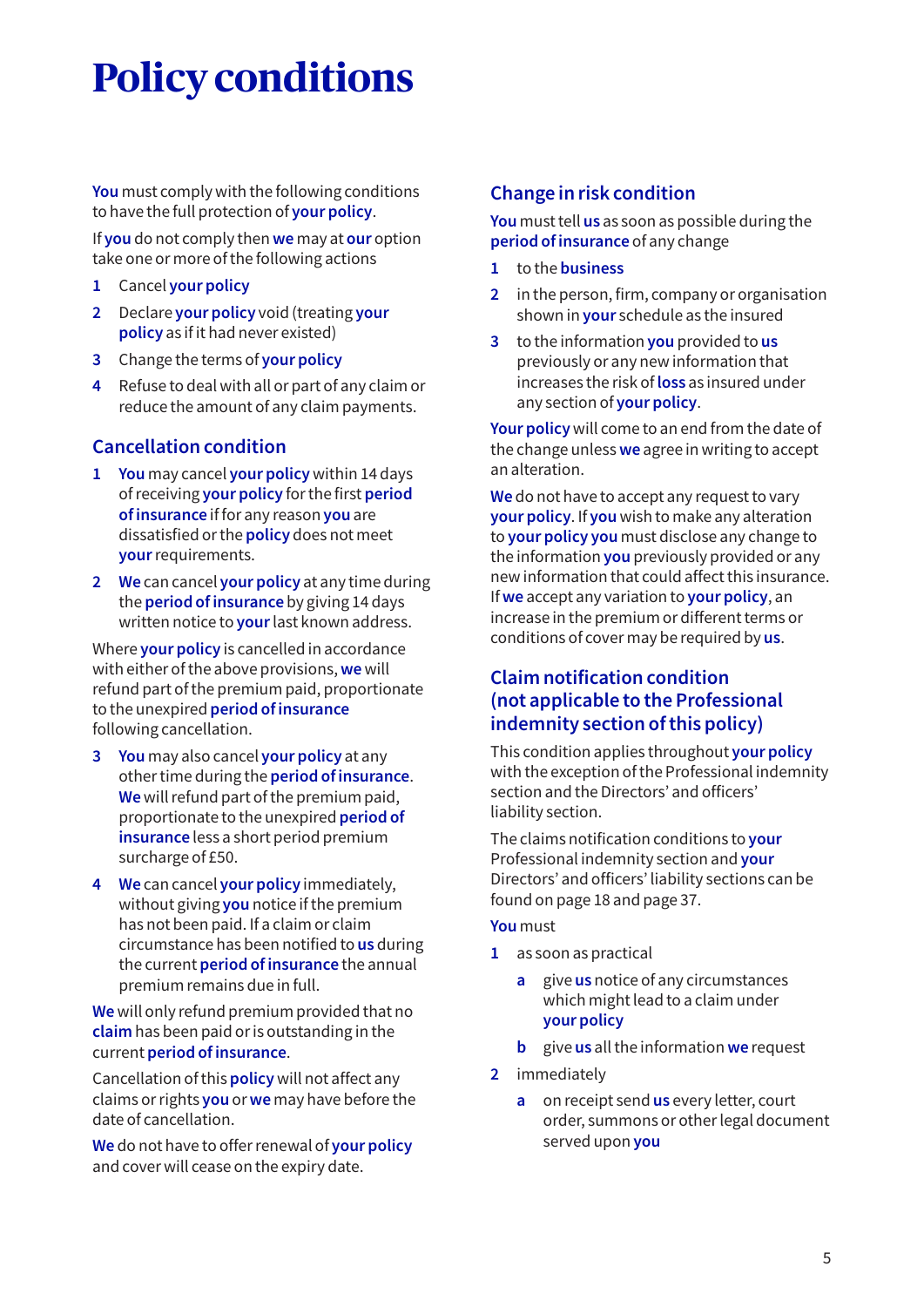- **b** tell **us** about any prosecution, inquest or fatal accident inquiry or dispute for referral to adjudication or court proceedings in connection with any potential claim under **your policy**
- **c** notify the police of any loss or damage that has been caused by malicious persons, thieves, rioters, strikers.

**We** will not pay **your** claim where **you** have not complied with this condition.

# **Claims procedures condition (not applicable to the Professional indemnity section of this policy)**

This condition applies throughout **your policy** with the exception of the Professional indemnity section and the Directors' and officers' liability section.

The claims procedure condition which apply to **your** Directors' and officers' liability section can be found on page 37 and 38.

- **1 You** must take, or allow others to take, practical steps to prevent further loss or damage, recover property lost and otherwise minimise the claim.
- **2** At **your** expense **you** must provide **us** with
	- **a** full details in writing of any injury, loss or damage and any further information or declaration **we** may reasonably require
	- **b** any assistance to enable **us** to settle or defend a claim
	- **c** details of any relevant other insurances.
- **3 You** must not accept, negotiate, pay, settle, admit or repudiate any claim without **our** written consent.
- **4** Following a claim **you** must allow **us** or anyone authorised by **us**
	- **a** access to premises
	- **b** to take possession of, or request delivery to **us** of any property insured.
- **5 You** must not abandon any property to **us**.
- **6 We** will be allowed complete control of any proceedings and settlement of the claim.

**We** will not pay **your** claim where **you** have not complied with this condition.

# **Fair presentation of risk condition**

**You** have a duty to make a fair presentation of the risk which **you** wish to insure. This applies prior to the start of **your policy**, if any variation is required during the **period of insurance** and prior to each renewal. If **you** do not comply with this condition then

- **1** if the failure to make a fair presentation of the risk is deliberate or reckless **we** can elect to make **your policy** void and keep the premium. This means treating the **policy** as if it had not existed and that **we** will not return **your** premiums, or
- **2** if the failure to make a fair presentation of the risk is not deliberate or reckless and **we** would not have provided cover had **you** made a fair presentation, then **we** can elect to make **your policy** void and return **your** premium, or
- **3** if the failure to make a fair presentation of the risk is not deliberate or reckless and **we** would have issued cover on different terms had **you** made a fair presentation of the risk then **we** can:
	- **a** reduce proportionately any amount paid or payable in respect of a claim under **your policy** using the following formula. **We** will divide the premium actually charged by the premium which **we** would have charged had **you** made a fair presentation and calculate this as a percentage. The same percentage figure will be applied to the full amount of the claim to arrive at the proportion of the claim to be paid or payable; and/or
	- **b** treat **your policy** as if it had included the different terms (other than payment of the premium) that **we** would have imposed had **you** made a fair presentation.
- **4** Where **we** elect to apply one of the above then
	- **a** if **we** elect to make **your policy** void, this will be from the start of the **policy**, or the date of variation or from the date of renewal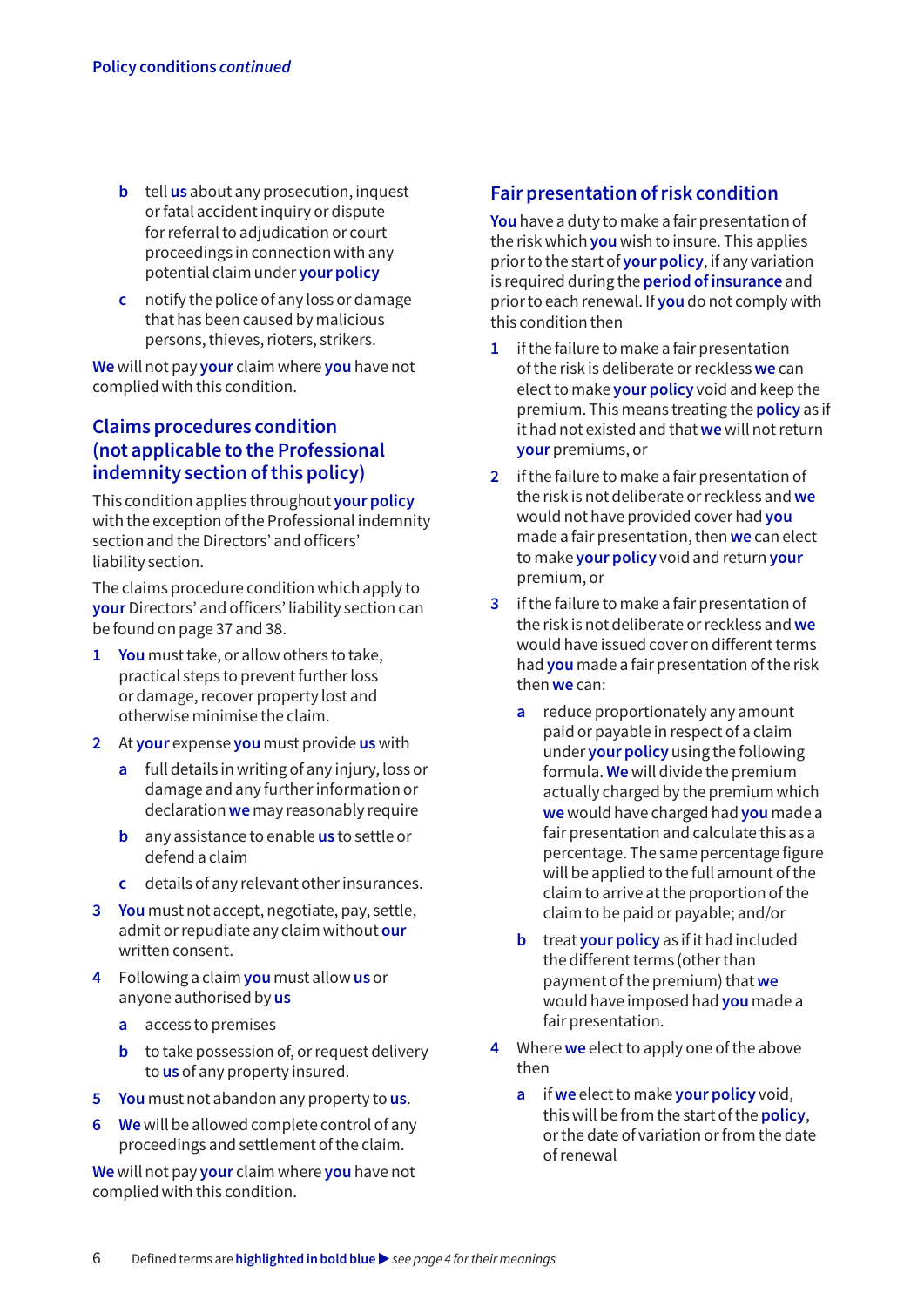- **b we** will apply the formula calculated by reference to the premium that would have been charged to claims from the start of the **policy**, or the date of variation or from the date of renewal
- **c we** will treat the **policy** as having different terms imposed from the start of the **policy**, or the date of variation or from the date of renewal

depending on when the failure to make a fair presentation occurs.

# **Fraud condition**

**You** and anyone acting for **you** must not act in a fraudulent way.

If **you** or anyone acting for **you**

- **1** knowingly makes a fraudulent or exaggerated claim under **your policy**
- **2** knowingly makes a false statement in support of a claim (whether or not the claim itself is genuine) or
- **3** knowingly submit a false or forged document in support of a claim (whether or not the claim itself is genuine),

**we** will

- **a** refuse to pay the claim
- **b** declare the **policy** void from the date of the fraudulent act without any refund of premiums.

**We** may also inform the police of the circumstances.

# **Instalments condition**

If **you** fail to pay a premium instalment to **us** on the date due **we** may charge an administration fee for instalments rejected by **your** bank. **We** have the right to cancel **your policy** for non-payment and apply a short premium payment surcharge of £50.

If a claim or claim circumstance has been notified to **us** during the current **period of insurance**, the annual premium remains due in full. If no claim or claim circumstance has been notified to **us** and insufficient payments have been made to cover the period for which insurance has been provided, payment for the unpaid portion of premium will remain due.

# **Law applicable to this policy**

**You** and **we** can choose the law which applies to this **policy**. **We** propose that the Law of England and Wales apply. Unless **we** and **you** agree otherwise, the Law of England and Wales will apply to this **policy**.

# **Other insurance condition**

If a claim is made under this **policy** and there is other insurance cover for which **you** are, or would be but for this **policy**, entitled to have a claim paid under the other insurance, **we** will at **our** option, either pay

- **1** a proportionate share of the claim
- or
- **2** an amount beyond that which is or would be payable under the other policy.

# **Reasonable care condition**

**You** must take reasonable steps to

- **1** prevent or protect against injury, loss or damage
- **2** keep anything insured in good condition and in full working order
- **3** remedy any defect or any danger that becomes apparent, as soon as possible.

If required by **us**, **you** must allow access to **your** premises or activities of **your business** to carry out inspection or survey. **You** must comply with any risk improvements that **we** ask for, within a reasonable period of time, advised by **us**.

**We** will not pay **your** claim where **you** have not complied with this condition.

# **Sanctions condition**

This contract of insurance is subject to sanction, prohibition or restriction under United Nations resolutions. It is a condition of **your policy** that **we** will not provide cover, or pay any claim or provide any benefit under **your policy** to the extent that the provision of such cover, payment of such claim or provision of such benefit would expose **us**, or **our** parent, subsidiary or any AXA group member company, to any trade or economic sanctions, or violate any laws or regulations of the United Kingdom, the European Union, the United States of America or any other territory.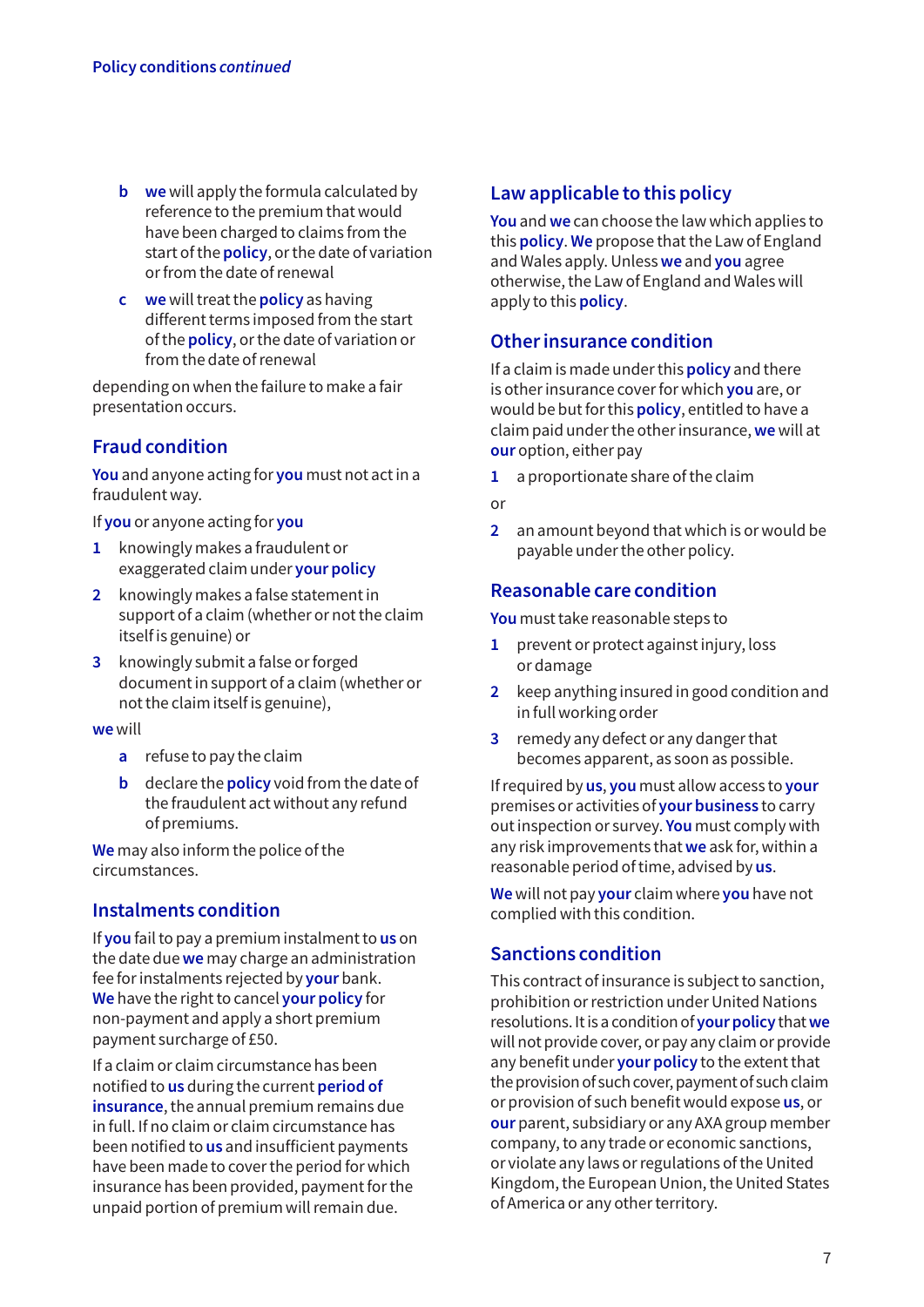# **Subrogation (our rights) condition**

**We** will be entitled to undertake in **your** name or on **your** behalf

- **1** the defence or settlement of any claim
- **2** steps to enforce rights against any other party before or after payment is made by **us**.

# **Third party rights condition**

The Contract (Rights of Third Parties) Act 1999 does not apply to this **policy**.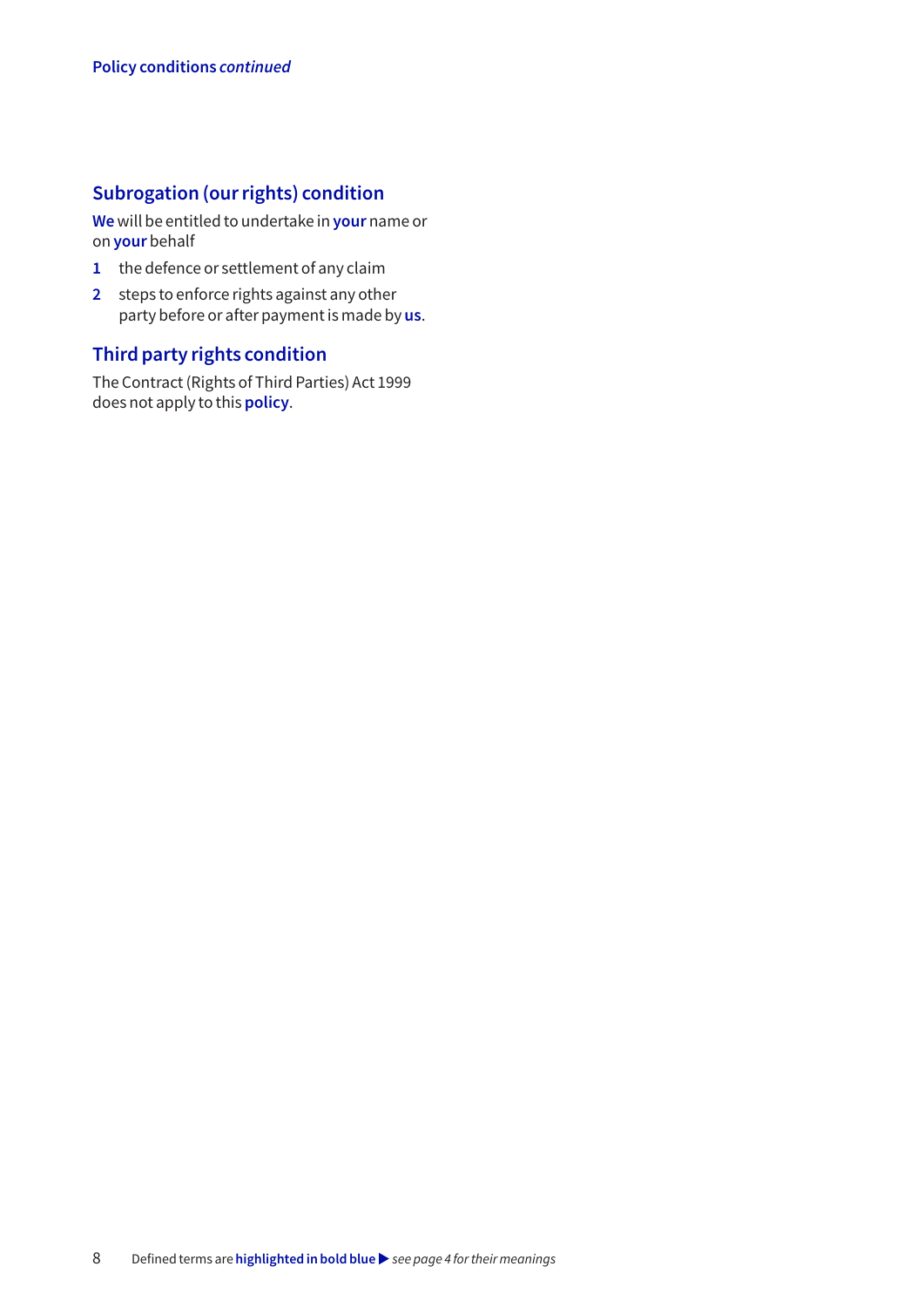# **Professional indemnity section**

#### **Contents of this section**

| Meanings of defined terms        |    |
|----------------------------------|----|
| What is covered                  | 11 |
| Defence and settlement of claims | 14 |
| What is not covered              | 14 |
| Section conditions               | 17 |

# **Important information about the cover provided by this section**

The cover provided by this section operates on a claims-made basis. This means that **we** will only provide cover for **claims** or **claim circumstances** made against **you** and notified to **us** during the **period of insurance**. **We** will not cover any **claim** or **claim circumstance** arising from an act, error or omission that occurred before the **retroactive date**.

Conditions apply regarding when **you** must tell **us** about **claims** or **claim circumstances** and these can be found below. **You** should read these carefully.

# **Meanings of defined terms**

**You** can find the meanings for words in bold blue on page 4. There are some words that may only appear in this section or are defined differently and their meanings are shown here.

# **Asbestos**

Asbestos in any form, asbestos fibres, particles or derivatives of asbestos or any material containing asbestos.

# **Claim(s)**

Any verbal or written demand, notice or communication from a third party

- **1** making an assertion for legal remedy or any other form of compensation or remedy
- **2** containing reference to, or serving notice of, intent to start legal proceedings
- **3** invoking any pre-action protocol as set under the Civil Procedure Rules and/or
- **4** referring to arbitration, adjudication or complaint proceedings.

# **Claim circumstance(s)**

Any incident, occurrence, fact, matter or act that **you** become aware of that might reasonably give rise to a **claim**.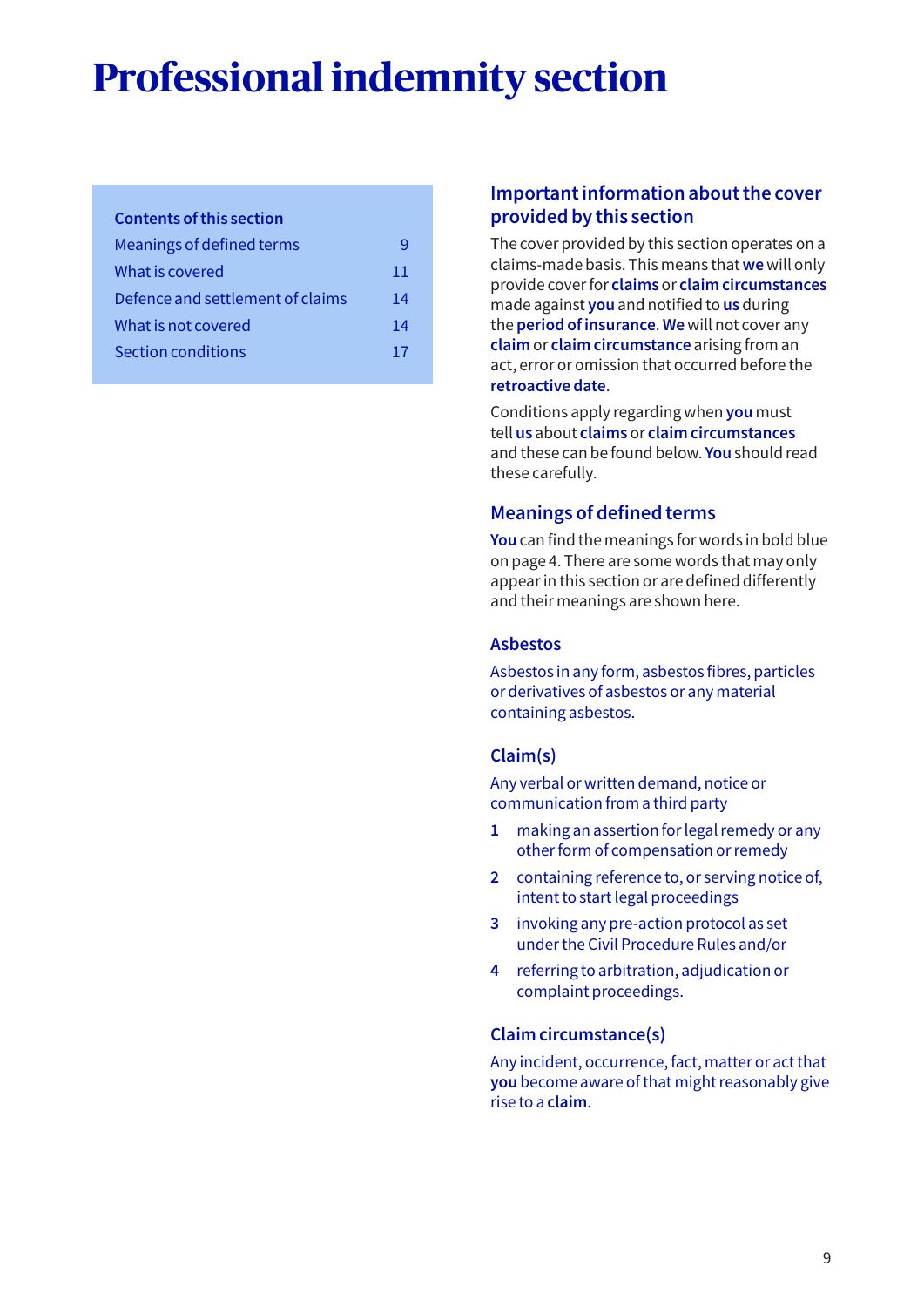#### **Criminal prosecution defence costs**

Costs and expenses that **you** incur with **our** prior written consent to defend any criminal proceeding first made against **you** and notified to **us** during the **period of insurance** arising from the conduct of **your professional business**.

#### **Defence costs**

All costs and expenses incurred by **us** or by **you** with **our** prior written permission relating to the investigation, defence or settlement of any **claim** against **you**, which **your policy** covers.

This does not include profit costs or remuneration or expenses paid or due to **you**.

#### **Documents**

Any documents, information or data, including computer records and data or information stored magnetically or electronically, that are **your** property or are looked after by or deposited with **you** in the ordinary course of **your professional business** and for which **you** are responsible. This does not include bearer bonds, coupons, stamps, bank or currency notes or negotiable instruments.

#### **Employee(s)**

- **1** Any person working for **you** under a contract of service with **you** or
- **2** Any person working for **you** in connection with the **professional business**
	- **a** who is hired or lent to **you**
	- **b** who is self-employed
	- **c** on a voluntary basis

and who is under **your** control or supervision.

#### **Extended liability**

Legal liability assumed by **you** under the express or implied terms of any contract or agreement that restrict **your** right of recovery, or increase **your** liability at law beyond that applicable in the absence of those terms.

#### **Injury**

Any death, illness, disease or sickness or any bodily, mental, psychological or emotional injury, distress or shock.

#### **Limit of indemnity**

The amount shown in **your** schedule as the limit of indemnity.

#### **Loss**

The amount that **you** are legally liable to pay due to a **claim**, including awards of damages, awards of claimant costs and amounts that are pursuant to settlements, but not including **defence costs**.

#### **Pollutant**

Any solid, liquid or gaseous pollutant contaminant or irritant substance or any biological agent that is a danger to human health.

#### **Pollution**

Actual, alleged or threatened discharge, seepage, treatment, removal, disposal, dispersal, emission, release or escape of any **pollutant** or any regulatory order, direction or request to test for, monitor, remove, contain, treat, detoxify or neutralise any **pollutant**.

#### **Professional business**

Professional services or professional advice undertaken by **you** or on **your** behalf arising directly from the activities **you** have told **us** about in the proposal and application form and appearing on **your** schedule.

#### **Retroactive date**

The date from when work **you** performed is covered. This date is shown on **your** schedule.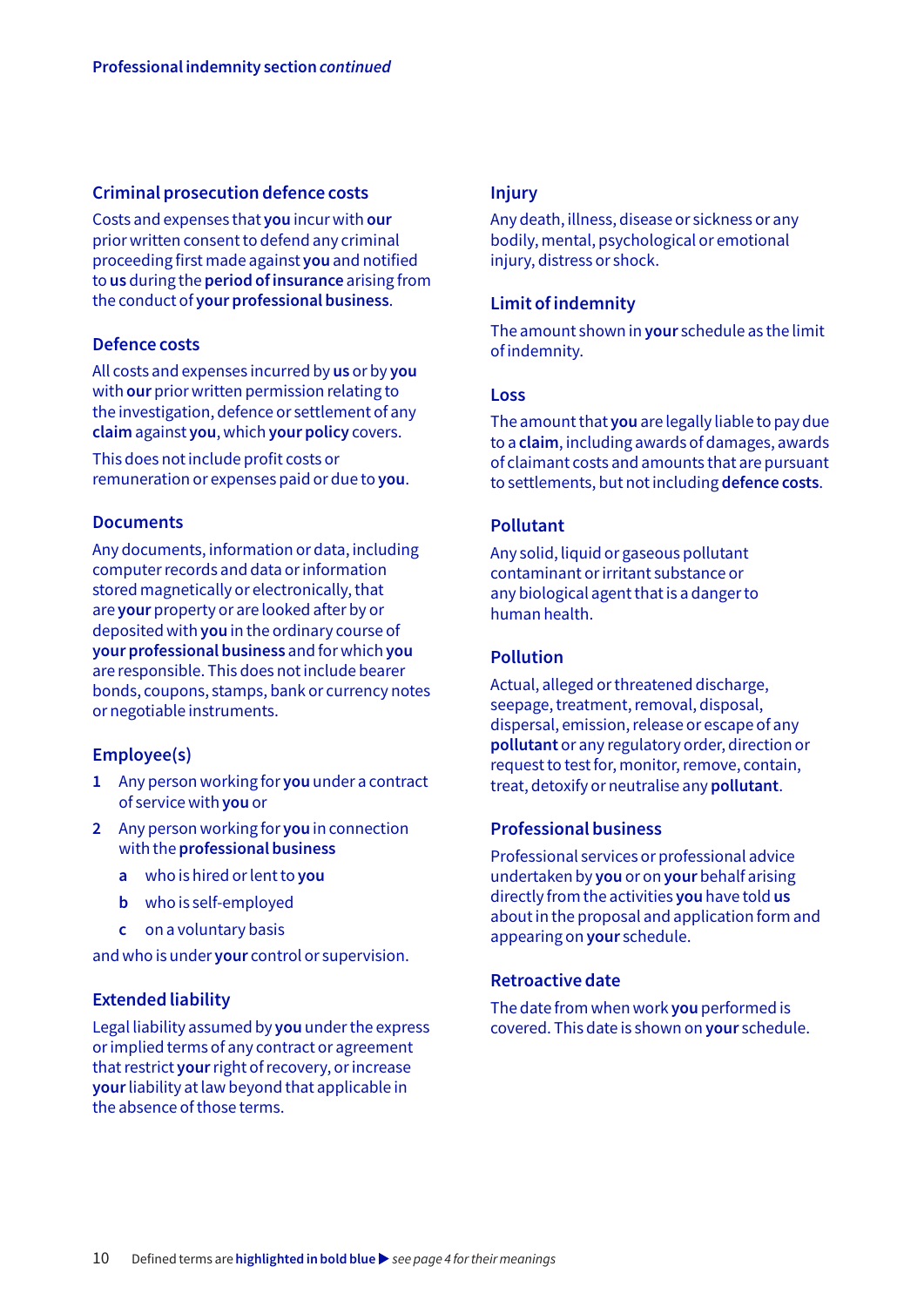#### **Subsidiary Injury** 3 and 3 and 3 and 3 and 3 and 3 and 3 and 3 and 3 and 3 and 3 and 3 and 3 and 3 and 3 and 3 and 3 and 3 and 3 and 3 and 3 and 3 and 3 and 3 and 3 and 3 and 3 and 3 and 3 and 3 and 3 and 3 and 3 and 3 and 3 and 3 a

A company that **you** either directly or indirectly control through

- **1** holding a majority of the voting rights
- **2** the right to appoint or remove a majority of its board of directors and/or
- **3** sole control of, pursuant to a written agreement with other shareholders, a majority of that company's voting rights.

#### **Virus or similar mechanism**

Program code, programming instruction or any set of instructions intentionally constructed with the ability to damage, interfere with or otherwise adversely affect computer programs, data files or operations, whether involving self replication or not, including but not limited to trojan horses, worms or logic bombs.

#### **You/your**

- **1** The person, firm, company or organisation shown in your schedule as the insured.
- **2** Any person, firm, company or organisation shown in your schedule as an additional insured.
- **3** Any predecessor in business to any firm, company or organisation that has been disclosed to **us**.
- **4** Any person who is or has been or who becomes a director, partner, member, principal or employee, but only for work undertaken for or on behalf of any person or body referred to in **1**, **2** or **3** above.
- **5** Any retired partner, retired director or retired member of the firm, company or organisation shown in your schedule as the insured and who remains as a consultant to any person, firm, company or organisation shown in your schedule as the insured.
- **6** The estate, heirs, executors, legal or personal representatives of any person referred to in **1**, **2**, **3**, **4** or **5** above in the event of their death or incapacity.

# **What is covered**

**We** will cover **you** for any **claim** and **defence costs** that arise from the conduct of **your professional business**, where the **claim** is first made against **you** and notified to **us** during the **period of insurance**, arising from

- **1** a breach of **your** professional duty
- **2** negligent misstatement or misrepresentation
- **3** unintentional libel, slander or defamation
- **4** unintentional breach of or misuse of confidentiality or any right to privacy
- **5** unintentional infringement of intellectual property rights including any act of passingoff (but not breach of patent), or
- **6** any other civil liability that **you** incur.

The most **we** will pay for **loss** resulting from each **claim** is the **limit of indemnity**.

**We** will pay **defence costs** in addition to the **loss**. If the amount of **loss** exceeds the **limit of indemnity**, the most **we** will pay for **defence costs** will be an amount in the same proportion that the **limit of indemnity** has to the **loss**.

#### **Court attendance costs cover**

In the event that any of **your** directors, partners, members, principals or **employees** are required to attend court, mediation or arbitration in connection with a **claim** that is covered by this **policy**, provided that **we** have first given **our** written consent, **we** will pay compensation to **you** at £300 per day or part of day for each person required to attend.

The most **we** will pay for all Court attendance costs in any one **period of insurance** is £15,000. This is in addition to the **limit of indemnity**.

# **Criminal prosecutions defence costs cover**

**We** will pay for **criminal prosecution defence costs** but only where, in **our** reasonable opinion, defending the criminal proceeding could protect **you** against a **claim** or potential **claim** that would be covered by this **policy**.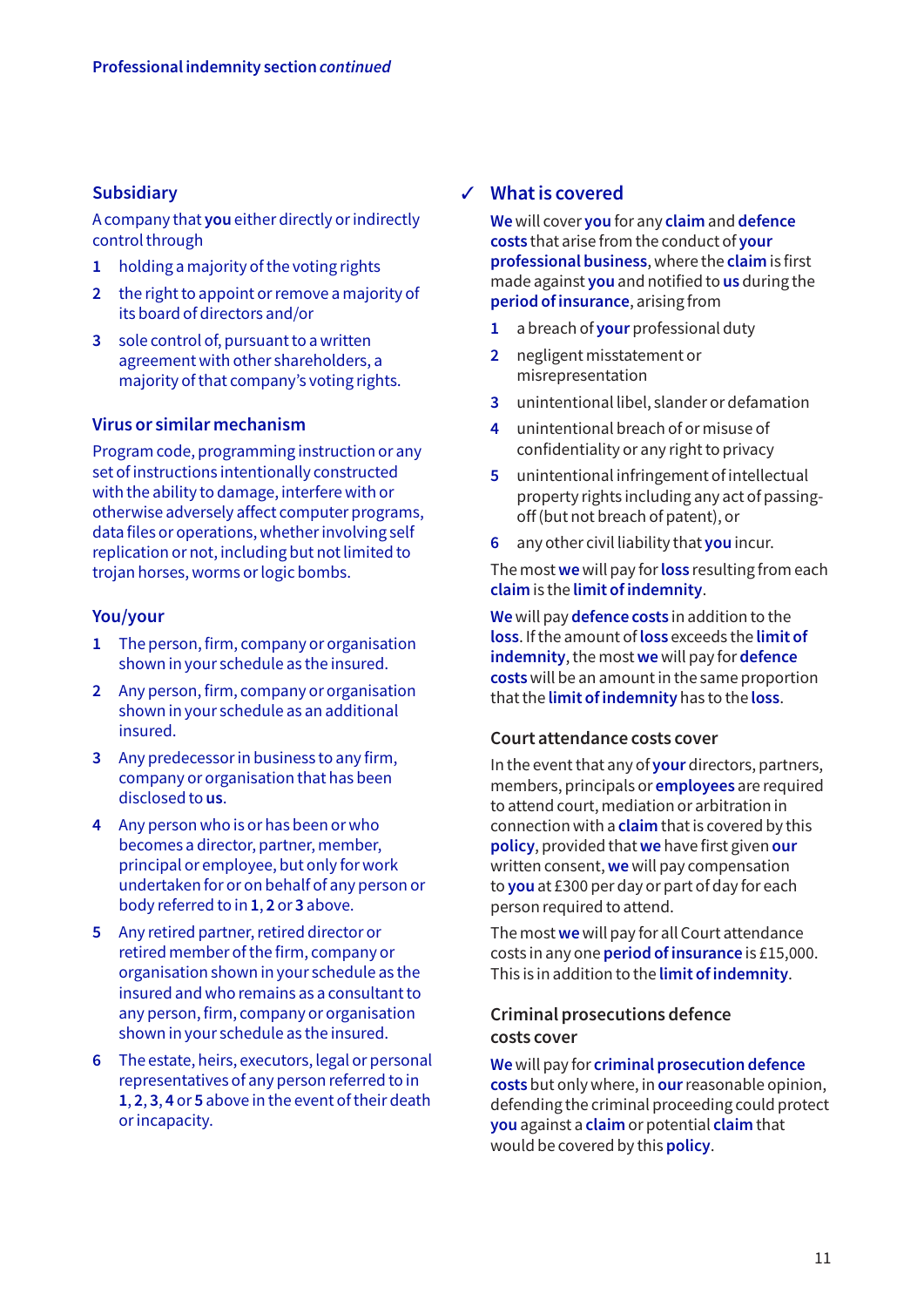For any subsequent or concurrent civil action arising out of that criminal offence, notification of that action will be deemed to be notification of a **claim** or **claim circumstance**.

The most **we** will pay for all **criminal prosecution defence costs** in any one **period of insurance** is £250,000 or the **limit of indemnity**, whichever is the lower. This is part of and not in addition to the **limit of indemnity**.

#### **Data Protection Act defence costs cover**

**We** will pay **criminal prosecution defence costs** in the defence of any criminal proceedings brought under sections 21(1), 21(2), 22(6) or 47(1) of the Data Protection Act 1998, provided always that

- **1** the act, error or omission giving rise to the proceedings was committed by **you** in the conduct of **your professional business**
- **2 we** will be entitled to appoint solicitors and/or counsel to act on **your** behalf, and
- **3 we** will not pay **defence costs** after **you** have pleaded guilty or have been found guilty.

The most **we** will pay for Data Protection Act defence costs cover is the **limit of indemnity**.

#### **Dishonesty and fraud cover**

**We** will cover **you** for any **claim** and **defence costs** arising from the conduct of **your professional business**, first made against **you** and notified to **us** during the **period of insurance**, for any civil liability including liability for claimant's costs and expenses arising from dishonest or fraudulent acts or omissions by any of **your employees** who are not a principal, partner, member or director.

In the case of any **claim** arising from any dishonest or fraudulent act or omission:

- **1** no person committing or condoning dishonest or fraudulent acts or omissions shall be entitled to cover
- **2 we** will not cover dishonest or fraudulent acts or omissions committed by any person after **you** discover, or have reasonable cause for suspicion of dishonesty or fraud on the part of that person

**3** in the event of the alleged fraudulent and/or dishonest party making an admission of guilt or being found guilty of that fraud and/or dishonesty, **we** will seek a full refund of any amounts paid by **us** under this section from that fraudulent party.

Any dishonesty or fraud committed by two or more **employees** who were acting together will be regarded as one **claim**.

The most **we** will pay for **loss** resulting from each **claim** that arises out of that dishonest or fraudulent act or omission is the **limit of indemnity**.

**We** will pay **defence costs** in addition to **loss** that arises out of that dishonest or fraudulent act or omission. If that **loss** amount exceeds the **limit of indemnity**, the most **we** will pay for **defence costs** will be an amount in the same proportion that the **limit of indemnity** has to the **loss** amount.

#### **Disputed fees cover**

**We** will pay **you** amounts owed to **you** by **your** client where they refuse to pay for work **you** have done for them, including amounts legally owed by **you** to sub-contractors or suppliers, provided always that

- **1 we** are satisfied that **your** client has reasonable grounds for being dissatisfied with **your** work and threatens to bring a **claim** for more than the amount owed
- **2** it is possible to settle the dispute by **you** agreeing not to pursue the outstanding amount, and
- **3 we** consider that it will avoid a legitimate **claim** that would otherwise be covered by this **policy** for a greater amount than the amount owed to **you**.

If a **claim** still arises from the same dispute then the amount paid under this section will be deducted from the **limit of indemnity** for that subsequent **claim**.

If **you** eventually recover the debt then the amount paid by **us** must be repaid to **us** less **your** reasonable expenses of recovering the debt due.

The most **we** will pay for Disputed fees cover is the **limit of indemnity**.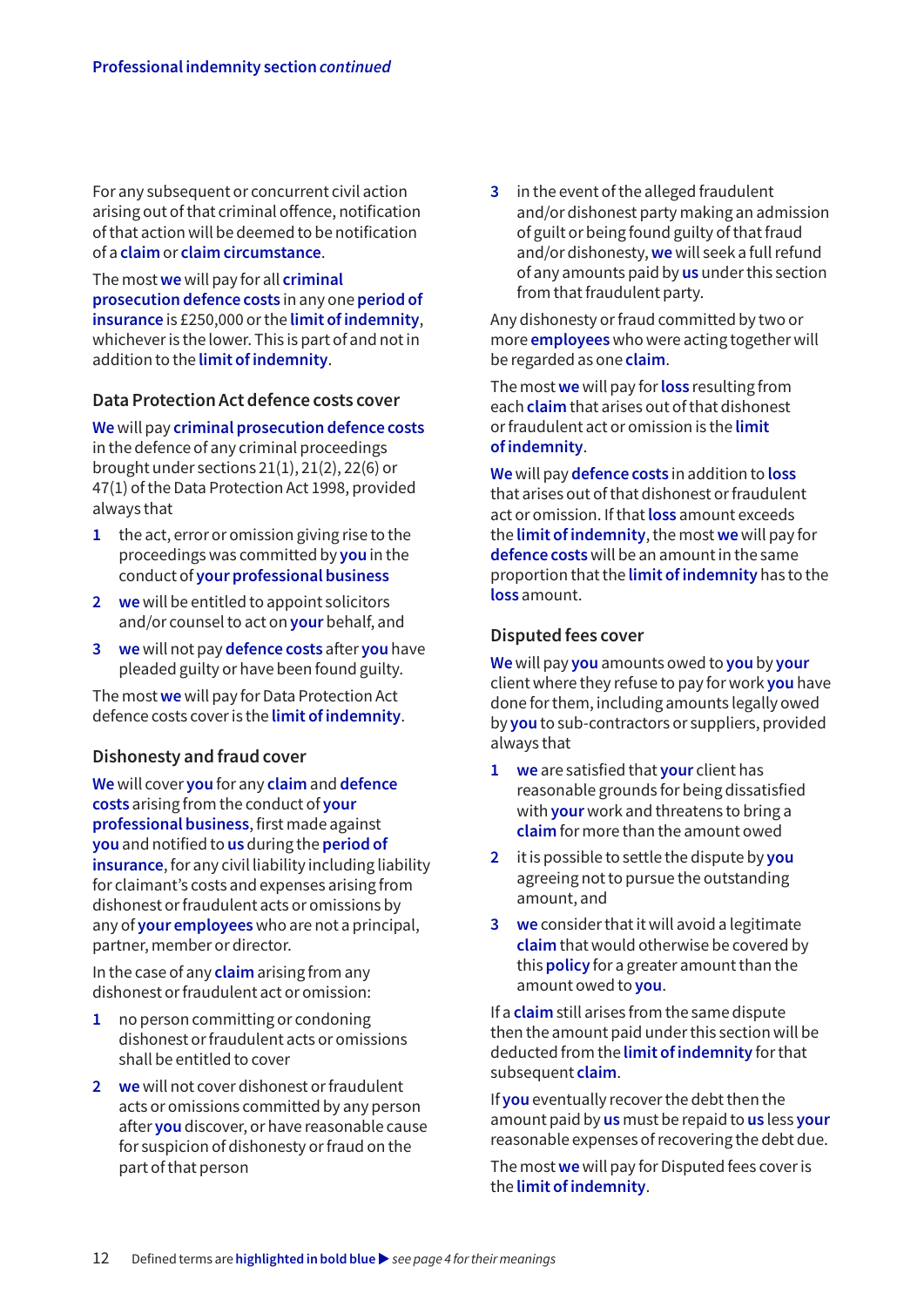#### **Formal investigation costs cover**

**We** will pay costs and expenses that **you** incur with **our** prior written approval at a properly constituted hearing, tribunal or proceeding that is covered under this **policy**, but that are not included under the meaning of **defence costs**, provided that the hearing, tribunal or proceeding

- **1** is first instigated against **you** and notified by **you** to **us** during the **period of insurance**, and
- **2** arises from the conduct of **your professional business**.

The most **we** will pay for Formal investigation costs cover in any one **period of insurance** is £25,000.

#### **Joint ventures cover**

**We** will cover **you** for any **claim** and **defence costs** that arise from the conduct of **your professional business**, where the **claim** is first made against **you** and notified to **us** during the **period of insurance**, arising from a civil liability that **you** may become legally liable to pay and that arises whilst **you** are a member of a joint venture or consortium.

The most **we** will pay for Joint ventures cover is the **limit of indemnity**.

#### **Loss of documents cover**

**We** will cover **you** for any **claim** and **defence costs** that arise from the conduct of **your professional business**, where the **claim** is first made against **you** and notified to **us** during the **period of insurance**, arising from the destruction, loss or damage of any **documents**.

**We** will pay reasonable costs and expenses for replacing or restoring **your** own **documents** that have been destroyed, lost or damaged in the conduct of **your professional business** provided that the destruction, loss or damage is discovered by **you** and notified to **us** during the **period of insurance**.

The most **we** will pay for Loss of documents cover is the **limit of indemnity**.

An **excess** of £500 (or the amount shown in **your** schedule if that is lower) will apply to each and every **claim** for loss of **documents**.

#### **Mitigation costs cover**

**We** will cover **you** for reasonable costs and expenses that **you** incur for any reasonable action **you** take to mitigate a **loss** or potential **loss** that would otherwise be the subject of a **claim** under this **policy**, provided always that

- **1 you** obtain **our** prior written consent before incurring these costs and expenses, and
- **2 you** prove to **our** satisfaction that the amount of the costs and expenses to be incurred are less than any likely award of damages arising from the same potential **claim**, and
- **3** if a **claim** still arises from the same **loss** or potential **loss** then the amount paid under this section will be deducted from the **limit of indemnity** for that subsequent **claim**.

The most **we** will pay for Mitigation costs cover is the **limit of indemnity**.

#### **Pollution cover**

For any **claim** that arises directly or indirectly from **pollution**, **we** will only pay for that **claim** and any **defence costs** related to it if the cause of that **claim** was due to a specific act, error or omission committed by **you**, or by others acting on **your** behalf, in the conduct of **your professional business**.

The most **we** will pay for all **pollution claims** and **defence costs** related to those **pollution claims** in any one **period of insurance** is the **limit of indemnity**. For the purposes of this Pollution cover, **defence costs** will be inclusive of and not in addition to the **limit of indemnity**.

#### **Subsidiary creation and acquisition cover**

#### If, during the **period of insurance**, **you**:

**1** acquire securities or voting rights in another organisation or create another organisation which, as a result of that acquisition or creation, becomes a **subsidiary** of **yours**,

or

**2** acquire any organisation by merger or consolidation

then that acquired or created organisation will automatically be insured under this **policy** with effect from the date of the acquisition or creation, but only with respect to the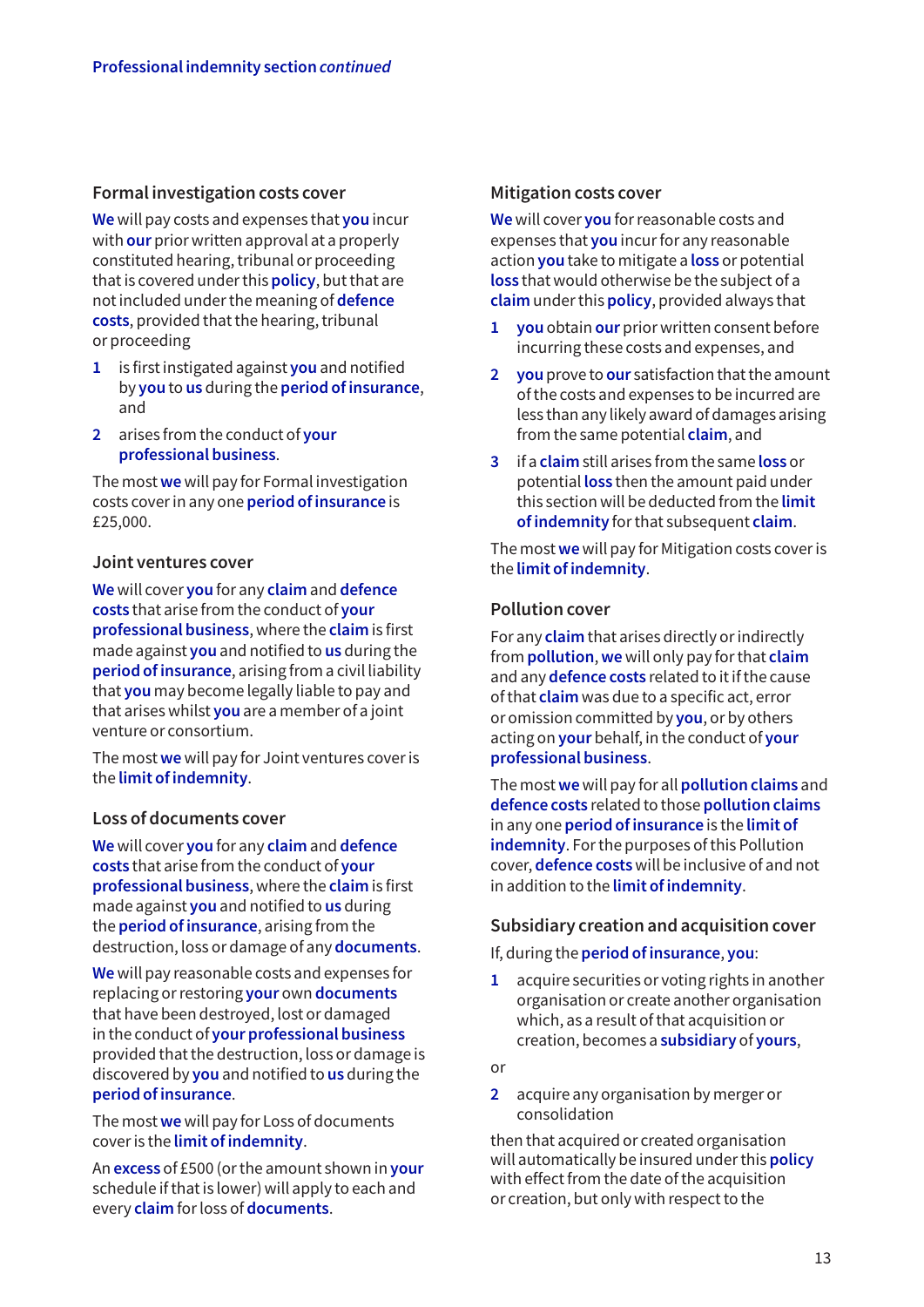performance of **your professional business** performed after the acquisition or creation was completed.

However, if the acquired or created organisation:

- **1** has annual fee income or turnover, which is greater than 10% of the annual fee income **you** last declared to **us** prior to the **period of insurance**
- **2** has assets in the United States of America or Canada
- **3** provides advice or services as part of activities which are not activities described in the definition of the **professional business**
- **4** has ever been fined an amount of £10,000 or more or has ever been found guilty of an offence by its regulator, or
- **5** has ever, with regard to any given 12 month period, incurred (through judgment or settlement) total losses equaling or exceeding £100,000 or 10% of the **limit of indemnity** (whichever is less) on account of **claims** made against it in that period,

**you** will give **us** written notice of that acquisition or creation as soon as possible and also provide any additional information **we** may reasonably require. **We** will have the right to amend the terms of this **policy** including but not limited to charging an additional premium. If **you** fail to give **us** written notice of the acquisition or creation then **we** will have the right to refuse to pay any **claim** or **claim circumstance** that arises directly or indirectly in connection with that acquired or created organisation.

# **Defence and settlement of claims**

All **claims** that come from the same act, error or omission or series of acts, errors or omissions, as a result of, or arising directly or indirectly from the same source or original cause, will be regarded as one **claim**.

If **we** cover more than one person, firm, company or organisation, **our** liability to all, as a result of one **claim**, will not be more than the **limit of indemnity**.

**We** may at any time pay the **limit of indemnity** or relevant sub-limit. **We** will then have no further liability for that **claim** or **defence costs** except those already incurred at the date of payment of the **limit of indemnity** or sub-limit.

**We** have the right, but not the obligation, to take control of any **claim** and conduct the investigation, settlement or defence in **your** name. After taking into account the commercial considerations of the costs of defence, **we** may choose to settle a **claim** instead of defending it.

If **we** feel it is necessary, **we** will appoint **our** adjuster, solicitor or other appropriate person to deal with a **claim**. If **you** ask **us**, **we** may agree to appoint **your** solicitor, but only if **we** are satisfied that **your** solicitor has the necessary expertise to undertake this work, only on a similar fee basis as **our** solicitor and only for work done with **our** prior written approval.

If **you** disagree with **our** proposed course of action for any legal proceedings (whether defence or prosecution), then **you** may refer the matter to a Queen's Counsel of the English Bar to be mutually agreed between **you** and **us**. If **you** and **we** cannot agree on the Queen's Counsel to be appointed, then the Queen's Counsel will be appointed by the current Chairman of the English Bar or their representative. The Queen's Counsel's decision on how the legal proceedings should be handled shall be binding on **you** and **us**. In resolving this dispute, the Queen's Counsel will have consideration for the interests of **you** and **us**. The costs of this exercise will be allocated by the agreed or appointed party on a fair and equitable basis.

# **What is not covered** 8

#### **Asbestos exclusion**

**We** will not cover any **claim** directly or indirectly involving **asbestos** or allegations or concerns relating to **asbestos**.

#### **Associated persons or entities exclusion**

**We** will not cover any **claim** brought by

- **1** a firm, company or organisation with a financial interest in **you**
- **2** a firm, company or organisation in which any of **your** partners, directors or principals have a controlling interest
- **3** any firm, company, organisation or individual who falls within the definition of **you**

unless the **claim** originates from a source independent of that firm, organisation or individual.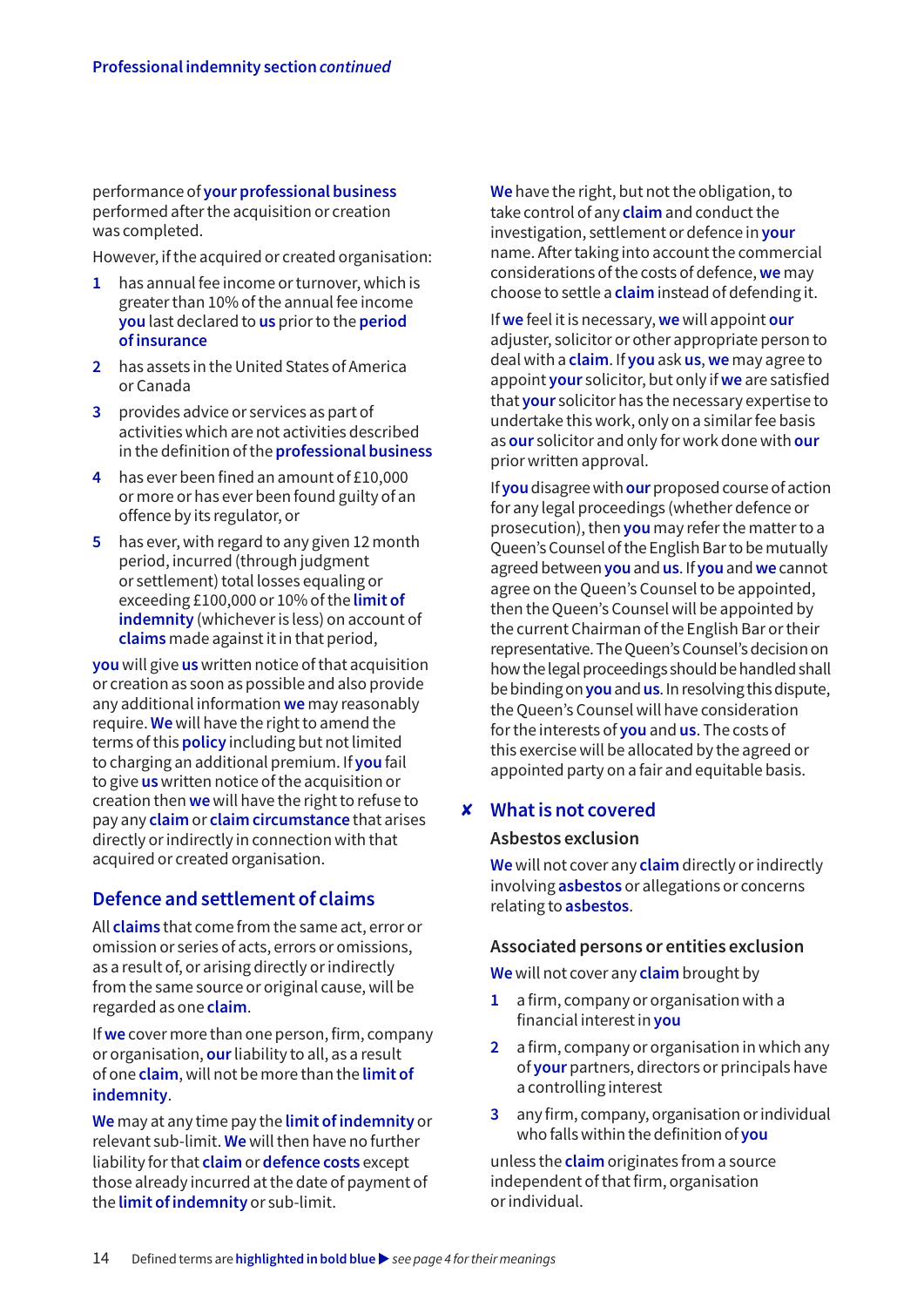#### **Construction or installation exclusion**

**We** will not cover any **claim** arising from the conduct of **your professional business** where **you** undertake any construction, erection, installation or maintenance works or to manufacture or supply materials or equipment (other than project models or displays) in connection with such construction, erection, installation or maintenance works.

# **Deliberate acts and omissions exclusion**

**We** will not cover any **claim** arising directly or indirectly from any act, error or omission that **you** deliberately, spitefully or recklessly commit, condone or ignore.

### **Directors' and officers' liabilities exclusion**

**We** will not cover any **claim** made against **you** or **your** directors, officers or trustees for breach of their duties as director, officer or trustee.

#### **Dishonesty and fraud exclusion**

**We** will not cover any **claim** directly or indirectly involving dishonesty or fraud committed by **you** other than as stated in the Dishonesty and fraud cover on page 12.

#### **Distorted computer records exclusion**

**We** will not cover any costs and expenses **you** incur as a result of the loss or distortion of computer records caused by

- **1** defects in computer equipment or electronic storage devices
- **2** wear, tear, vermin or gradual deterioration
- **3** climatic or atmospheric conditions or extremes of temperature
- **4** use or processing whilst mounted in or on any machine unless as a result of loss of or damage to the machine itself.

The exclusion will not apply to the Loss of documents cover.

#### **Employment exclusion**

**We** will not cover any **claim** arising out of any kind of employment related dispute or any kind of defamation, discrimination, harassment or unfair treatment relating to any current, former or prospective **employees**.

#### **Excess exclusion**

**We** will not pay the **excess** shown in **your** schedule.

The **excess** does not apply to **defence costs**, Court attendance costs cover or Formal investigation costs cover.

The **excess** applicable to Loss of documents cover is as stated under the Loss of documents cover on page 13.

#### **Extended liability exclusion**

**We** will not cover **extended liability**.

#### **Failure to duplicate data exclusion**

**We** will not cover **your** own **documents** that are stored on a computer system or in any other magnetic or electronic form unless those **documents** are duplicated on at least a daily basis, with the intention that the duplicate can be used to restore the **documents** in the event of loss or damage.

#### **Financial services exclusion**

**We** will not cover any **claim** arising out of any Regulated Activities as defined in the Financial Services and Markets Act 2000 as amended from time to time.

# **Fines and penalties exclusion**

**We** will not cover any fines, penalties, punitive, multiple, aggravated or exemplary damages awarded against **you**.

#### **Goods supplied exclusion**

**We** will not cover any **claim** arising out of any product, goods or materials that **you** have supplied or used, or made arrangements to supply or use, or the manufacture, repair, sale, installation or maintenance of any product by **you** or on **your** behalf.

#### **Injury exclusion**

**We** will not cover any **claim** for **injury**

- **1** to any **employee**
- **2** to any person who is not an **employee** unless directly arising from a breach of duty through a negligent act, error or omission by **you** in the course of **your professional business**.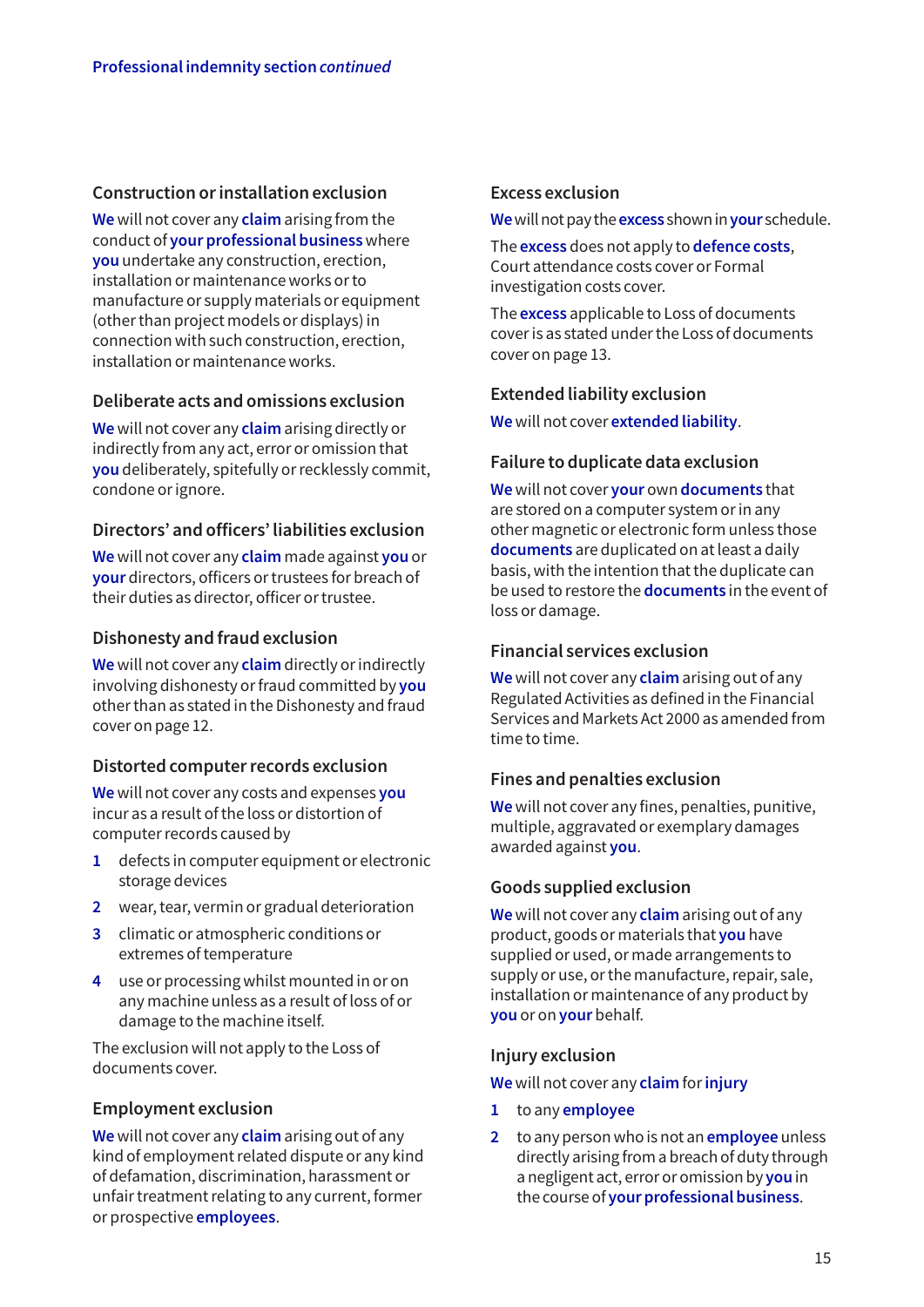#### **Insolvency exclusion**

**We** will not cover any **claim** arising out of or in connection with **your** insolvency, bankruptcy or any **claim** made by **your** liquidator, provisional liquidator or administrator.

#### **Insurance or finance arrangement exclusion**

**We** will not cover any **claim** arising from **your** failure to arrange and/or maintain insurance and/or finance.

#### **Internet activity exclusion**

**We** will not cover any **claim** arising out of

- **1** the management of financial transactions
- **2** obscene, blasphemous or pornographic materials

on the internet.

#### **North American jurisdiction exclusion**

**We** will not cover any **claim** instituted or pursued

- **1** within the United States of America or Canada or any territories which come within the jurisdiction of the United States of America or Canada or in which it is contended that the laws of the United States of America or Canada should apply
- **2** to enforce a judgment obtained in any Court of the United States of America or Canada or any territories, which come within the jurisdiction of the United States of America or Canada.

#### **North American territorial exclusion**

**We** will not cover any **claim** arising from the conduct of **your professional business** carried out from offices or premises located within the United States of America or Canada or any territories which come within the jurisdiction of the United States of America or Canada.

#### **Patent exclusion**

**We** will not cover any **claim** arising out of any infringement of any patent.

#### **Pollution exclusion**

**We** will not cover any **claim** directly or indirectly involving **pollution** other than as stated in the Pollution cover on page 13.

#### **Previous claims exclusion**

**We** will not cover any **claim**

- **1** that has been notified under any other policy before the start of this **policy**
- **2** that **you** were aware of or should have been aware of before the start of this **policy**.

other than as stated in the Fair presentation of risk condition on page 6.

#### **Property damage exclusion**

**We** will not cover any **claim** for loss of or damage to property unless arising directly from a breach of duty through a negligent act, error or omission by **you** in the course of **your professional business**.

#### **Property ownership exclusion**

**We** will not cover any **claim** arising from the ownership, possession, leasing or use of any land or building structure or any other property or goods whether mobile or immobile.

#### **Radioactive contamination exclusion**

**We** will not cover any **claim** arising directly or indirectly from

- **1** ionising radiation or contamination by radioactivity from any irradiated nuclear fuel, or from any nuclear waste from the combustion of nuclear fuel
- **2** the radioactive, toxic, explosive or other hazardous properties of any explosive nuclear assembly or its nuclear component.

#### **Retroactive date exclusion**

**We** will not cover any **claim** arising from the performance of **your professional business** carried out before the **retroactive date** shown in **your** schedule.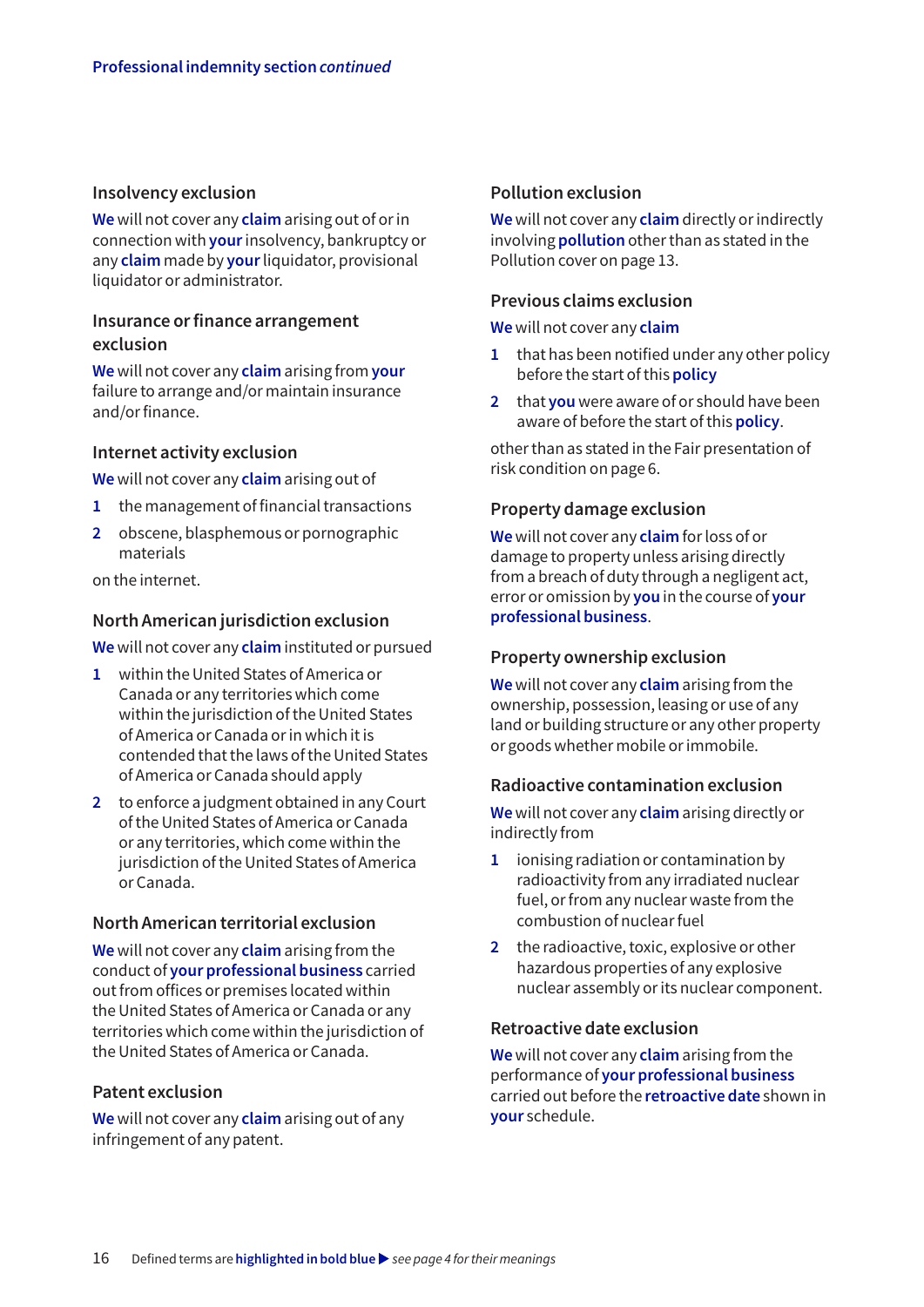# **Taxation, competition or restraint of trade exclusion**

**We** will not cover any **claim** arising directly or indirectly from the breach of any taxation, competition, restraint of trade or anti-trust legislation or regulation.

# **Terrorist act exclusion**

**We** will not cover any **claim** directly or indirectly involving any **terrorist act**.

#### **Trading losses exclusion**

**We** will not cover any **claim** arising out of trading losses or trading liabilities incurred by **you** or any of **your** businesses.

This exclusion will not apply to the Disputed fees cover on page 12.

#### **Virus exclusion**

**We** will not cover any **claim** arising out of the transmission or receipt of a **virus or similar mechanism**.

#### **War risk exclusion**

**We** will not cover any **claim** arising from or happening through war, invasion, act of foreign enemy, hostilities (whether war is declared or not), civil war, rebellion, revolution, insurrection or military or usurped power.

# **Section conditions**

These conditions of cover only apply to this section. **You** must comply with the following conditions to have the full protection of **your policy**. Conditions may specify circumstances whereby non-compliance will mean that **you** will not receive payment for a claim. However **you** will not be covered and **we** will not pay **your** claim if **you** are unable to prove that the non-compliance with these conditions could not have increased the risk of the loss which actually occurred in the circumstances in which it occurred.

If **you** are unsure about any of these conditions or whether **you** need to notify **us** about any matter, please contact **us**.

#### **Admission of liability condition**

In the event of a **claim circumstance, you** must not

- **1** admit liability
- **2** incur any **defence costs**
- **3** make any offers of settlement
- **4** otherwise prejudice the conduct of defence or settlement of that **claim** or **claim circumstance**

without first obtaining **our** written approval. This applies regardless of any complaint handling procedure or if the amount in dispute is less than **your excess**.

# **Breach of Claim notification condition or Claim circumstance condition**

If **you** do not comply with the Claim notification condition or the Claim circumstance condition and where the **claim** or **claim circumstance** would otherwise be covered by this **policy**, **we** will not refuse to pay the **claim** provided:

- **1 you** tell **us** in writing about the **claim** or **claim circumstance** during the **period of insurance** and
- **2 you** can satisfy **us** that **you** had no intention to deceive or mislead.

If, however, this affects **our** ability to handle or settle a **claim** or **claim circumstance**, **we** will reduce the amount **we** pay to the figure **we** reasonably believe would have been payable had **our** ability to handle or settle it not been affected. This does not affect any other condition in this **policy**.

#### **Claim circumstance condition**

**You** must tell **us** in writing as soon as possible within the **period of insurance** about **claim circumstances**.

When telling **us** about **claim circumstances**, **you** must give to **us** full details including but not limited to

- **1** a description of the **claim circumstance**
- **2** the nature of the alleged act, error or omission leading to the **claim circumstances** and the date it was committed
- **3** the nature of the alleged damage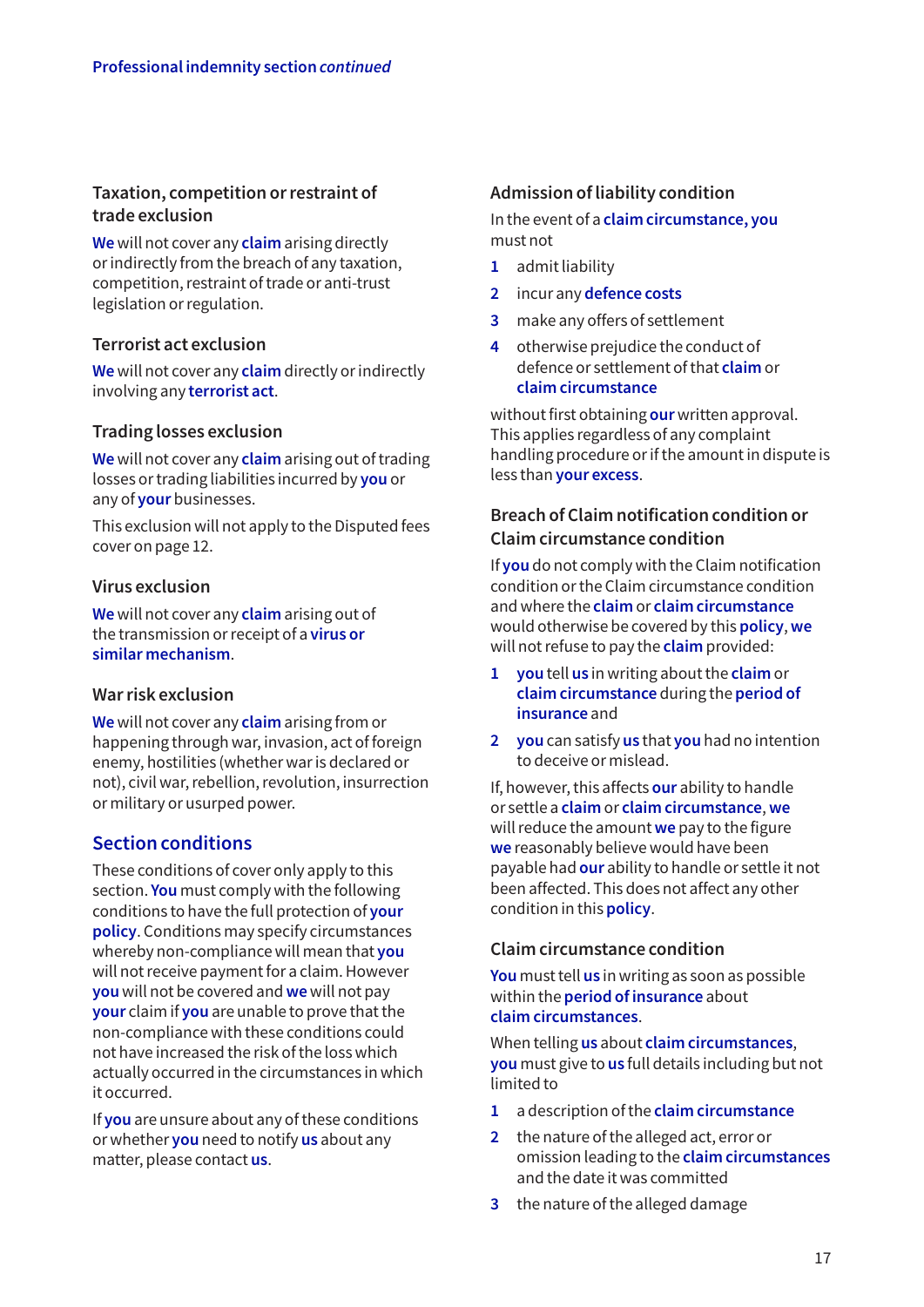- **4** the names of the actual or potential claimants and defendants, and
- **5** the manner in which **you** first became aware of the **claim circumstance**.

If **claim circumstances** that relate to work **you**  performed after the **retroactive date** and within the **period of insurance** lead to a **claim** after the **period of insurance** has ended, that **claim** will be deemed to have been made against **you** during the **period of insurance**, provided that **you** told **us** in accordance with the requirements of this condition.

#### **Claim control and co-operation condition**

**You** must give **us** all information and assistance that **we** reasonably require and that is in **your** power to provide.

**You** must co-operate with **us** and anyone appointed on **our** behalf by

- **1** providing any information, assistance, signed statements or depositions as **we** may require to comply with any Civil Procedure Rules, Practice directions and Pre-Action Protocols as may be issued
- **2** assisting to present the best possible defence to a **claim**
- **3** ensuring access to any information that **we** or **our** representatives may require in the defence of a claim or the investigation of any **claim circumstance**, whether or not that information may be privileged
- **4** provide **us** with any and all information that will allow **us** to determine **our** liability under this policy
- **5** making payment on demand of **your excess**  in order to comply with the terms of any settlement **we** have agreed
- **6** providing any information, assistance, signed statements or depositions as **we** may require to exercise **our** rights of subrogation
- **7** ensuring that all documents of any description relevant to any **claim** or **claim circumstance** are preserved and complete.

#### **Claims notification condition**

**You** must tell **us** in writing as soon as possible within the **period of insurance** about any **claim**  against **you** irrespective of **your** views as to the validity of that **claim**.

**We** will not pay **your claim** where **you** have not complied with this condition.

#### **Dishonesty and fraud condition**

**You** must tell **us** as soon as possible within the **period of insurance** of the discovery of any dishonest or fraudulent act or omission or of any reasonable suspicion that an **employee** has acted dishonestly or fraudulently.

**We** will not pay **your** claim where **you** have not complied with this condition.

#### **Expiry of period of insurance condition**

If **you** become aware of a **claim** or **claim circumstances** in the seven days immediately before the end of the **period of insurance** but, in **our** reasonable opinion, **you** are unable to tell **us** before the end of the **period of insurance**, **we** will allow **you** an additional seven days immediately after the **period of insurance** to tell **us**.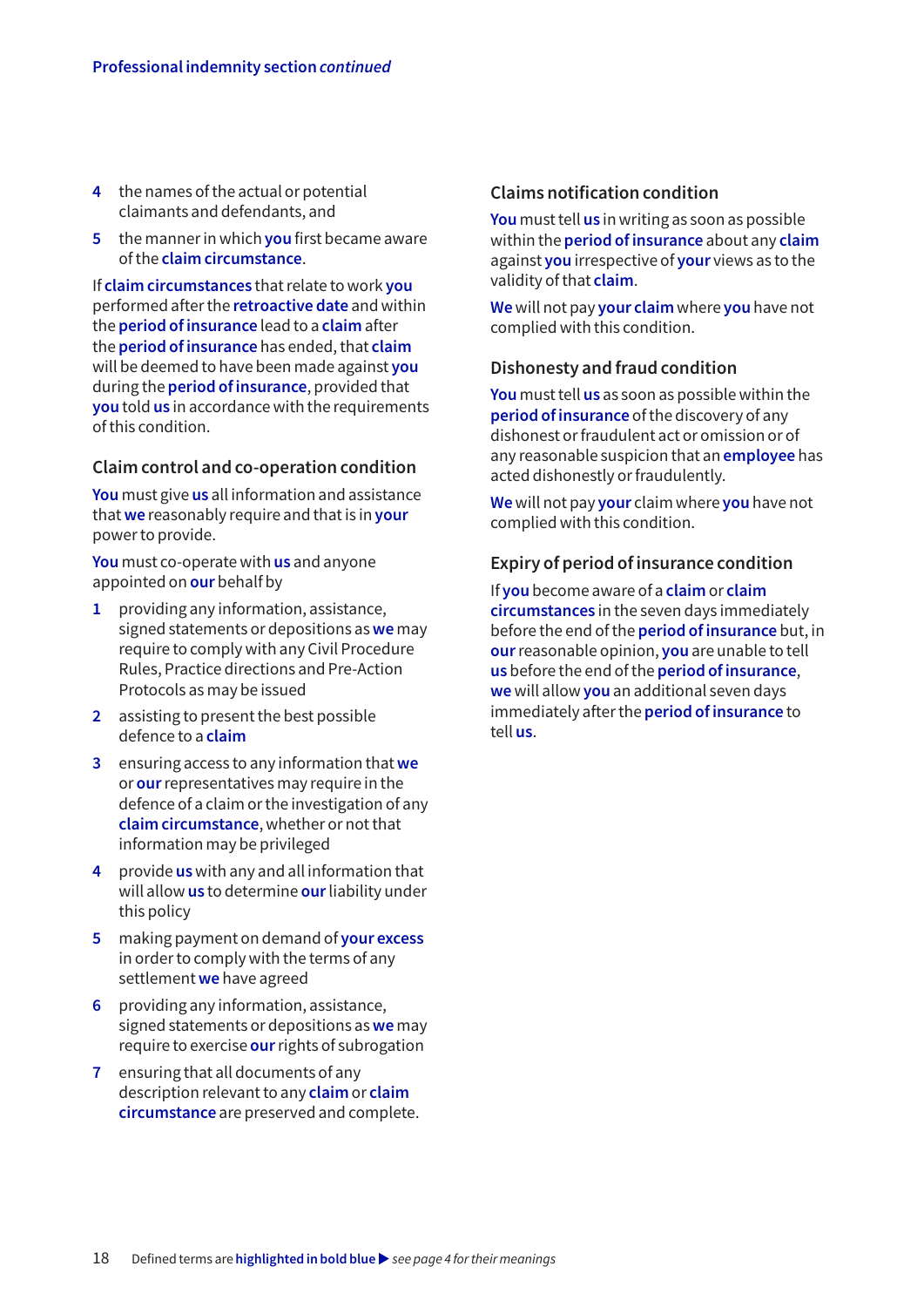# **Employers liability section**

# **Contents of this section**

| 19 |
|----|
| 20 |
| 22 |
| 22 |
| 22 |
|    |

**Your** schedule will show if this section is covered.

# **Meanings of defined terms**

**You** can find the meanings for words in bold blue on page 4. There are some words that may only appear in this section or are defined differently and their meanings are shown here.

# **Additional persons insured**

- **1** The personal representative of any deceased person entitled to the cover provided by this section but only in respect of liability incurred by the deceased person.
- **2** At **your** request
	- **a** any principal for whom **you** are completing a contract for the performance of work, to the extent required by the contract conditions
	- **b** any director or **employed person** of **yours** in connection with the **business**
	- **c** any officer or member whilst undertaking their duties in connection with **your**
		- **i** canteen, sports, social, educational or welfare organisations
		- **ii** fire, security, first aid, medical or ambulance services
	- **d** any director or officer of **yours** for whom private work is undertaken by any **employed person**, with **your** prior consent.

# **Bodily injury**

Death, bodily injury, illness or disease.

# **Claim costs**

Costs and expenses

- **1** of any claimant which **you** or any of the **additional persons insured** become legally liable to pay
- **2** incurred with **our** prior written consent, to investigate or defend a claim against **you** or any of the **additional persons insured** and this will include solicitors fees at
	- **a** any coroner's inquest or fatal accident inquiry
	- **b** summary court proceedings.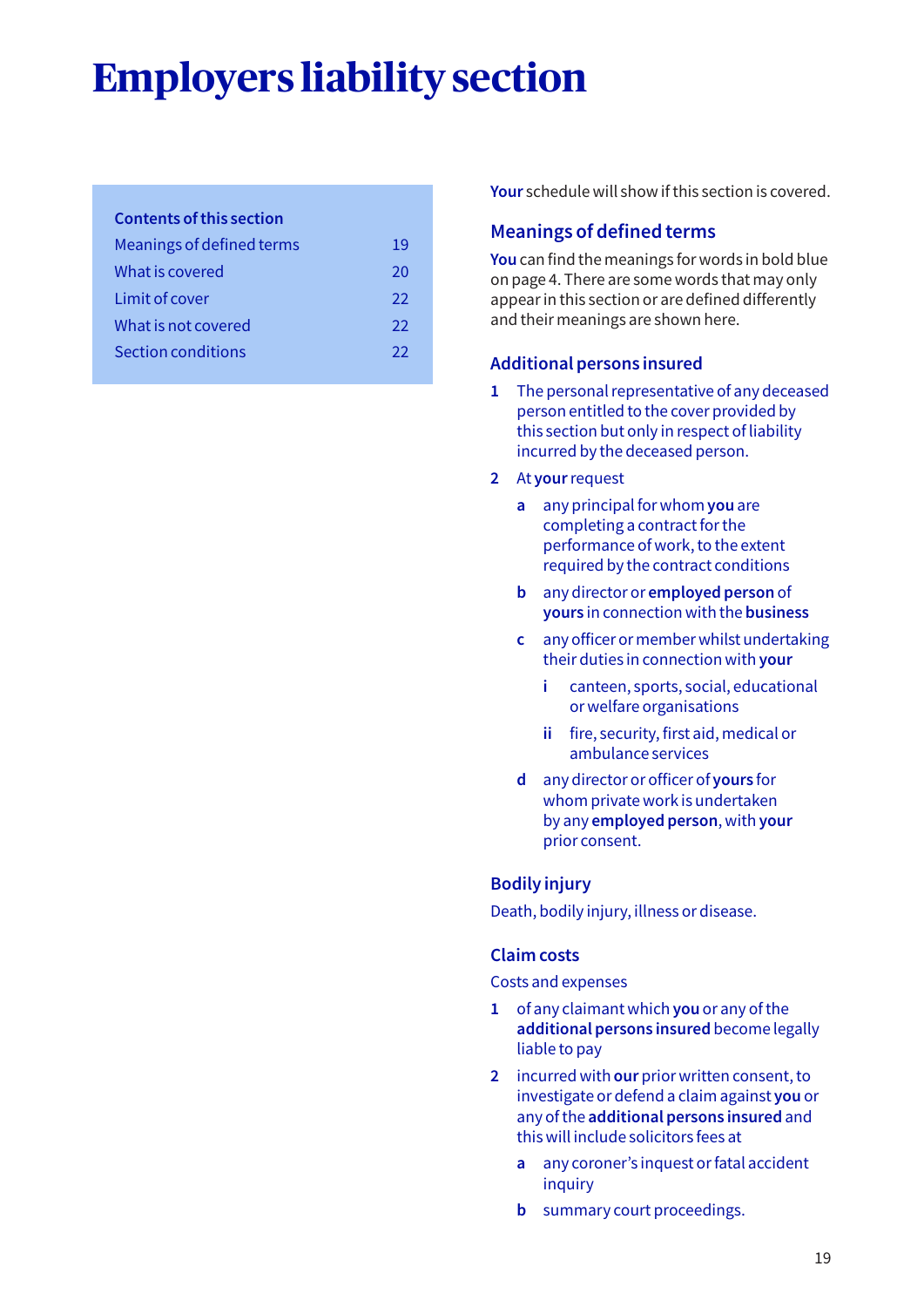#### **Contractual liability**

Legal liability assumed by **you** under the express or intended terms of any contract or agreement that restrict **your** right of recovery, or increase **your** legal liability beyond that applicable in the absence of those terms.

#### **Employed person**

#### Anyone

- **1** under a contract of service or apprenticeship with **you**
- **2** who is
	- **a** employed by **you** or for **you** on a labour only basis
	- **b** self employed
	- **c** hired to **you** or borrowed by **you** from another employer
	- **d** a voluntary helper or taking part in a work experience or training scheme

and under **your** control or supervision.

#### **Limit of indemnity**

The amount shown in **your** schedule as the limit of indemnity.

#### **Manslaughter costs**

Costs and expenses of legal representation in connection with any criminal inquiry into, or court proceedings brought for manslaughter, corporate manslaughter, corporate homicide or culpable homicide.

#### **Offshore**

On or working from, or travelling by sea or air, to from or between an offshore rig, platform or similar offshore installation.

#### **Safety legislation costs**

Costs and expenses of legal representation in connection with an alleged breach of statutory duty under Health and Safety legislation enacted within the **policy territories**.

# **What is covered** 3

**We** will pay the amount of damages which **you**, or any of the **additional persons insured**, are legally liable to pay as a result of accidental **bodily injury** to any **employed person** caused during the **period of insurance** in connection with the **business**.

#### **Claim costs cover**

**We** will pay **claim costs** in connection with a claim for which an award of damages is paid or may be payable under this section, but **we** will not cover **claim costs** for any part of a claim not covered by this section.

#### **Compensation for court attendance cover**

**We** will compensate **you** at the rate of £250 per day, for each day that **we** request any director, partner or **employed person** to attend court as a witness in connection with a claim, for which an award of damages is paid or may be payable under this section.

#### **Injury to working partners cover**

If **you** are a working partner the cover will apply as though **you** were an **employed person** as long as

- **1 bodily injury** is sustained while **you** are working in connection with the **business**
- **2 bodily injury** is caused by another partner or **employed person** while working in connection with the **business**
- **3 you** have a valid right of action for negligence against the other partner or **employed person**.

#### **Manslaughter costs cover**

**We** will pay for **manslaughter costs** as a result of any death occurring during the **period of insurance**, in circumstances where there is also a claim or potential claim against **you** or any of the **additional persons insured** for damages covered by this section.

**You** must obtain **our** prior consent to legal representation and **we** will only agree to payment on a fee basis agreed by **us**.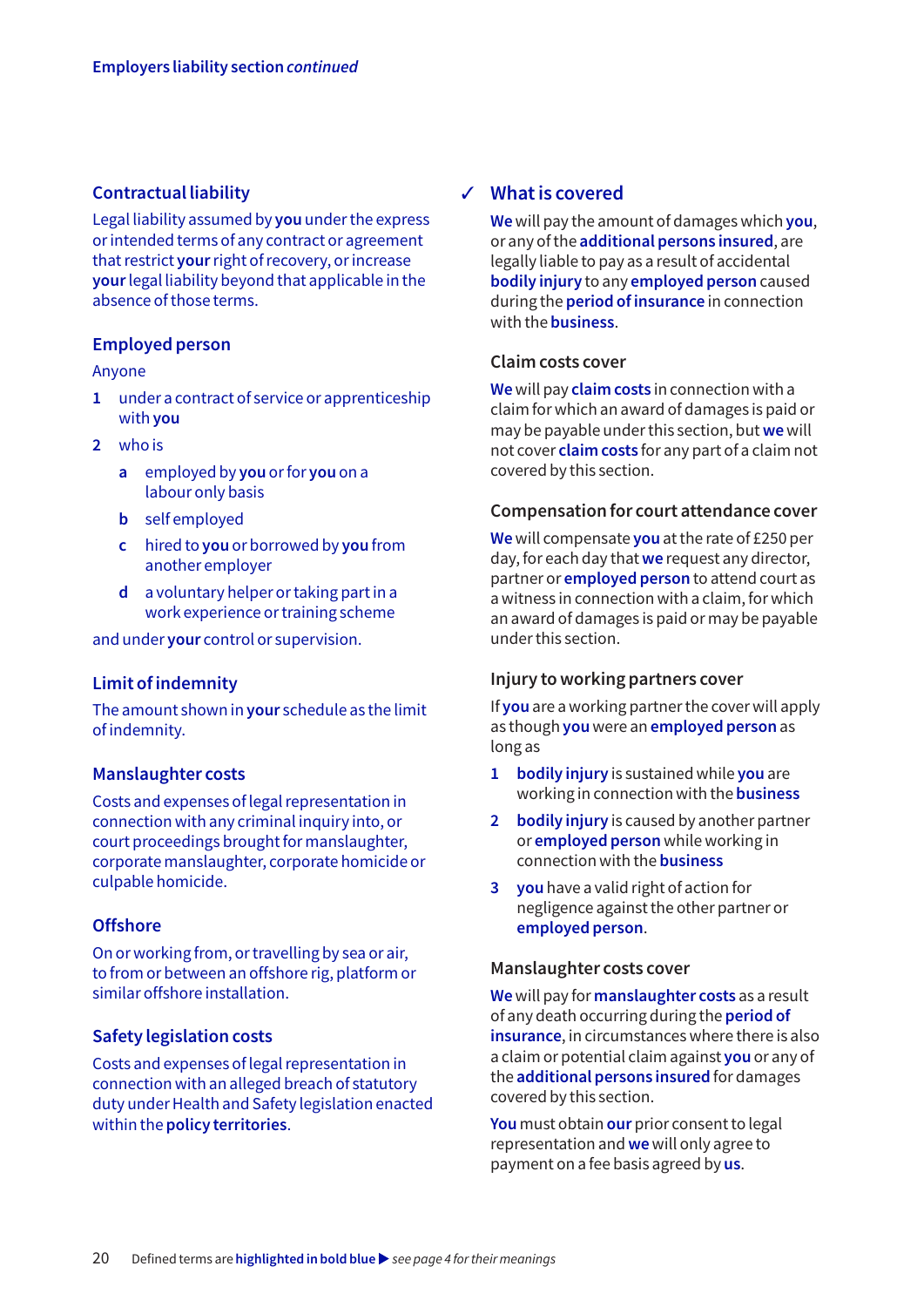If a claim for damages is settled or withdrawn, **we** will have no further liability other than for costs and expenses of legal representation incurred before the date of the claim payment or withdrawal of the claim.

If at any time a claim for damages remains unsettled and **you** wish to appeal against conviction, **we** will agree to costs and expenses of legal representation if, in the opinion of Counsel (appointed by mutual consent), such an appeal is likely to succeed and the total amount of damages and claimants costs are likely to exceed the total cost of legal representation.

If **we** have consented to legal representation at court proceedings, **we** will also pay the legal costs of prosecution awarded against **you** in connection with the proceedings.

The most **we** will pay for **manslaughter costs** and costs awarded against **you**, or any person entitled to cover under this section, in total, as a result of all occurrences, during any one **period of insurance**, is £1,000,000.

**We** will not cover

- **1** fines, penalties or awards of compensation imposed by a criminal court
- **2** costs and expenses of implementing any remedial order or publicity order
- **3** costs and expenses of an appeal against any fine, penalty, compensation award, remedial order or publicity order
- **4** costs and expenses incurred as a result of the failure to comply with any remedial order or publicity order
- **5** costs and expenses insured by any other policy
- **6** costs and expenses of any investigation or prosecution brought other than under the laws of the **policy territories**.

#### **Safety legislation costs cover**

**We** will pay for **safety legislation costs** as a result of any **bodily injury** occurring during the **period of insurance**, in circumstances where there is also a claim or potential claim against **you** or any of the **additional persons insured**, for damages covered by this section.

**You** must obtain **our** prior consent to legal representation and **we** will only agree to payment on a fee basis agreed by **us**.

If a claim for damages is settled or is withdrawn **we** will have no further liability other than for costs and expenses of legal representation incurred before the date of the claim payment or withdrawal of the claim.

If at any time a claim for damages remains unsettled and **you** wish to appeal against conviction, **we** will agree to costs and expenses of legal representation if, in the opinion of Counsel (appointed by mutual consent), such an appeal is likely to succeed and the total amount of damages and claimants costs are likely to exceed the total cost of legal representation.

If **we** have consented to legal representation at court proceedings, **we** will also pay the legal costs of prosecution awarded against **you** in connection with the proceedings.

The most **we** will pay for **safety legislation costs** and costs awarded against **you**, or any person entitled to cover under this section, in total, as a result of all occurrences, during any one **period of insurance**, is £1,000,000.

**We** will not cover

- **1** fines, penalties or awards of compensation imposed by a criminal court
- **2** costs and expenses of an appeal against improvement or prohibition notices
- **3** costs and expenses on indictment for manslaughter, corporate manslaughter, corporate homicide or culpable homicide, other than **safety legislation costs** already incurred
- **4** costs and expenses insured by any other policy
- **5** costs and expenses of any investigation or prosecution brought other than under the laws of the **policy territories**.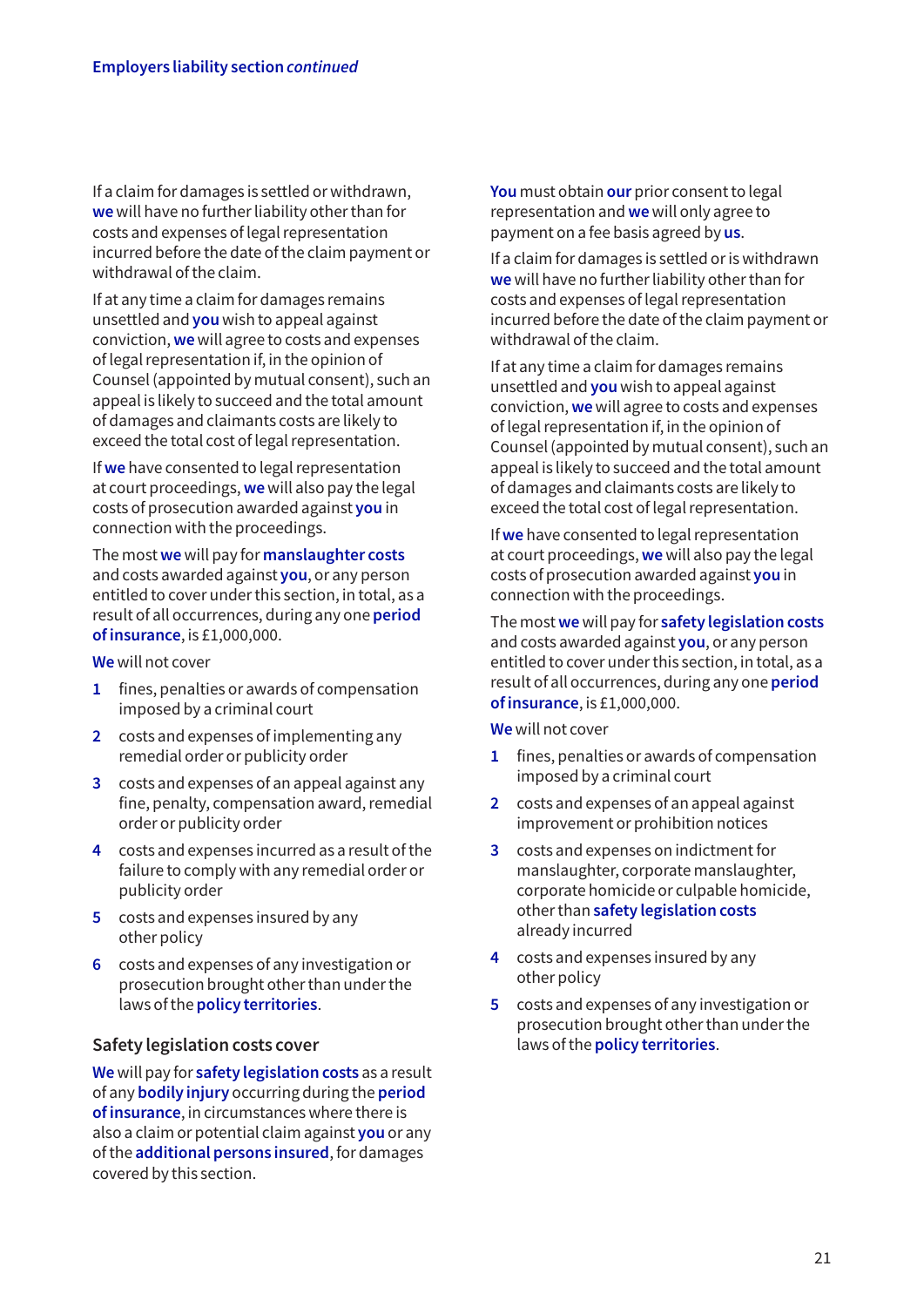#### **Unsatisfied court judgements cover**

**We** will at **your** request pay an **employed person** or their personal representative the amount of any award to that person as a result of a judgement which has been obtained for **bodily injury** against any company, partnership or individual conducting a business within the **policy territories** and which remains unpaid six months after the date of the judgement.

**We** will only provide cover if

- **1** there is no outstanding appeal
- **2** the **bodily injury** was sustained during the **period of insurance** by the **employed person** while working in connection with the **business**
- **3** the judgement was obtained in a court within the **policy territories**
- **4** the **employed person** or their personal representative assigns the judgement to **us**.

#### **Limit of cover**

The most **we** will pay for the total of all damages and **claims costs** is the **limit of indemnity** A or B shown in **your** schedule and will apply to any one claim or series of claims by one or more of the **employed persons** arising from one occurrence.

**Limit of indemnity** A will apply unless the occurrence arises directly or indirectly in connection with **terrorist act**.

**Limit of indemnity** B will apply to any occurrence arising directly or indirectly in connection with **terrorist act**.

As a result of any claim or claims, **we** may at any time pay the **limit of indemnity**, after deducting any amounts already paid, or any lesser amount for which a settlement can be made. **We** will not then be liable to make any further payment as a result of the claim or claims.

#### **What is not covered** 8

#### **Foreign work exclusion**

**We** will not cover legal liability arising outside the **policy territories**, except in respect of temporary visits elsewhere, by persons ordinarily resident within the **policy territories**, where no manual work is involved.

#### **Offshore exclusion**

**We** will not cover legal liability as a result of **bodily injury** to any **employed person** while **offshore**.

#### **Radioactive contamination exclusion**

**We** will not cover any claims caused by or arising from any type of nuclear radiation, nuclear material, nuclear waste, nuclear reaction or radioactive contamination in respect of

- **1 contractual liability**
- **2** the liability of any principal for whom **you** are completing a contract.

#### **Road Traffic Act exclusion**

**We** will not cover legal liability for **bodily injury** to an **employed person** in circumstances where it is necessary to arrange compulsory motor insurance or security, under any Road Traffic Legislation.

#### **Section conditions**

These conditions of cover apply only to this section. **You** must comply with the following conditions to have the full protection of **your policy**. Conditions may specify circumstances whereby non-compliance will mean that **you** will not receive payment for a claim. However **you** will be covered and **we** will pay **your** claim if **you** are able to prove that the non-compliance with these conditions could not have increased the risk of the loss which actually occurred in the circumstances in which it occurred.

If **you** are unsure about this condition or whether **you** need to notify **us** about any matter, please contact **us**.

#### **Right of recovery condition**

The cover provided under this section is in line with any law relating to the compulsory insurance of liability to persons employed within the **policy territories**. **You** must repay to **us** all amounts **we** pay which **we** would not have been liable to pay but for the law.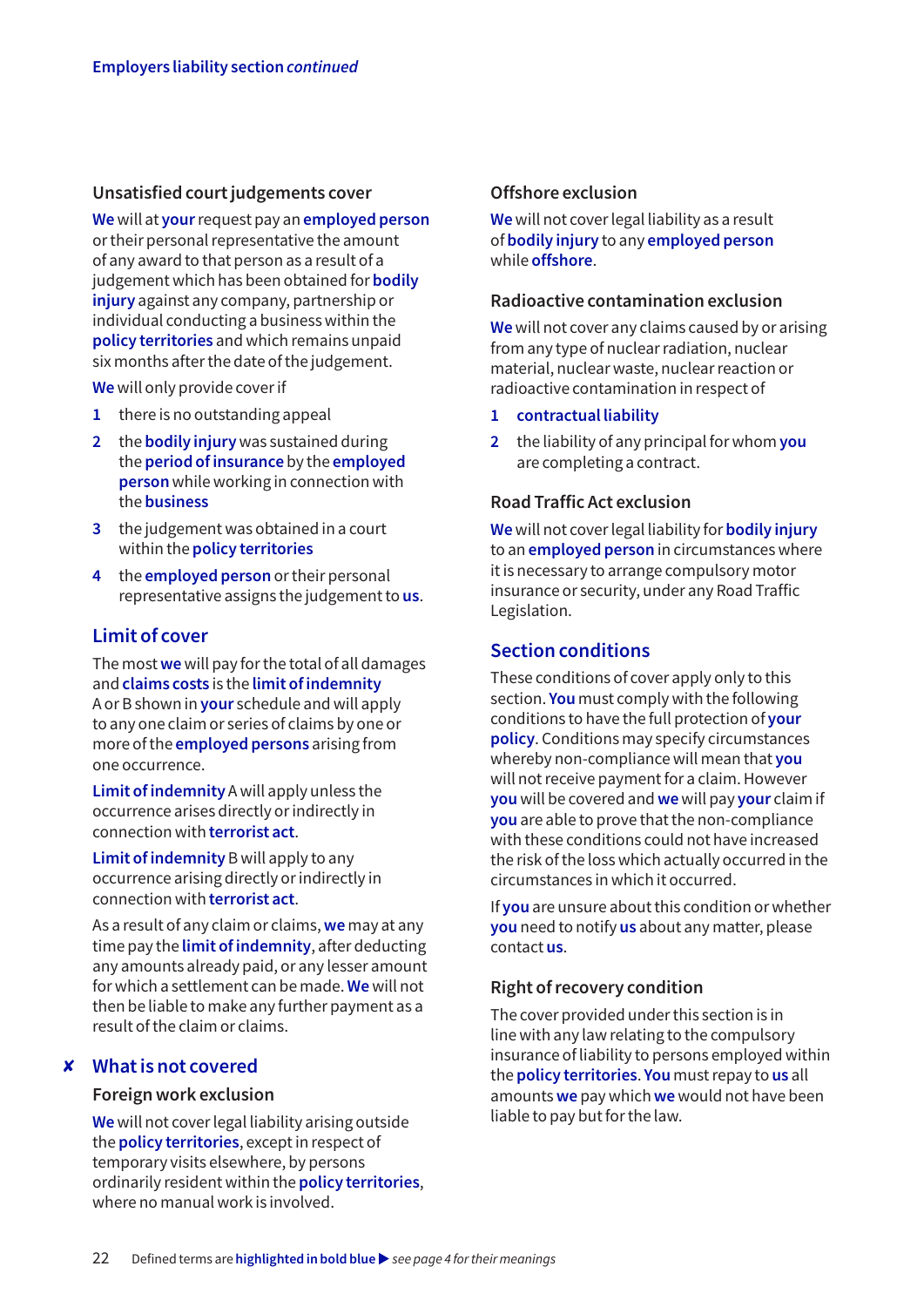# **Public liability section**

#### **Contents of this section**

| Meanings of defined terms | 23  |
|---------------------------|-----|
| What is covered           | 24  |
| Limit of cover            | -27 |
| What is not covered       | 27  |

**Your** schedule will show if this section is covered.

# **Meanings of defined terms**

**You** can find the meanings for words in bold blue on page 4. There are some words that may only appear in this section or are defined differently and their meanings are shown here.

# **Additional persons insured**

- **1** The personal representative of any deceased person entitled to the cover provided by this section.
- **2** At **your** request
	- **a** any principal for whom **you** are completing a contract for the performance of work, to the extent required by the contract conditions
	- **b** any director or **employed person** of **yours** in connection with the **business**
	- **c** any officer or member whilst undertaking their duties in connection with **your**
		- **i** canteen, sports, social, educational or welfare organisations
		- **ii** fire, security, first aid, medical or ambulance services
	- **d** any director or officer of **yours** for whom private work is undertaken by any **employed person**, with **your** prior consent.

# **Asbestos**

Asbestos in any form, asbestos fibres or particles or derivatives of asbestos or any material containing asbestos.

# **Bodily injury**

Death, bodily injury, illness or disease.

# **Claim costs**

Costs and expenses

**1** of any claimant which **you** or any of the **additional persons insured** become legally liable to pay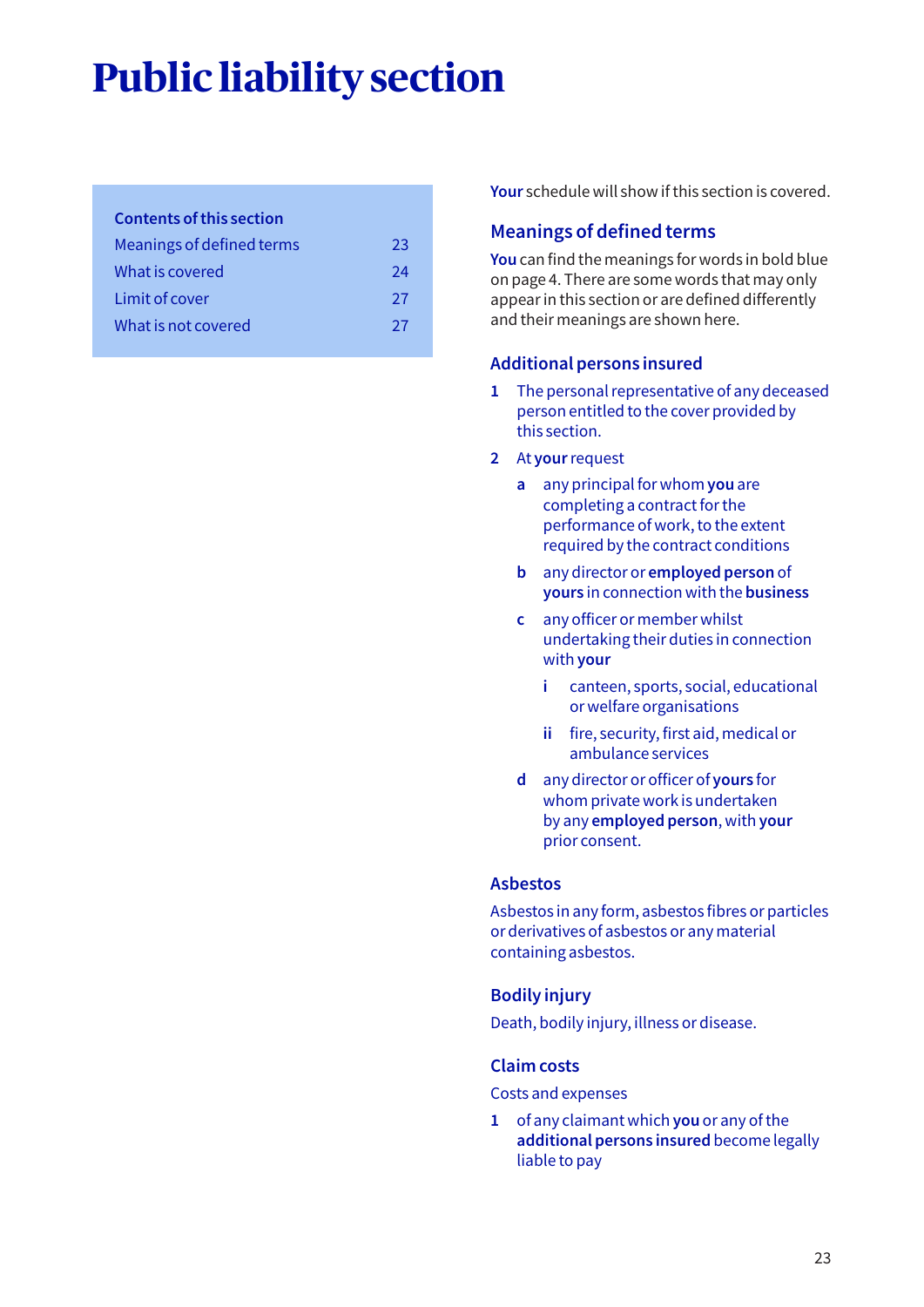- **2** incurred with **our** prior written consent, to investigate or defend a claim against **you** or any of the **additional persons insured** and this will include solicitors fees at
	- **a** any coroner's inquest or fatal accident inquiry
	- **b** summary court proceedings.

#### **Contractual liability**

Legal liability assumed by **you** under the express or intended terms of any contract or agreement that restrict **your** right of recovery, or increase **your** legal liability beyond that applicable in the absence of those terms.

#### **Electronic data**

Facts, concepts or information in a form usable for communications, interpretation or processing by electronic, electromechanical data processing or electronically controlled equipment and this includes programmes, software, firmware, operating systems or other coded instructions for the processing or manipulation of data.

#### **Employed person**

Anyone

- **1** under a contract of service or apprenticeship with **you**
- **2** who is
	- **a** employed by **you** or for **you** on a labour only basis
	- **b** self employed
	- **c** hired to **you** or borrowed by **you** from another employer
	- **d** a voluntary helper or taking part in a work experience or training scheme

and under **your** control or supervision.

#### **Event**

Claim or series of claims against **you** or the **additional persons insured** as a result of or attributable to a single source or the same original, repeated or continuing cause.

# **Limit of indemnity**

The amount shown in **your** schedule as the limit of indemnity.

#### **Manslaughter costs**

Costs and expenses of legal representation in connection with any criminal inquiry into, or court proceedings brought for manslaughter, corporate manslaughter, corporate homicide or culpable homicide.

#### **Offshore**

On or working from, or travelling by sea or air, to, from or between an offshore rig, platform or similar offshore installation.

#### **Pollution or contamination**

Pollution or contamination of buildings or other structures or of water, land or the atmosphere.

Loss, damage or **bodily injury** directly or indirectly caused by the pollution or contamination.

# **Safety legislation costs**

Costs and expenses of legal representation in connection with an alleged breach of statutory duty under Health and Safety, Consumer Protection or Food Safety legislation enacted within the **policy territories**.

# **What is covered** 3

**We** will pay the amount of damages which **you**, or any of the **additional persons insured**, are legally liable to pay as a result of accidental

- **1 bodily injury** to any person
- **2** loss of or damage to material property
- **3** obstruction, trespass, nuisance or interference with any right of way, air, light or water
- **4** wrongful arrest, detention, imprisonment or eviction of any person or invasion of the right of privacy

occurring during the **period of insurance** in connection with the **business**.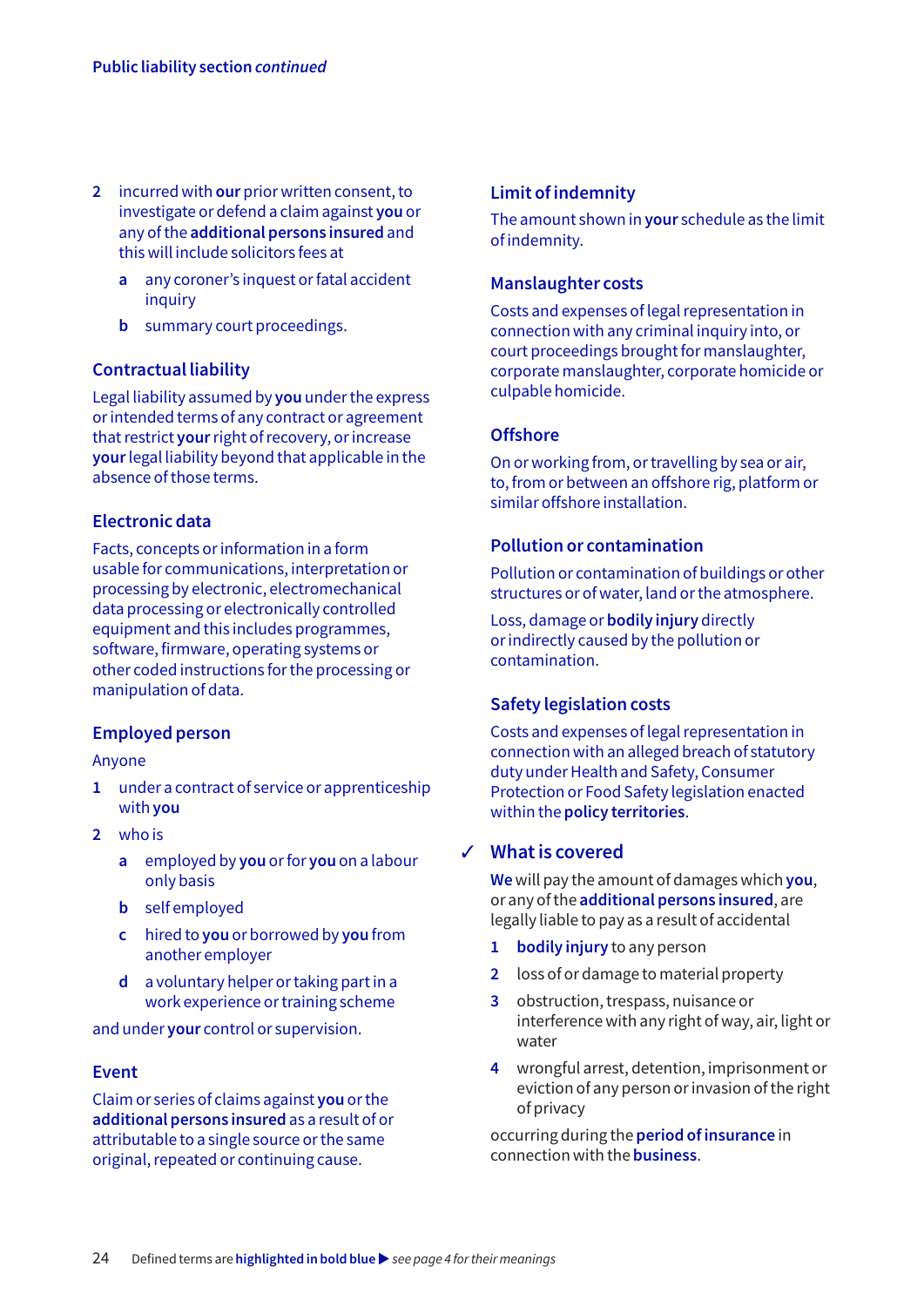#### **Claims costs cover**

**We** will pay **claim costs** in connection with a claim for which an award of damages is paid or may be payable under this section, but **we** will not cover **claim costs** for any part of a claim not covered by this section.

# **Compensation for court attendance cover**

**We** will compensate **you** at the rate of £250 per day, for each day that **we** request any director, partner or **employed person** to attend court as a witness in connection with a claim, for which an award of damages is paid or may be payable under this section.

# **Contingent motor liabilities cover**

**We** will pay the amount of damages for which **you** are liable by law and **claim costs** as a result of accidental

- **1 bodily injury**
- **2** loss of or damage to material property not owned or held in trust by **you** or in **your** custody or control

occurring during the **period of insurance** and arising out of

- **a** the use by an **employed person** of their own motor vehicle within the European Union
- **b** the movement of any motor vehicle, not owned by, or provided by **you**, or an **employed person** that is preventing access to, or causing an obstruction within **your** premises or any site at which **you** are working.

The Road Traffic Act exclusion in this section does not apply to this cover provided that **we** will not make any payment

- **i** for loss of or damage to any motor vehicle referred to in **a** or **b** above
- **ii** unless the motor vehicle is being driven with **your** permission and **you** have taken reasonable steps to ensure that the person driving holds a valid licence to drive the motor vehicle
- **iii** where cover is provided by another insurance policy.

# **Cross liabilities cover**

Any person, firm, company or organisation is entitled to the cover provided by this section, as if a separate **policy** had been issued to each, but the total amount payable by **us** on behalf of all, will not exceed the **limit of indemnity** in any circumstances.

#### **Data protection cover**

**We** will cover the amount of compensation which **you** are legally liable to pay in respect of damage or distress occurring during the **period of insurance**, arising from holding personal data, or, as a result of any loss, misuse or unauthorised disclosure of personal data held by **you** in the course of the **business**.

#### **We** will only pay

- **1** amounts of compensation which **you** are ordered to pay, or which **you** might reasonably be expected to pay by a court having jurisdiction
- **2** if **you** are registered or are in the process of registration (and the application has not been refused or withdrawn) under Data Protection legislation

#### within the **policy territories**.

#### **We** will not cover

- **1** fines or penalties imposed by a court
- **2** the costs of any appeal against the refusal of an application for registration or alteration, in connection with the Data Protection legislation or any enforcement, de-registration or prohibition notice
- **3** the cost of replacing, reinstating, rectifying or erasing any personal data
- **4** refund of monies paid to **you** by any claimant
- **5** claims caused by or arising from any deliberate act, error or omission where the results are intended or expected, or are reasonably foreseeable by **you**
- **6** liability for which cover is provided under any other more specific insurance.

The maximum **we** will pay for compensation, costs and expenses in total, as a result of all occurrences during any one **period of insurance**, is £1,000,000.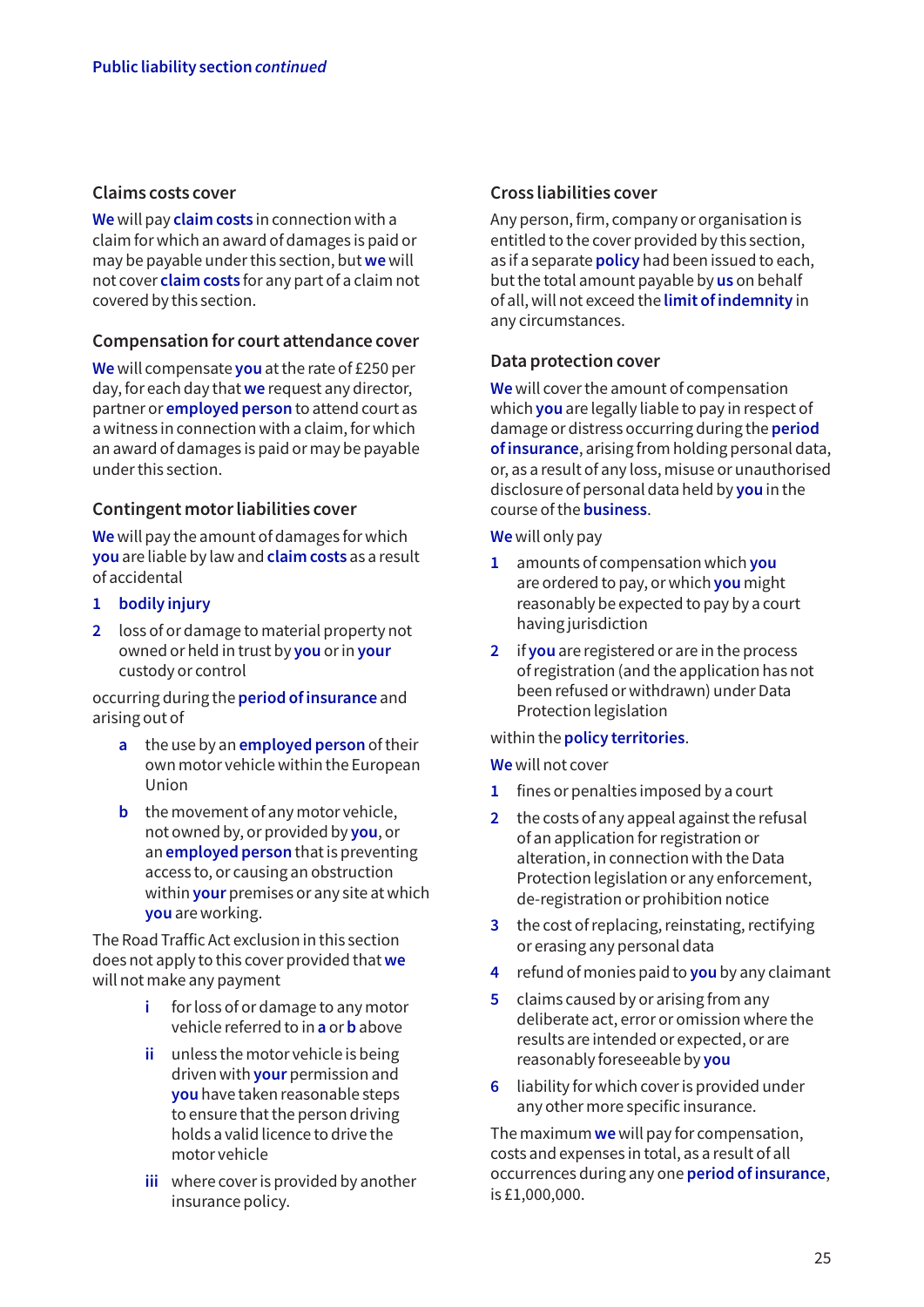#### **Defective Premises Act cover**

**We** will pay the amount of damages for which **you** are liable by law and **claim costs** as a result of accidental **bodily injury** or loss of or damage to material property occurring during the **period of insurance**, arising out of premises **you** have disposed of but had previously owned in connection with the **business**.

**We** will not cover loss of or damage to the land or premises disposed of or in connection with the cost of rectifying any defect or alleged defect in them.

**We** will not cover any liability for which **you** are covered under any other insurance policy.

#### **Manslaughter costs cover**

**We** will pay for **manslaughter costs** as a result of any death occurring during the **period of insurance**, in circumstances where there is also a claim or potential claim against **you** or any of the **additional persons insured** for damages covered by this section.

**You** must obtain **our** prior consent to legal representation and **we** will only agree to payment on a fee basis agreed by **us**.

If a claim for damages is settled or withdrawn, **we** will have no further liability other than for costs and expenses of legal representation incurred before the date of the claim payment or withdrawal of the claim.

If at any time a claim for damages remains unsettled and **you** wish to appeal against conviction, **we** will agree to costs and expenses of legal representation if, in the opinion of Counsel (appointed by mutual consent), such an appeal is likely to succeed and the total amount of damages and claimants costs are likely to exceed the total cost of legal representation.

If **we** have consented to legal representation at court proceedings, **we** will also pay the legal costs of prosecution awarded against **you** in connection with the proceedings.

The most **we** will pay for **manslaughter costs** and costs awarded against **you**, or any person entitled to cover under this section, in total, as a result of all occurrences, during any one **period of insurance**, is £1,000,000.

#### **We** will not cover

- **1** fines, penalties or awards of compensation imposed by a criminal court
- **2** costs and expenses of implementing any remedial order or publicity order
- **3** costs and expenses of an appeal against any fine, penalty, compensation award, remedial order or publicity order
- **4** costs and expenses incurred as a result of the failure to comply with any remedial order or publicity order
- **5** costs and expenses insured by any other policy
- **6** costs and expenses of any investigation or prosecution brought other than under the laws of the **policy territories**.

#### **Personal liability cover**

At **your** request, **we** will pay the amount of damages for which any of **your** directors, partners or **employed persons** or their spouse or children are liable by law and **claim costs**, as a result of accidental

- **1 bodily injury**
- **2** loss of or damage to material property, not owned by or held in trust by **you** or them, or in **your** or their custody or control

occurring during the **period of insurance**, incurred in a personal capacity during temporary visits anywhere in the world in connection with the **business**, other than

- **a** arising out of the ownership or occupation of land or buildings
- **b** where cover is provided under any other insurance
- **c** in circumstances which a **policy** or section exclusion applies.

#### **Safety legislation costs cover**

**We** will pay for **safety legislation costs** as a result of any **bodily injury** or loss of or damage to material property occurring during the **period of insurance**, in circumstances where there is also a claim or potential claim against **you** or any of the **additional persons insured**, for damages covered by this section.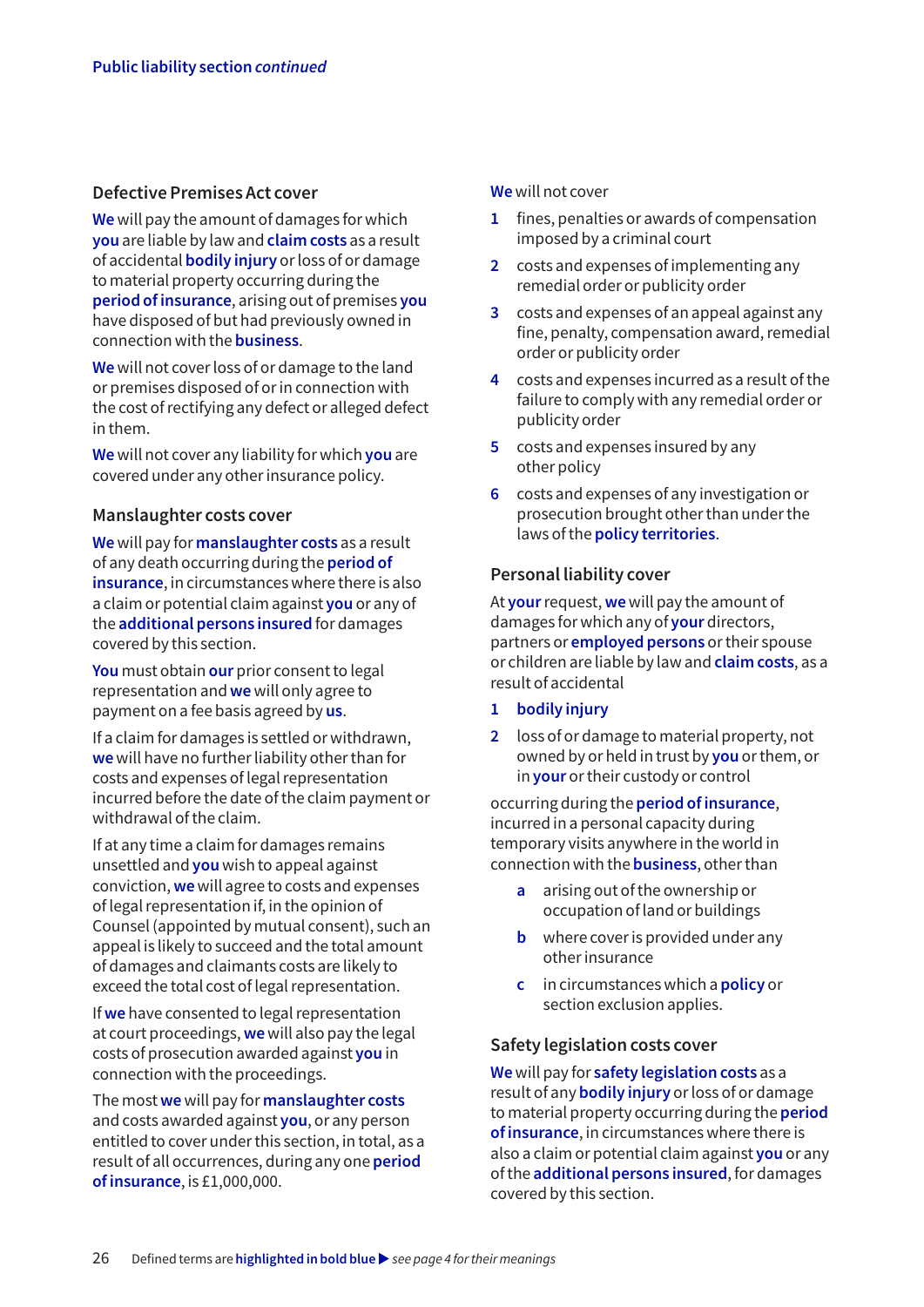**You** must obtain **our** prior consent to legal representation and **we** will only agree to payment on a fee basis agreed by **us**.

If a claim for damages is settled or is withdrawn **we** will have no further liability other than for costs and expenses of legal representation incurred before the date of the claim payment or withdrawal of the claim.

If at any time a claim for damages remains unsettled and **you** wish to appeal against conviction, **we** will agree to costs and expenses of legal representation if, in the opinion of Counsel (appointed by mutual consent), such an appeal is likely to succeed and the total amount of damages and claimants costs are likely to exceed the total cost of legal representation.

If **we** have consented to legal representation at court proceedings **we** will also pay the legal costs of prosecution awarded against **you** in connection with the proceedings.

The most **we** will pay for **safety legislation costs** and costs awarded against **you**, or any person entitled to cover under this section, in total, as a result of all occurrences, during any one **period of insurance**, is £1,000,000.

**We** will not cover

- **1** fines, penalties or awards of compensation imposed by a criminal court
- **2** costs and expenses of an appeal against improvement or prohibition notices
- **3** costs and expenses on indictment for manslaughter, corporate manslaughter, corporate homicide or culpable homicide, other than **safety legislation costs** already incurred
- **4** costs and expenses insured by any other policy
- **5** costs and expenses of any investigation or prosecution brought other than under the laws of the **policy territories**.

# **Limit of cover**

The most **we** will pay for the total of all damages arising from one **event** is the **limit of indemnity**.

The **limit of indemnity** is also the most **we** will pay for all damages as a result of all occurrences during any one **period ofinsurance** caused by or originating from

#### **1 pollution and contamination** or

#### **2 terrorist act**.

If **we** cover more than one person, firm, company or organisation, **our** liability to all, as a result of one **event**, will not be more than the **limit of indemnity**.

#### **We** will pay **claim costs** in addition to the **limit of indemnity**.

As a result of any claim or claims **we** may at any time, pay the **limit of indemnity**, after deducting any amounts already paid, or any lesser amount for which a settlement can be made. **We** will not then be liable to make any further payment, except for **claim costs** incurred before the date of the claim payment.

# **What is not covered** 8

#### **Aircraft and watercraft exclusion**

**We** will not cover legal liability arising from **you** owning, possessing or using any

- **1** aircraft
- **2** watercraft or hovercraft (except watercraft less than eight metres in length or any hand propelled boat or pontoon).

# **Airside exclusion**

**We** will not cover legal liability arising in connection with work undertaken in or on

- **1** aircraft or watercraft
- **2** airport or aerodrome runways, manoeuvring areas or aprons, or those parts of airports or aerodromes to which aircraft ordinarily have access.

#### **Asbestos exclusion**

**We** will not cover legal liability in any way arising from or contributed to by

- **1** inhalation or ingestion of **asbestos**
- **2** exposure to or fear of the consequences of exposure to **asbestos**
- **3** the presence of **asbestos** in any property or on land
- **4** investigating, managing, removing, controlling or remediation of **asbestos**.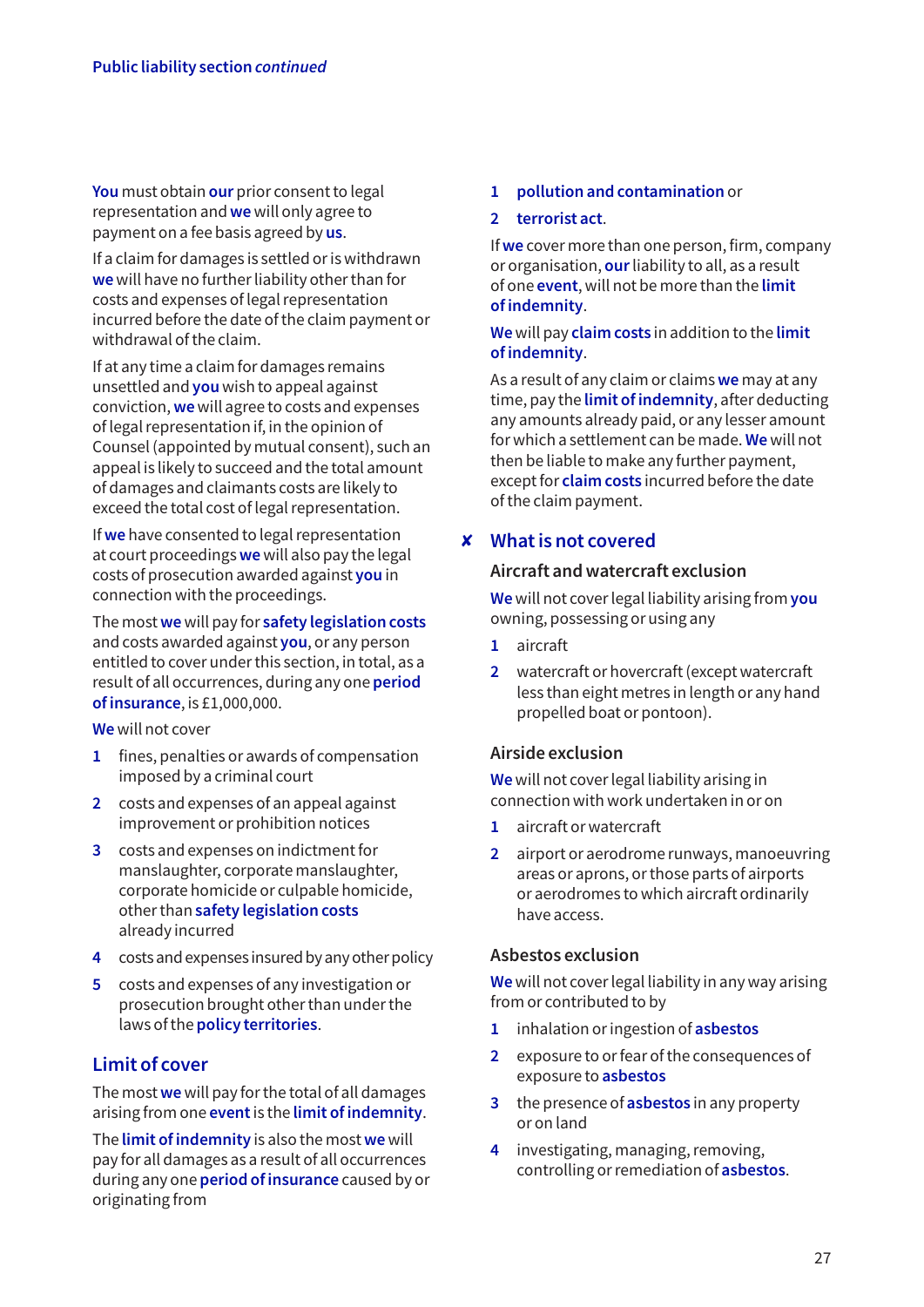#### **Contractual liability exclusion**

**We** will not cover **contractual liability**, liquidated damages or any contractual fines or amounts payable under penalty clauses.

#### **Damage to goods supplied, own or completed works exclusion**

**We** will not cover loss of or damage to goods or materials supplied or for use by **you**, or any work, process or other operation that **you** or anyone on **your** behalf are carrying out or have completed. This exclusion will not apply to goods or materials or any work, process or other operation previously supplied, used, carried out or completed under a separate contract.

#### **Design and advice and treatment exclusion**

**We** will not cover legal liability arising from

- **1** advice, instruction, consultancy, design, formula, specification, inspection, certification or testing undertaken or given for a fee
- **2** physical, mental or cosmetic treatment of any person (other than first aid treatment).

#### **Electronic data exclusion**

**We** will not cover legal liability caused by or arising from

- **1** authorised or unauthorised transmission of **electronic data**
- **2** the content of any website, **your** email, intranet or extranet
- **3** loss, distortion, erasure, corruption or alteration of **electronic data** or any loss of use resulting in reduction of functionality, failure of electronic, electromechanical data processing or electronically controlled equipment or **electronic data** to correctly recognise any given date or to process data or to operate properly due to failure to recognise any given date.

#### **Employee injury exclusion**

**We** will not cover **bodily injury** sustained by any **employed persons** arising out of and in the course of their employment with **you**.

#### **Excess exclusion**

**We** will not cover the **excess** shown in **your** schedule. **You** will have to pay the **excess** for loss of or damage to property and this will apply to each **event**.

#### **Foreign manual work exclusion**

**We** will not cover legal liability arising outside the **policy territories**, except in respect of temporary visits elsewhere, by persons ordinarily resident within the **policy territories**, where no manual work is involved.

#### **Offshore exclusion**

**We** will not cover legal liability arising in connection with any person while **offshore**.

#### **Pollution and contamination exclusion**

**We** will not cover legal liability arising from **pollution or contamination**, other than caused by a sudden and unexpected incident which takes place at a specific time and place during the **period of insurance**. All **pollution or contamination** which arises out of one incident will be considered to have happened at the time the incident takes place.

#### **Property under your control exclusion**

**We** will not cover loss or damage to property owned by **you** or which is held in **your** care, custody or control.

But **we** will cover

- **1** premises which are leased, let, rented, hired or lent to **you**, as long as a tenancy or other agreement does not
	- **a** result in **contractual liability**
	- **b** say that loss or damage must be insured under a property insurance policy arranged by **you** or on **your** behalf
- **2** premises including contents which are not owned or rented by **you**, where **you** are temporarily carrying out work in connection with the **business**
- **3 employed persons** or visitors vehicles or effects while on **your** premises.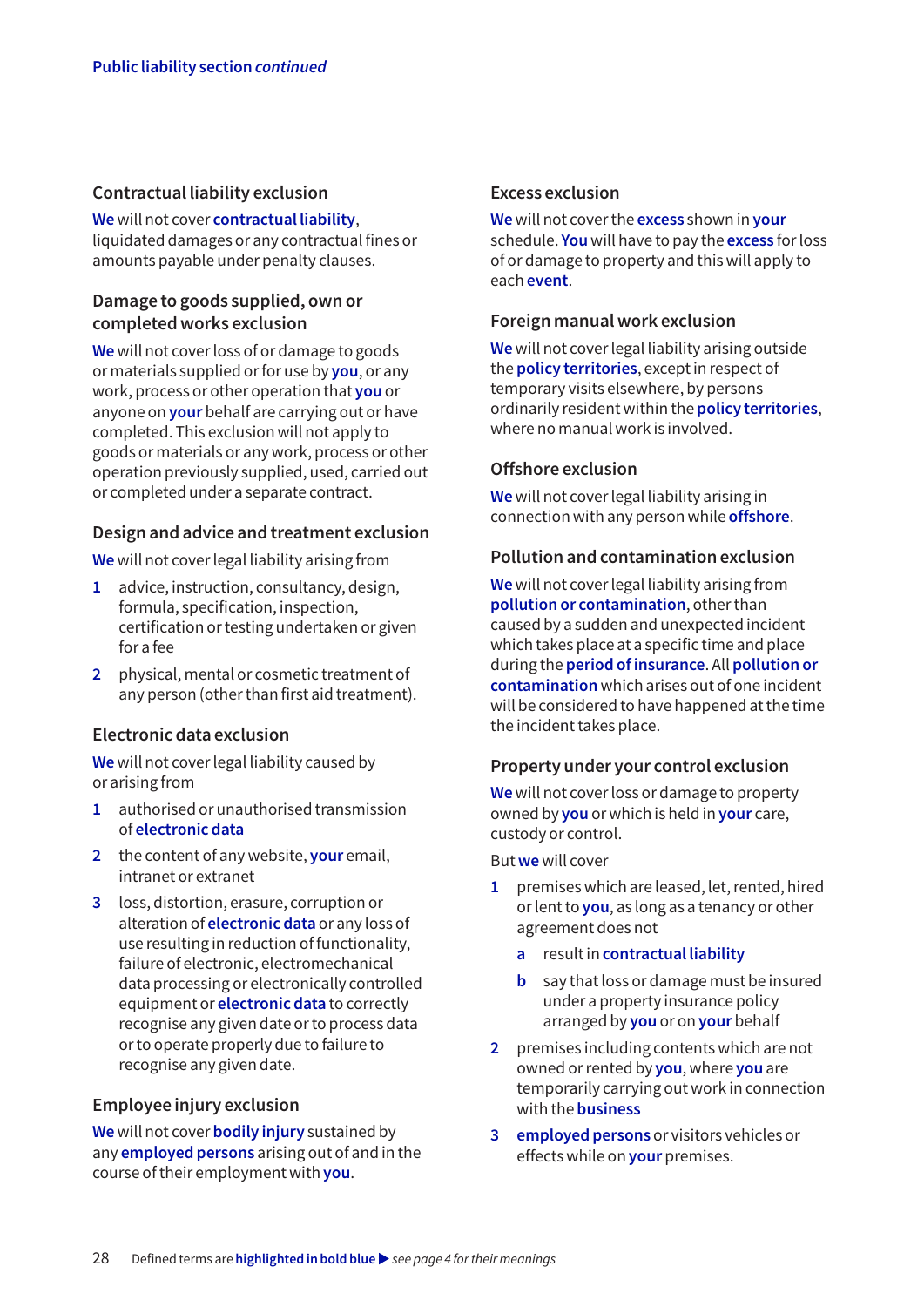#### **Radioactive contamination exclusion**

**We** will not cover any claims directly or indirectly caused by or contributed to by, or resulting or arising from any type of nuclear radiation, nuclear material, nuclear waste, nuclear reaction or radioactive contamination.

# **Recall or refunds exclusion**

**We** will not cover loss or expenditure incurred by anyone in recalling, modifying, disposing of or making a refund for goods or materials supplied or used.

# **Rectification of defects exclusion**

**We** will not cover

- **1** the cost or value of any defective, harmful or unsuitable goods, materials or work, process or other operation supplied, used or undertaken
- **2** expenditure incurred by anyone in
	- **a** investigating or providing a remedy for
	- **b** removing, reinstating, replacing, reapplying or rectifying

any defective, harmful or unsuitable goods, materials or work, process or other operation supplied, used or undertaken.

# **Road Traffic Act exclusion**

**We** will not cover legal liability arising out of the ownership, possession or use by **you** or on **your** behalf or use by any of the **additional persons insured** of any motor vehicle, trailer or mobile plant in circumstances where compulsory insurance or security is required by Road Traffic Legislation.

# **War risk exclusion**

**We** will not cover

- **1** any claims caused by or happening through war, invasion, act of foreign enemy, hostilities (whether war is declared or not), civil war, rebellion, revolution, insurrection or military or usurped power
- **2** confiscation, nationalisation, requisition or destruction of or damage to property by or under the order of any government or public or local authority.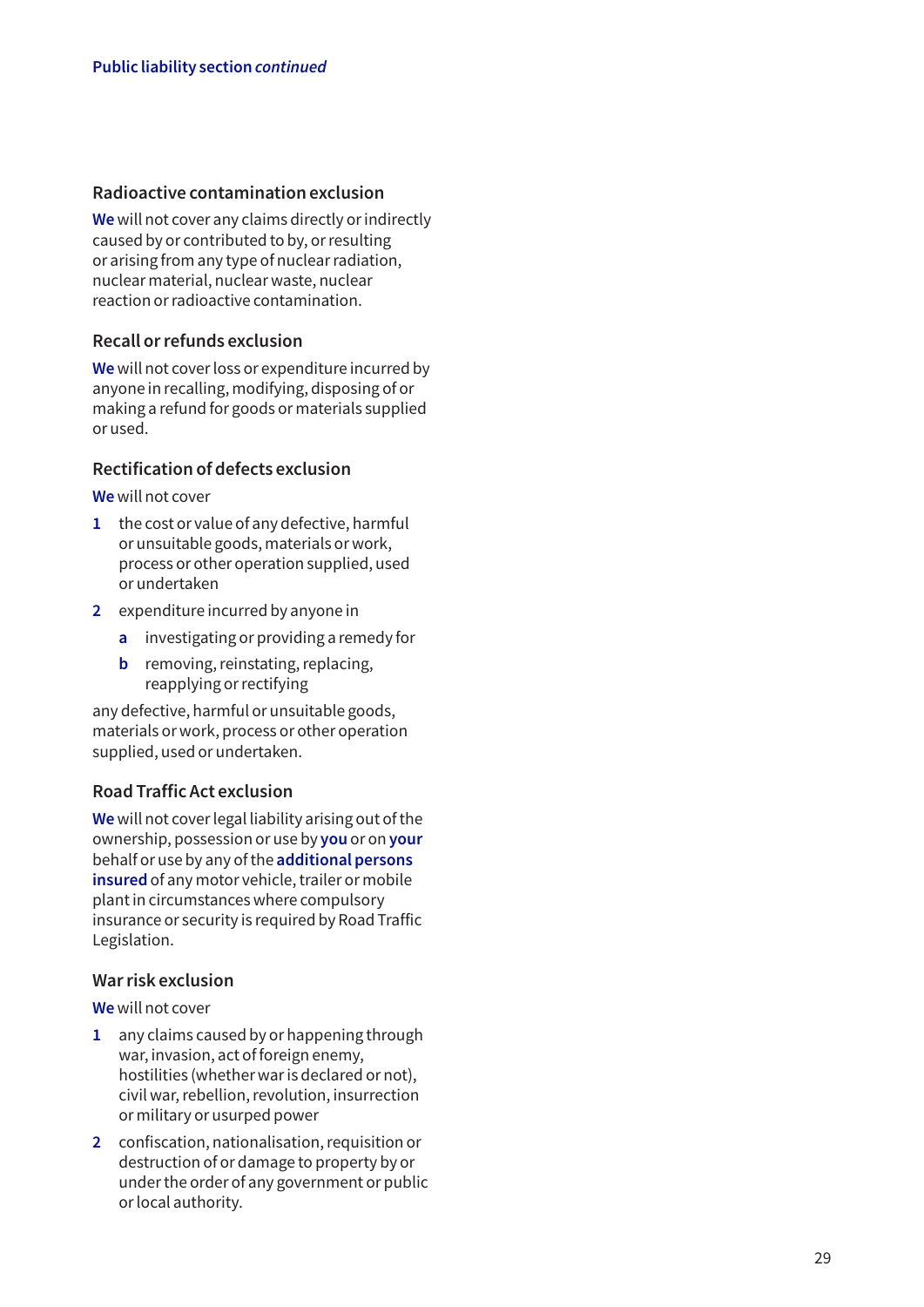# **Directors' and officers' liability section**

#### **Contents of this section**

| Meanings of defined terms<br>30 |  |
|---------------------------------|--|
| Limit of cover<br>33            |  |
| What is covered<br>34           |  |
| What is not covered<br>35       |  |
| Section conditions<br>37        |  |

**Your** schedule will show if this section is covered.

# **Meanings of defined terms**

**You** can find the meanings for words in bold blue on page 4. There are some words that may only appear in this section or are defined differently and their meanings are shown here.

#### **Bail costs**

Costs agreed with **us**, to pay for a bond to guarantee an **insured person's** bail or equivalent in another country as required by a court of law.

#### **Circumstance**

Any verbal or written complaint made against **you** or an **insured person** that could give rise to a claim. This does not include any routine employment disciplinary action or dismissal.

#### **Claim**

Any written demand or civil, criminal, arbitration or regulatory proceeding first made against **you** or an **insured person** during the **period of insurance**:

- **1** seeking monetary damages
- **2** seeking a penalty or other legal action and alleging a wrongful act
- **3** alleging an employment practice wrongful act.

Any claims involving allegations from the same or essentially the same facts shall be treated as one claim.

# **Crisis public relations consultants**

Chelgate Limited, No 1 Tanner Street, London SE1 3LE.

#### **Crisis public relations costs**

Costs incurred by the **crisis public relations consultants** following a **claim** and/or **investigation** to prevent, limit or reduce the actual or potential damage to **your** or any **insured person's** reputation from negative publicity or media attention.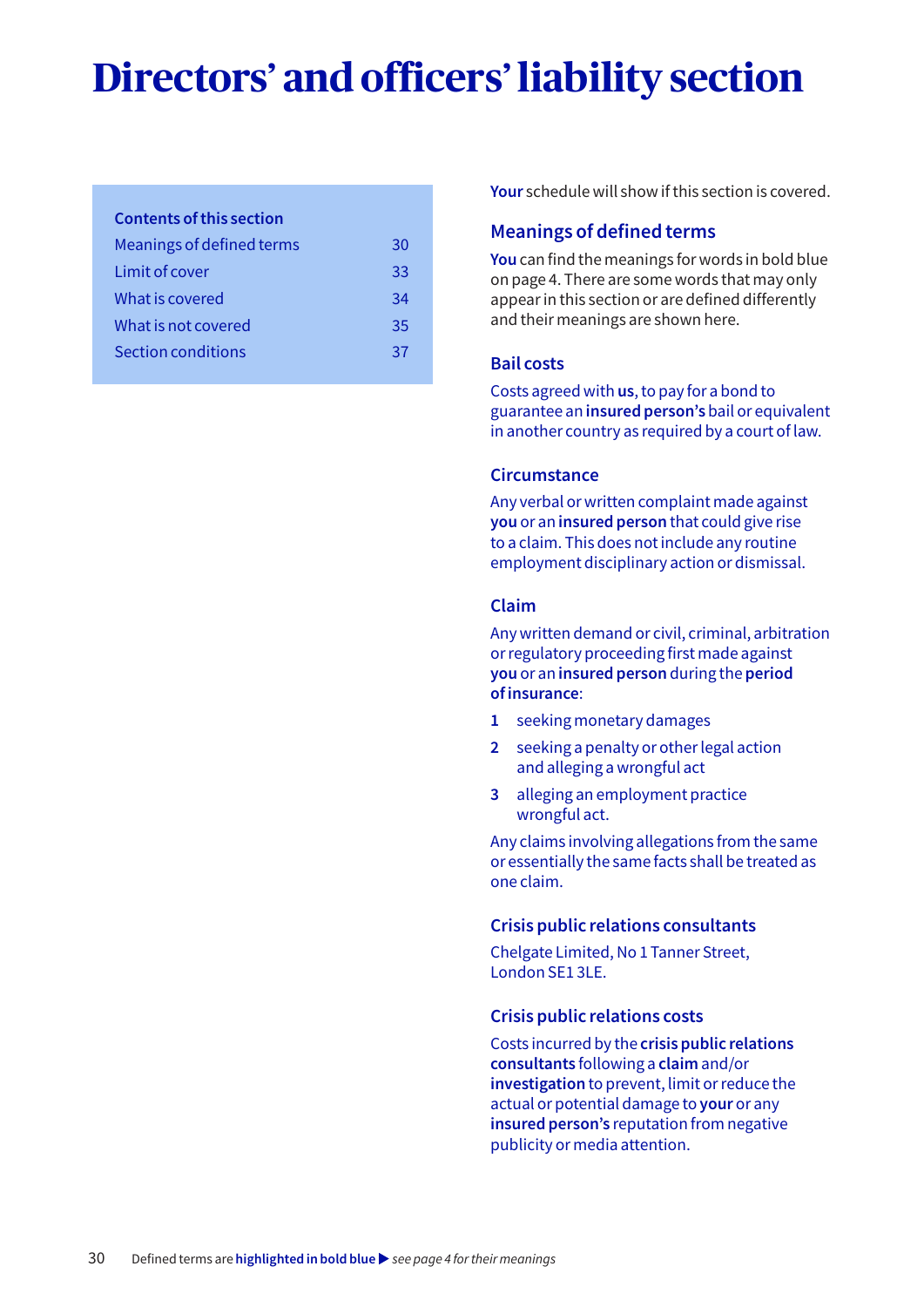#### **Defence costs**

Costs agreed with **us**, in writing, to:

- **1** investigate or defend any **claim**
- **2** fund an appeal against a ruling or judgement (including payment of an appeal bond).

### **Deprivation of assets expenses**

Costs and expenses of any **insured person** paid directly to provide the services listed below as a direct result of any interim or interlocutory order confiscating or suspending the rights of ownership over personal assets or real property of any **insured person** during the **period of insurance**

- **1** schooling
- **2** housing
- **3** utilities or
- **4** personal insurances.

Such costs shall only be paid where a personal allowance has been directed by a Court to meet such payments and that personal allowance has been exhausted.

#### **Employed person**

Anyone:

- **1** under a contract of service or apprenticeship with **you** or a worker as defined in Section 230 of the Employment Rights Act 1996
- **2** who is
	- **a** employed by **you** or for **you** on a labour only basis
	- **b** hired to **you** or borrowed by **you** from another employer
	- **c** a voluntary helper or someone taking part in a work experience or training scheme

and under **your** control or supervision.

# **Employment practice claim**

- **1** Any **claim** by any **employed person** for any actual or alleged:
	- **a** wrongful, unfair or constructive dismissal, discharge or termination of employment
- **b** breach of written or implied contract
- **c** employment related misrepresentation, wrongful denial of a career opportunity, failure to grant employment or negligent employee evaluation
- **d** harassment, unlawful discrimination or failure to provide adequate employee procedures and policies
- **e retaliatory treatment**
- **f** defamation or invasion of privacy.
- **2** Any other **claim** happening only as a result of **you** employing any current, former or prospective **employed person**.

#### **Excess**

The first amount of any **claim** or **claims** as detailed in **your policy** schedule for which **you** are responsible. The excess applies to **loss** (as defined in this section) **crisis public relation costs**, **defence costs** and **investigation costs**, however, it will not apply to any **claim** successfully defended.

The excess will only be charged at the end of each **claim** and/or investigation.

# **Extradition proceeding**

Any **claim** or proceeding brought against an **insured person** under United Kingdom extradition law or similar law in any other country.

#### **Insured person**

- **1** Any person who was, is, or during the **period of insurance** becomes a trustee, director, member or officer of **yours**.
- **2** Any natural person acting in the capacity as a director of **yours** (not including any administrator, liquidator, receiver or auditor).
- **3** Any shadow director as defined under United Kingdom law or similar legislation in any other country.
- **4** Any **employed person** of **yours**.
- **5** Any trustee of any pension or employee benefit scheme or trust fund operated or administered by **you**.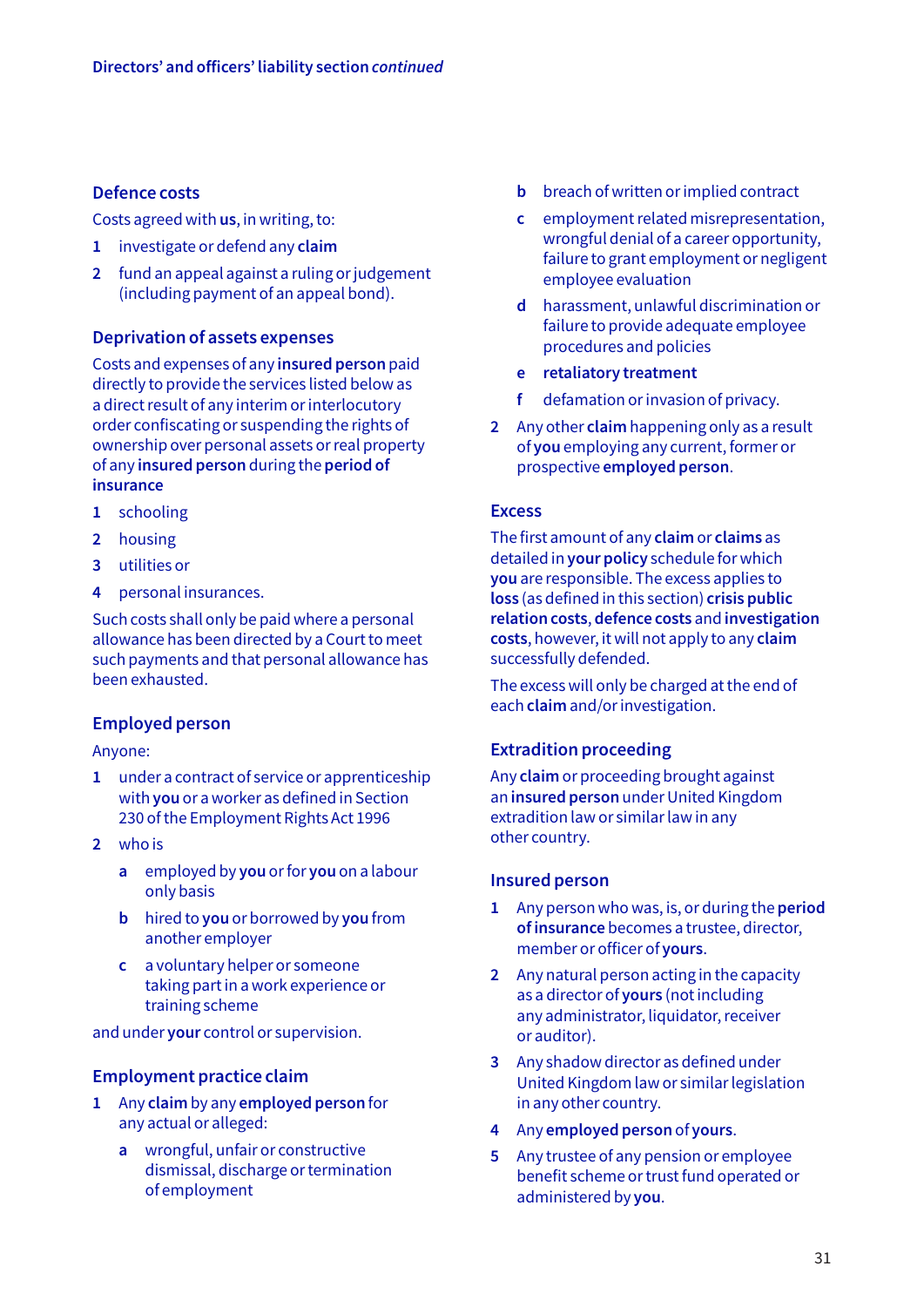- **6** The lawful husband, wife, civil or unmarried partner of an insured person described in 1 to 5 above, only because of their relationship, following a **claim** against the insured person.
- **7** The estates, heirs or legal representatives of any insured person above who has died or become incapacitated, insolvent or bankrupt but only in relation to a **claim** against the insured person.

#### **Investigation**

Other than investigations by HMRC, any official hearing, investigation, examination, official enquiry or enquiry into **your** or an **insured person's** business carried out by any government department, regulator or third party with legal rights to do so.

For HMRC investigations, investigation is restricted to those enquiries undertaken by the Special Civil Investigations Office under Code of Practice 8 or Code of Practice 9, an enquiry held under section 60 or 61 of the VAT Act 1994 or any matters handled by the National Investigations Service of HMRC.

Investigation does not include any routine regulatory supervision, enquiry or compliance review, any internal investigation or any investigation into the business activities of **your** industry which is not related only to **your** or any **insured person's** conduct.

#### **Investigation costs**

Legal and other professional costs and expenses agreed with **us** in writing, incurred directly by **you** or an **insured person** in preparing for and attending any investigation.

This does not include salary or any other additional costs of **yours**.

#### **Limit of liability**

The amount shown in **your policy** schedule as the limit of liability.

#### **Loss**

Costs and expenses of any claimant which an **insured person** becomes legally liable to pay and incurred with **our** prior written agreement, to investigate or defend a **claim** against any **insured person** and this will include

- **1 defence costs** and **investigation costs**
- **2** awards of damages (including punitive and exemplary damages where legally allowed)
- **3** pre and post judgement interest on a judgement or award covered by this section
- **4** settlements

but this will not include any criminal fines or penalties, taxes (other than those covered under the Tax cover), salary or **employment related benefits**.

Civil fines are covered only where they are insurable under United Kingdom law.

#### **Manslaughter claim**

Any court action brought for manslaughter, corporate manslaughter, corporate homicide or culpable homicide.

#### **Outside company**

Any company other than **you**:

- **1** that is a charity or association, or
- **2** in which **you** hold any issued share capital

but this does not include

- **a** any company registered in the United States of America
- **b** any listed company
- **c** any financial services company.

#### **Policy territories**

Worldwide.

#### **Pollutant**

Any contaminant, irritant or other substance including, but not limited to: asbestos, lead, smoke, vapour, water, oil, oil products, dust, fibres, soot, fumes, acids, alkalis, chemicals, waste (including materials that have been or are intended to be recycled, reconditioned or reclaimed).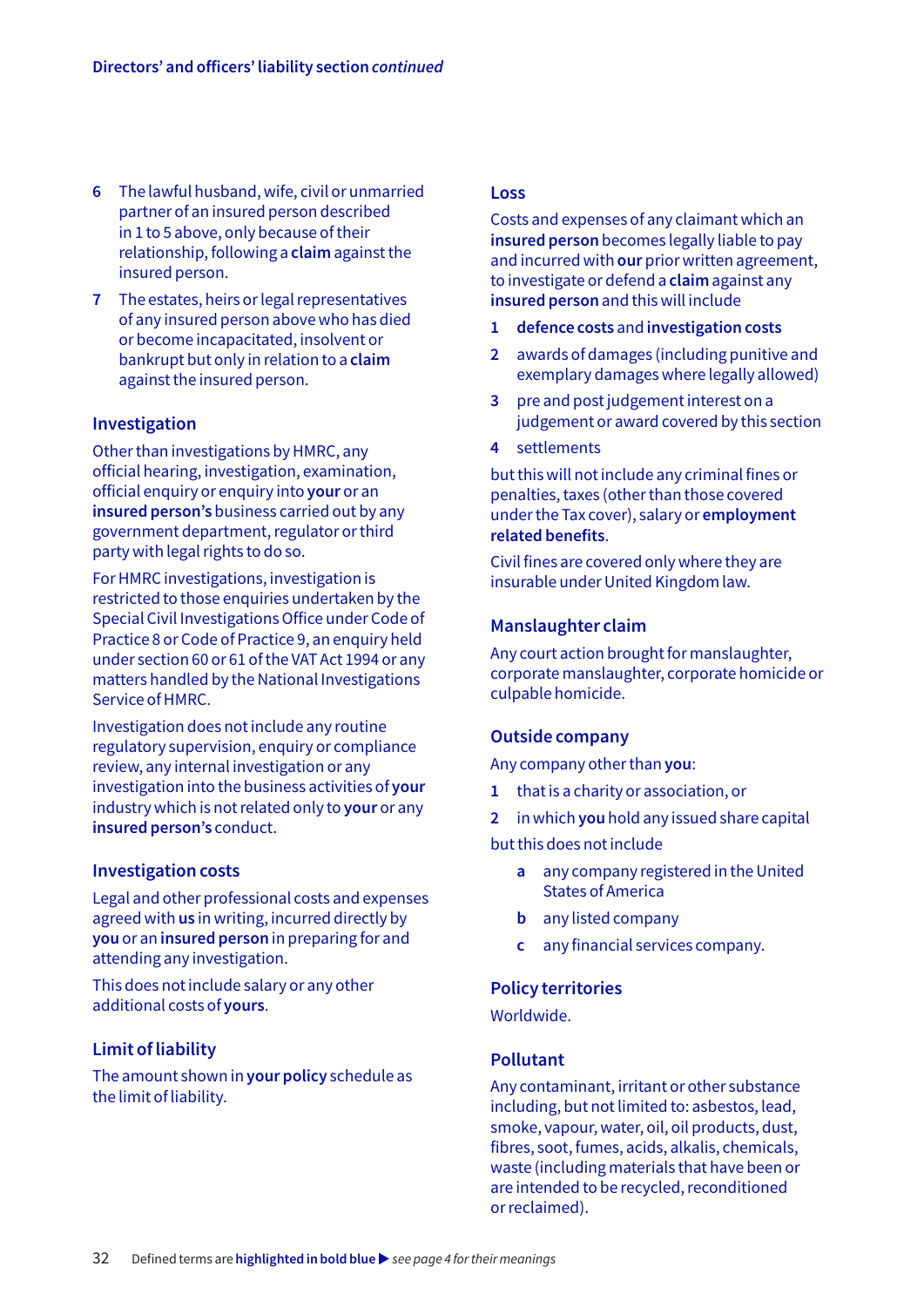#### **Pollution**

Actual, alleged or threatened discharge, seepage, treatment, removal, disposal, dispersal, emission, release or escape of any **pollutant** or any regulatory order, direction or request to test for, monitor, remove, contain, treat, detoxify, or neutralise any **pollutant**.

# **rradar legal**

◙

 $\boxed{\boxtimes}$ 

**rradar** Limited 13 Waterside Business Park Livingstone Road Hessle HU13 0EG

Enquiry line: **0844 543 6111**

Email: **advice@rradar.co.uk**

# **Safety legislation claim**

Any court action alleging a breach of statutory duty under health and safety, consumer protection or food safety legislation.

# **Subsidiary**

A company that **you** either directly or indirectly control through

- **1** holding a majority of the voting rights
- **2** the right to appoint or remove a majority of its board of directors and/or
- **3** sole control of, pursuant to a written agreement with other shareholders, a majority of that company's voting rights.

If a company ceases to be a subsidiary cover will continue but only for a **claim** caused by a **wrongful act** carried out before it stopped being a subsidiary.

# **Wrongful act**

Any actual or alleged act, error or omission carried out or attempted by an **insured person** during the performance of their duties but only in their role as **your** director, officer or **employed person** including:

- **1** breach of any duty, including fiduciary or statutory duty
- **2** breach of trust
- **3** negligence, negligent misstatement, misleading statement or negligent misrepresentation
- **4** defamation
- **5** wrongful trading as defined under United Kingdom law
- **6** breach of warranty or authority
- **7** any other act, error or omission attempted or allegedly carried out or attempted by an **insured person** only because of their position as a trustee, director, officer or **employed person** of **yours**.

#### **You/your**

In addition to the policy definition this will include:

- **1** a **subsidiary**, and any **subsidiary** created or acquired during the **period of insurance** provided that the newly created or acquired subsidiary:
	- **a** is not registered in the United States of America; or
	- **b** does not trade any of its securities on any United States of America exchange;

But only for a **claim** against an **insured person** caused by a **wrongful act** carried out after the date of creation or acquisition.

**2** any pension or employee benefit scheme or trust fund of yours.

# **Limit of cover**

The most **we** will pay for any one **claim** including **defence costs** and/or**investigation costs** is the **limit of liability**.

Each **claim** will be treated as being made when **we** receive written notice of the **claim**. **Investigation costs** will be treated as being made when attendance of an **insured person** is notified as being required.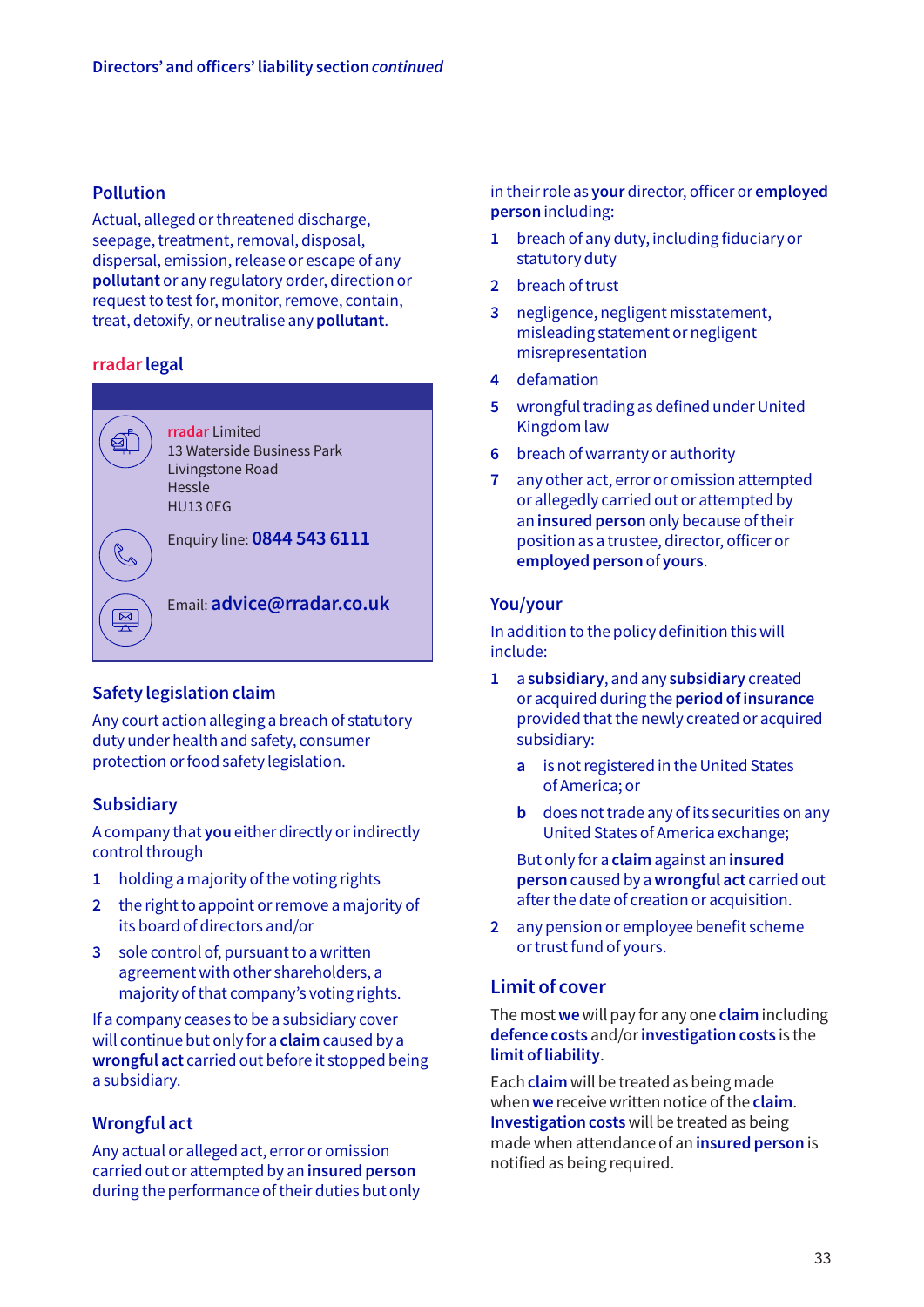### **What is covered**

### **Additional limit for non-indemnifiable loss cover**

Where the **limit of liability** has been exhausted, the **limit of liability** shall be increased by £100,000 per **claim** and/or **investigation** for each **insured person** provided that such limit shall be in excess of:

- **1** any other available insurance
- **2** any other available indemnity.

#### **Bail costs cover**

**We** will pay on behalf of any **insured person bail costs** caused by a **claim** for a **wrongful act**.

#### **Circumstance investigation cover**

**We** will pay the costs of **rradar legal** in the **investigation** of any **circumstance** reported to **us** during the **period of insurance** including the steps that might be appropriate to avert or reduce the potential of a **claim**. **You** must quote **your policy** number when contacting **rradar legal**.

The most **we** will pay for all **circumstance investigation claims** in any one **period of insurance** is £25,000.

#### **Claims against an insured person cover**

**We** will pay the **loss** incurred by any **insured person** caused by a **claim** for a **wrongful act**.

#### **Company reimbursement cover**

**We** will pay for the **loss** which **you** are legally allowed to pay on behalf of an **insured person** caused by a **claim** for a **wrongful act**.

#### **Compensation for court attendance cover**

**We** will pay **you** at the rate of £250 per day for each **insured person** and any accompanying husband, wife, civil or unmarried partner provided such **insured person's** attendance is needed in court in connection with any **claim** or investigation.

#### **Crisis public relations costs cover**

**We** will pay **crisis public relations costs** for any **insured person** caused by a **claim** for a **wrongful act**.

#### 3 **Deprivation of assets cover**

**We** shall pay the **loss** of any **insured person** for **deprivation of asset expenses**.

The most **we** will pay under this cover is £100,000 for any one **claim**. This is also the most **we** will pay for all **deprivation of asset claims** in any one **period of insurance**.

#### **Employment practice claims cover**

**We** will pay for the **loss** caused by an **employment practice claim** during the **period of insurance** brought by a current, former or potential **employed person**.

**We** will not cover **you** for any Employment practice claim more specifically insured by **you** or on **your** behalf.

#### **Extradition proceedings cover**

**We** will pay, for any **insured person**, the **loss** caused by any **extradition proceedings** against any **insured person** during the **period of insurance** caused by a **claim** for any **wrongful act**.

#### **Investigation costs cover**

**We** will pay the **investigation costs** caused by an **investigation** first notified as being required during the **period of insurance**.

#### **Management buy-out cover**

If during the **period of insurance** members of **your** existing management team conduct a management buy-out, **we** agree to provide cover to the same level and terms as this **policy** for the new company for a period of 30 days from the buy-out date for any **wrongful act** carried out by any **insured person** within this 30 day period.

#### **Manslaughter claims cover**

**We** will pay for the **defence costs** which **you** are legally allowed to pay on behalf of an **insured person** caused by a **manslaughter claim** against an **insured person** for a **wrongful act**.

#### **Outside company cover**

**We** will pay for the **loss** incurred by any **insured person** for any **wrongful act** within the **policy territories** carried out in their role as a trustee, director or officer of an **outside company**.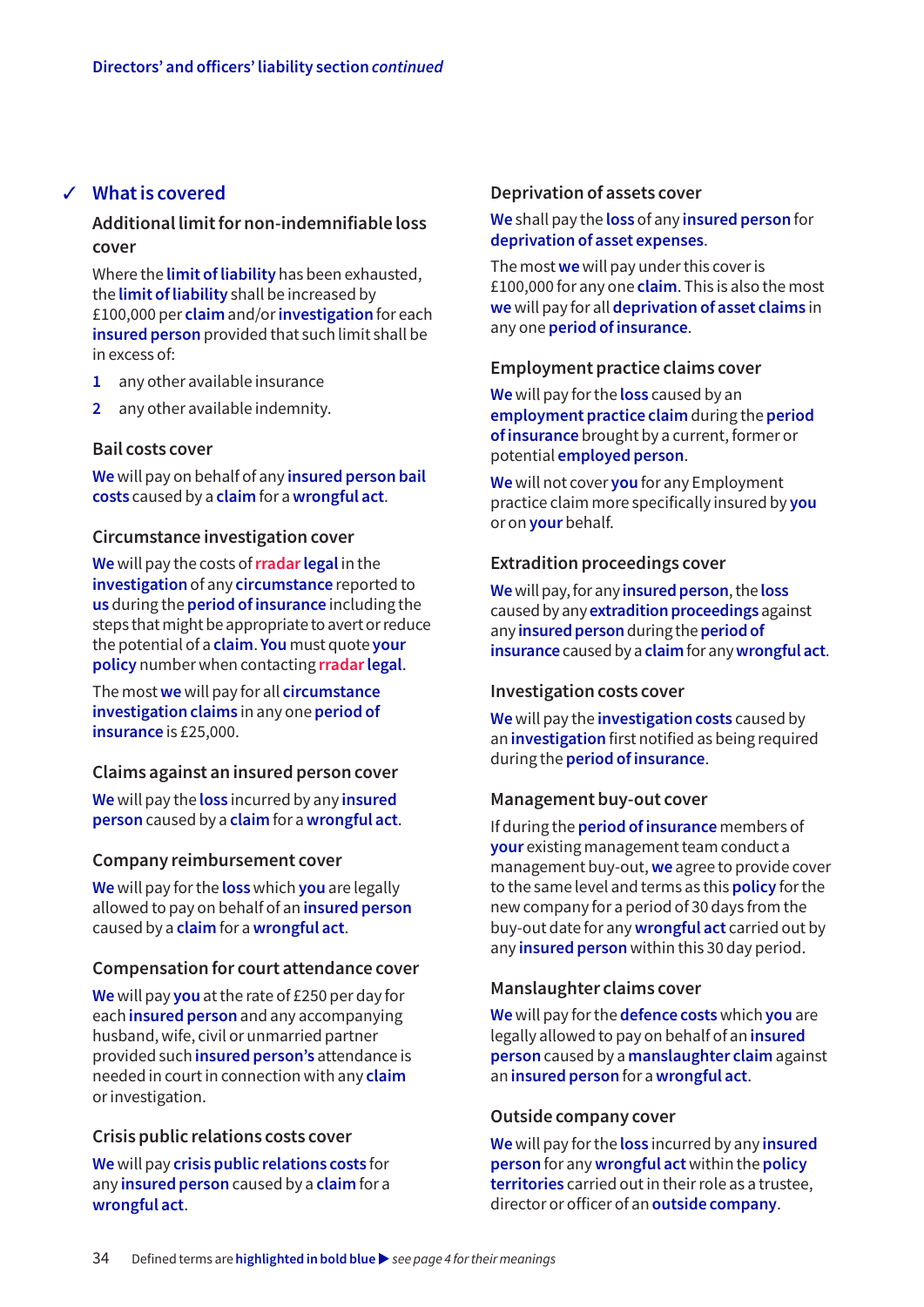Provided that the **insured person** acts in that role at **your** written request and the **claim** does not arise from a **wrongful act** carried out after the **insured person** stopped acting in this role. **We** will only pay after any cover provided by the **outside company** to its trustees, directors or officers and any other insurance available to its trustees, directors and officers has been used.

#### **Pension or employee benefit schemes cover**

**We** will pay for the **loss** caused by a **claim** for a **wrongful act** in connection with an **insured person's** operation or administration of any of **your** pension schemes (other than a defined benefit scheme), employee benefit schemes or trust funds.

# **Personal charity or not for profit association cover**

**We** will pay for the **loss** incurred by any **insured person** for any **wrongful act** within the **policy territories** carried out in their role in a personal capacity as a director or officer of a charity or any not for profit organisation.

# **Pollution claims cover**

**We** will pay for the **loss** arising from **pollution** caused by a **claim** for any **wrongful act**.

# **Retired insured persons cover**

In the event that this **policy** is not renewed or replaced with a similar policy, cover will continue for any **insured person** who voluntarily stops being an **insured person** before the date of non-renewal for reasons other than:

- **1** disqualification from holding such a position; or
- **2** a take-over or merger,

for an unlimited period from the date of non renewal (the "run-off period"), provided that:

- **a** cover will only apply to **claims** caused by any **wrongful act** carried out or alleged before the date of retirement of the **insured person**
- **b** the run-off period will run at the same time as any extended notification period
- **c** no similar insurance is in place elsewhere.

### **Safety legislation claims cover**

**We** will pay for the **loss** which **you** are legally allowed to pay on behalf of an **insured person** caused by a **safety legislation claim** (or similar legislation in any other jurisdiction) against an **insured person** for a **wrongful act**.

#### **Tax cover**

If **you** become insolvent, this section will extend to pay for any **claim** against an **insured person** alleging a **wrongful act** relating to **your** unpaid tax liability within the **policy territories**.

# **What is not covered** 8

#### **Bodily injury or property damage exclusion**

**We** will not cover any **claim**, **loss** or **investigation**:

- **1** for psychological or emotional distress other than an **employment practice claim**
- **2** for sickness, disease, bodily injury or death other than a **safety legislation claim** or **manslaughter claim**
- **3** for the loss, damage or destruction of any tangible property including loss of use of that property.

# **Breach of professional duty exclusion**

**We** will not cover any **claim**, **loss** or **investigation** caused by a breach of or failure to provide professional duties or services.

This exclusion shall only apply to **your** advice and/or services directly provided for a fee.

This exclusion will not apply to a **claim** for any actual or alleged failure to supervise the performance of any professional services.

#### **Deliberate or dishonest acts exclusion**

**We** will not cover any **claim**, **loss** or **investigation** caused by:

- **1** a dishonest or fraudulent act or omission or any intentional breach of any statute or regulation carried out by any **insured person**
- **2** an act by any **insured person** intended to obtain or which does obtain a personal profit or advantage which was not legally theirs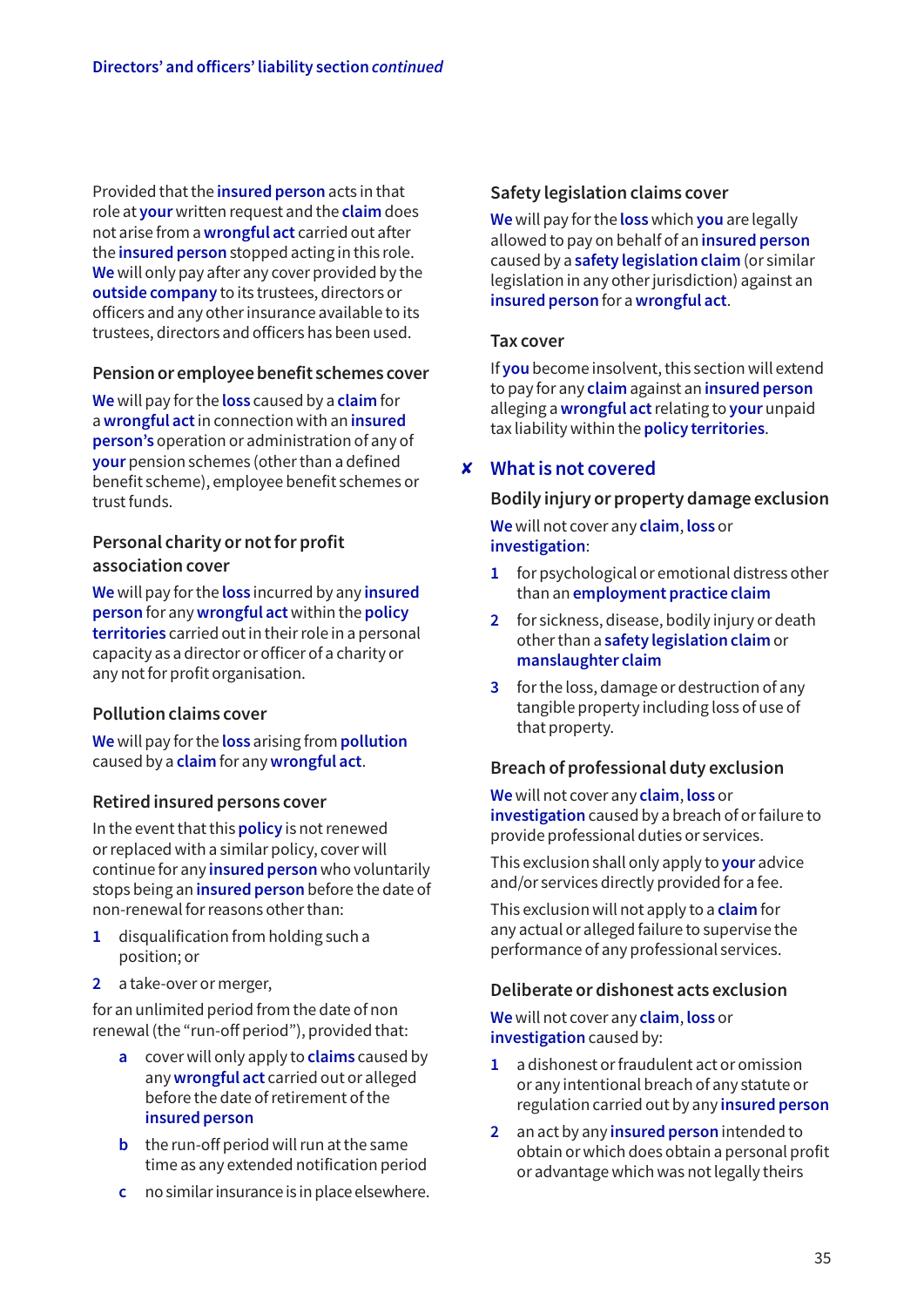**3** an act intended to obtain or which does obtain a profit for any company other than **you** where an **insured person** is a director, officer or employee of that company.

This exclusion will only apply after a court ruling or an admission by an **insured person** that such an act did take place.

#### **Defined benefit pension schemes exclusion**

**We** will not cover any **claim**, **loss** or **investigation** caused by:

- **1** an **insured person's** operation or administration of any defined benefit pension scheme
- **2** an **insured person's** breach of any legislation or regulation relating to any defined benefit pension scheme.

#### **Excess exclusion**

**We** will not pay the **excess** detailed in **your policy**.

#### **Prior claims, investigations and circumstances exclusion**

**We** will not cover any **loss** or **investigation** caused by any **claim**, **investigation** or **circumstance** which **you** were aware of before the start of the **period of insurance**.

#### **Prior litigation exclusion**

**We** will not cover any **claim**, **loss** (as defined in each section of the **policy**) or **investigation** caused by any previous or known litigation or proceedings (including allegations from the same or essentially the same facts) involving an **insured person**, **you** or an **outside company** started before the date of **your** first purchase of Officers Liability insurance.

#### **Related party claims in the United States of America exclusion**

**We** will not cover any **claim**, **loss** or **investigation** caused by any **claim** brought by **you**, an **outside company** or an **insured person** within or subject to the laws of the United States of America.

This exclusion will not apply to:

**1 defence costs**

- **2** any shareholder derivative proceedings in **your** name without **your** or any **insured person's** solicitation, assistance or participation
- **3** any **claim** brought by **your** liquidator, receiver or administrative receiver or similar body
- **4** any **employment practices claim**
- **5** any **claim** made by a previously **insured person** of **yours**
- **6** any **claim** seeking a contribution or indemnity if that **claim** would be covered by this section if made against an **insured person**.

#### **Share offerings exclusion**

**We** will not cover any **loss** (as defined in each section of the **policy**) or **investigation** caused by any **claim** for a **wrongful act** relating to any actual public offering of **your** share capital unless:

- **1 we** have given **our** prior written agreement; and
- **2 you** have paid any additional premium and accepted any amendments **we** may need to make to the terms and conditions of this **policy**.

# **Specific United States of America legislation exclusion**

**We** will not cover any **claim**, **loss** or **investigation** caused by the following legislation in the United States of America:

- **1** any breach of the Racketeer Influenced and Corrupt Organizations Act 18 USC Sections 1961 et seq., any amendments to this Act or any rules or regulations made under it
- **2** any breach of the Securities Act of 1933 or the Securities Exchange Act of 1934, both as amended, the rules or regulations of the Securities Exchange Commission under either or both Acts, similar securities laws or regulations of any state, or any laws of any state relating to any transaction caused by, involving or relating to the sale of securities
- **3** any breach of the Employment Retirement Income Security Act of 1974 as amended, or any rules or regulations made under it, or similar provisions of any federal, state or local law.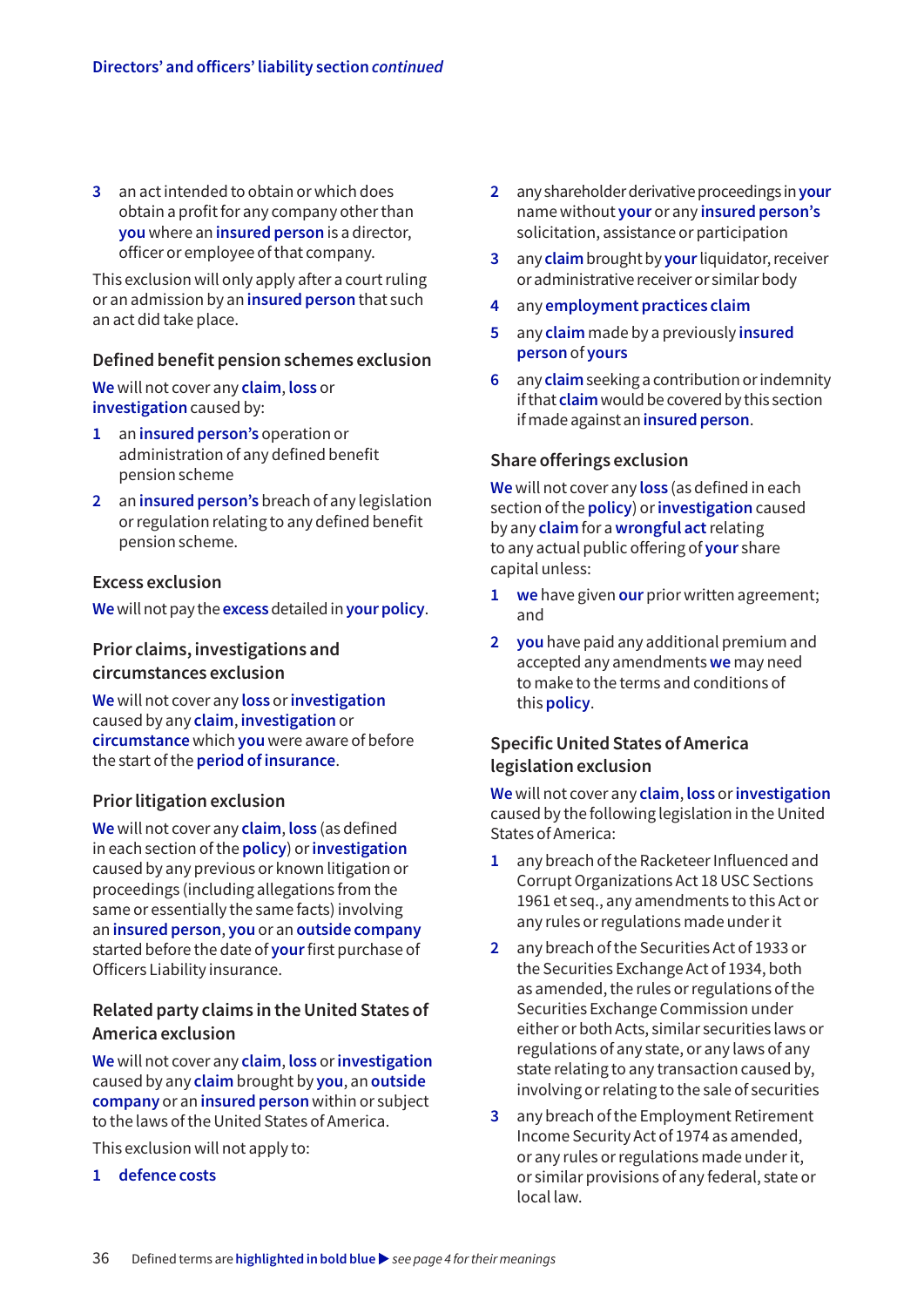#### **Takeovers and mergers exclusion**

**We** will not cover any **loss** (as defined in each section of the **policy**) or **investigation** caused by any **claim** for a **wrongful act** after **you**

- **1** merge with another company; or
- **2** any party acquires more than 50% of **your** issued share capital.

# **Section conditions**

These conditions of cover only apply to this section. **You** must comply with the following conditions to have the full protection of **your policy**. Conditions may specify circumstances whereby non-compliance will mean that **you** will not receive payment for a claim. However **you** will not be covered and **we** will not pay **your** claim if **you** are unable to prove that the non-compliance with these conditions could not have increased the risk of the loss which actually occurred in the circumstances in which it occurred.

If **you** are unsure about any of these conditions or whether **you** need to notify **us** about any matter, please contact **us**.

These conditions of **your** wording all apply equally to each **insured person** and to **you** other than the Fair presentation of risk condition and the Severability condition.

# **Claims conditions**

**You** and/or any **insured person** must reimburse **us** for any **defence costs** paid where it is later determined that there is no cover under this **policy**.

If a **claim** is made which is not completely covered by any section of this **policy**, **we** will agree with **you** or any **insured person** a fair allocation between **loss** (as defined in each section of the **policy**) that is covered and **loss** (as defined within each section of the **policy**) not covered by this **policy**.

#### **Claims notification condition**

#### **You** must:

**1** as soon as possible within the **period of insurance** or at the latest within 45 days after it expires

- **a** give **us**, and the **crisis public relations consultants** where appropriate, notice of any **claim** under this **policy**, in accordance with the terms of each section
- **b** give **us**, and the **crisis public relations consultants** where appropriate, all the information **we** request
- **2** immediately
	- **a** on receipt send **us** every letter, court order, summons or other legal documents served upon **you**
	- **b** tell **us** about any **investigation**, prosecution, inquest or fatal accident inquiry or dispute for referral to adjudication or court proceedings in connection with any potential **claim**, in accordance with the terms of each section
	- **c** unless agreed with **us** in writing, notify the police of any fraudulent or criminal activity upon discovery.

**We** will not pay **your** claim where **you** have not complied with this condition.

#### **Claims procedures condition**

- **1 You** must take, or allow others to take, practical steps to minimise any **claim**.
- **2** At **your** expense **you** must provide **us** with
	- **a** full details in writing and any further information **we** may reasonably require
	- **b** any assistance to enable **us** to settle or defend a **claim**
	- **c** details of any other relevant insurances.
- **3 You** may appoint legal representation with **our** prior written consent. Where **we** agree to **your** legal representation, the maximum following hourly rates shall apply:

Partner – £185 per hour, Associate – £150 per hour, Solicitor – £115 per hour, Paralegal – £90 per hour.

If it is not possible to obtain **our** consent before incurring costs, **we** will agree to this providing **our** agreement is obtained within 14 days.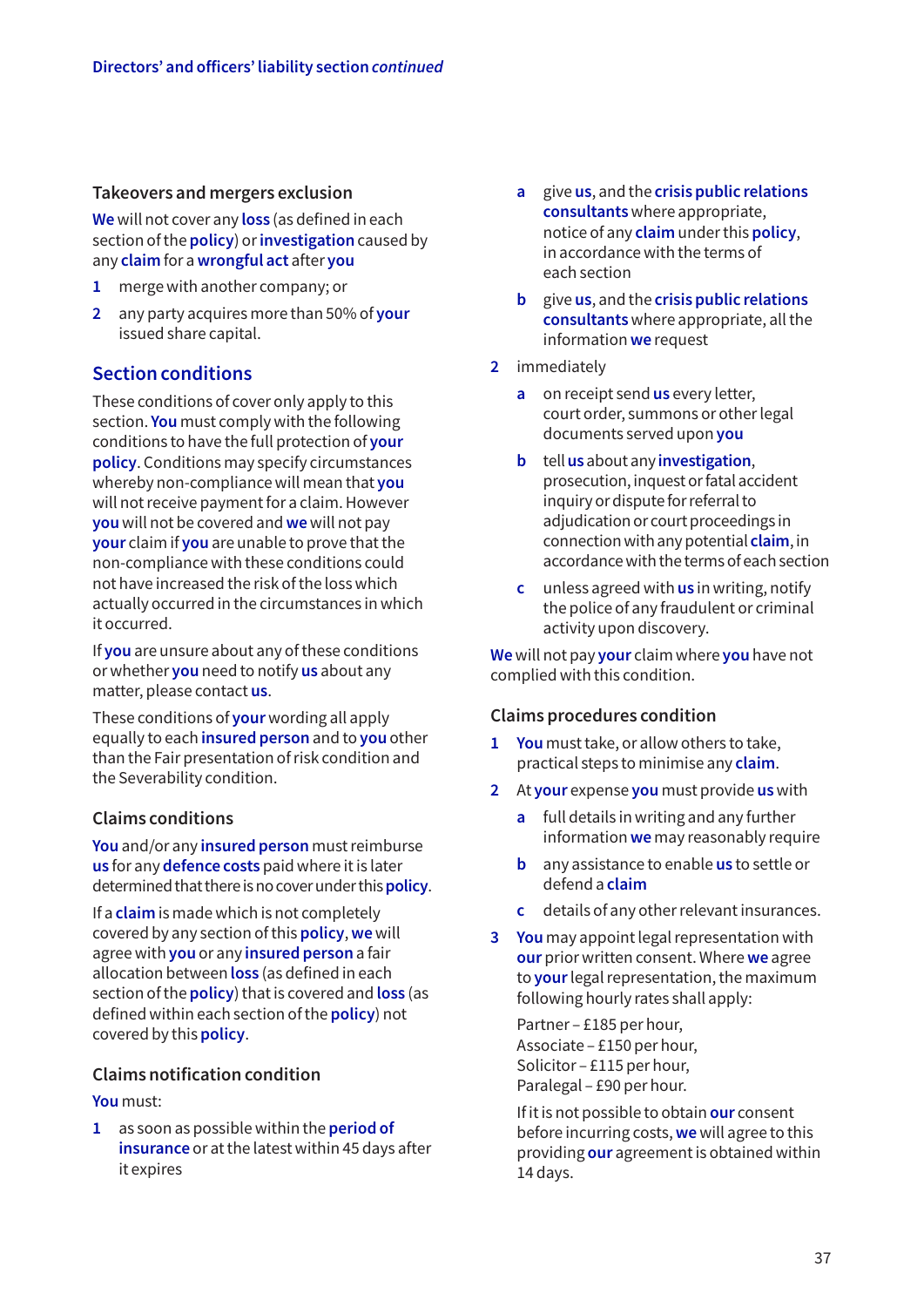Where a **claim** is made against **you** and/or more than one **insured person**, unless there is a conflict of interest, the same legal representative should be used.

- **4 You** must not accept, negotiate, pay, settle, admit or reject any **claim** without **our** prior written consent.
- **5 We** have the right to fully participate in the defence of any **claim** including the negotiation of any settlement. **We** will also have the right to defend any **claim** made against **you**.
- **6** Where it is assessed by **us** and **your** legal representation that **you** have a greater than 60% prospect of success, **you** shall have the right to defend any **claim** made against **you** or any **insured person**.

**We** will not pay **your** claim where **you** have not complied with this condition.

#### **Notification of potential claims condition**

**You** may give **us** notice of any circumstance which might lead to a **claim** under this **policy** giving reasons for the expectation and including full details of the people and dates involved.

Where **we** accept the **circumstance** any future **claim** arising from this **circumstance** shall be deemed to have been made in the **period of insurance** in which the **circumstance** was first notified.

#### **Severability condition**

All information which any **insured person** provided before **we** agreed to insure **you** will be considered as a separate application for each **insured person**.

The knowledge of or any statement made by any **insured person** will not be applied to any other **insured person** for the purposes of deciding whether cover is available for any **claim**.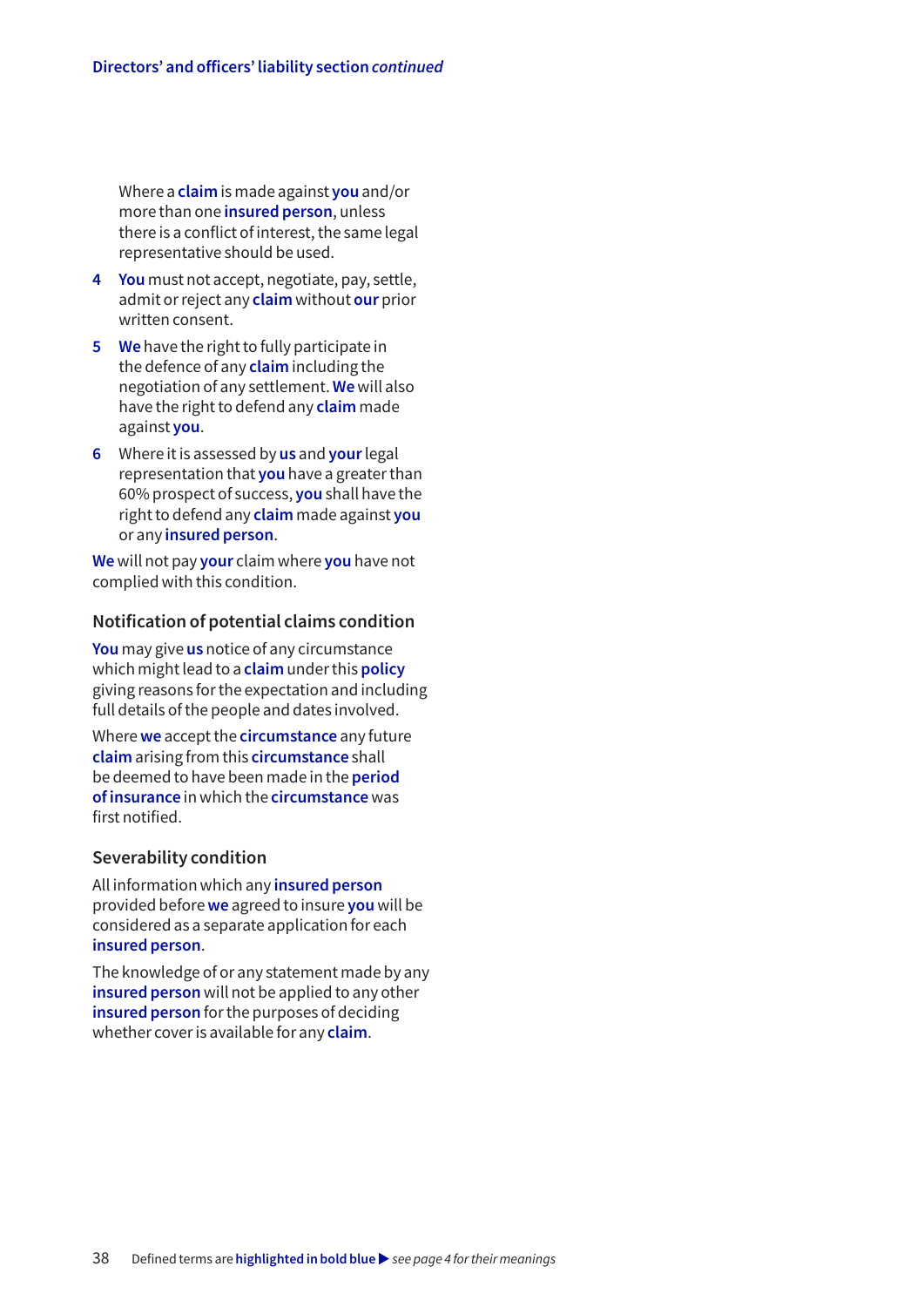# **Contents – all risks section**

#### **Contents of this section**

| Meanings of defined terms | 39  |
|---------------------------|-----|
| What is covered           | -39 |
| What is not covered       | 40  |

**Your** schedule will show if this section is covered.

# **Meanings of defined terms**

**You** can find the meanings for words in bold blue on page 4. There are some words that may only appear in this section or are defined differently and their meanings are shown here.

# **Damage**

Loss, destruction or damage.

# **Hacking**

Unauthorised access to any computer or other equipment, component, system or item which processes, stores, transmits or retrieves data.

# **Property insured**

Office and business equipment, including portable electronic equipment, belonging to, or borrowed or leased by **you**, or **your** partners, principals, directors or employees, used in connection with the **business**, referred to in **your** schedule as 'Contents – all risks', anywhere within the **policy territories** or temporarily, elsewhere in the world.

# **Virus or similar mechanism**

Program code, programming instruction or any set of instructions intentionally constructed with the ability to damage, interfere with or otherwise adversely affect computer programs, data files or operations whether involving self-replication or not.

# **What is covered** 3

**We** will pay **you** for accidental **damage** to the **property insured**, occurring during the **period of insurance** in accordance with the following basis of settlement.

#### **Basis of settlement**

**We** will pay **you** for the value of the **property insured** at the time of its **damage** or for the amount of the **damage**, or at **our** option reinstate or replace the **property insured** or any part of it and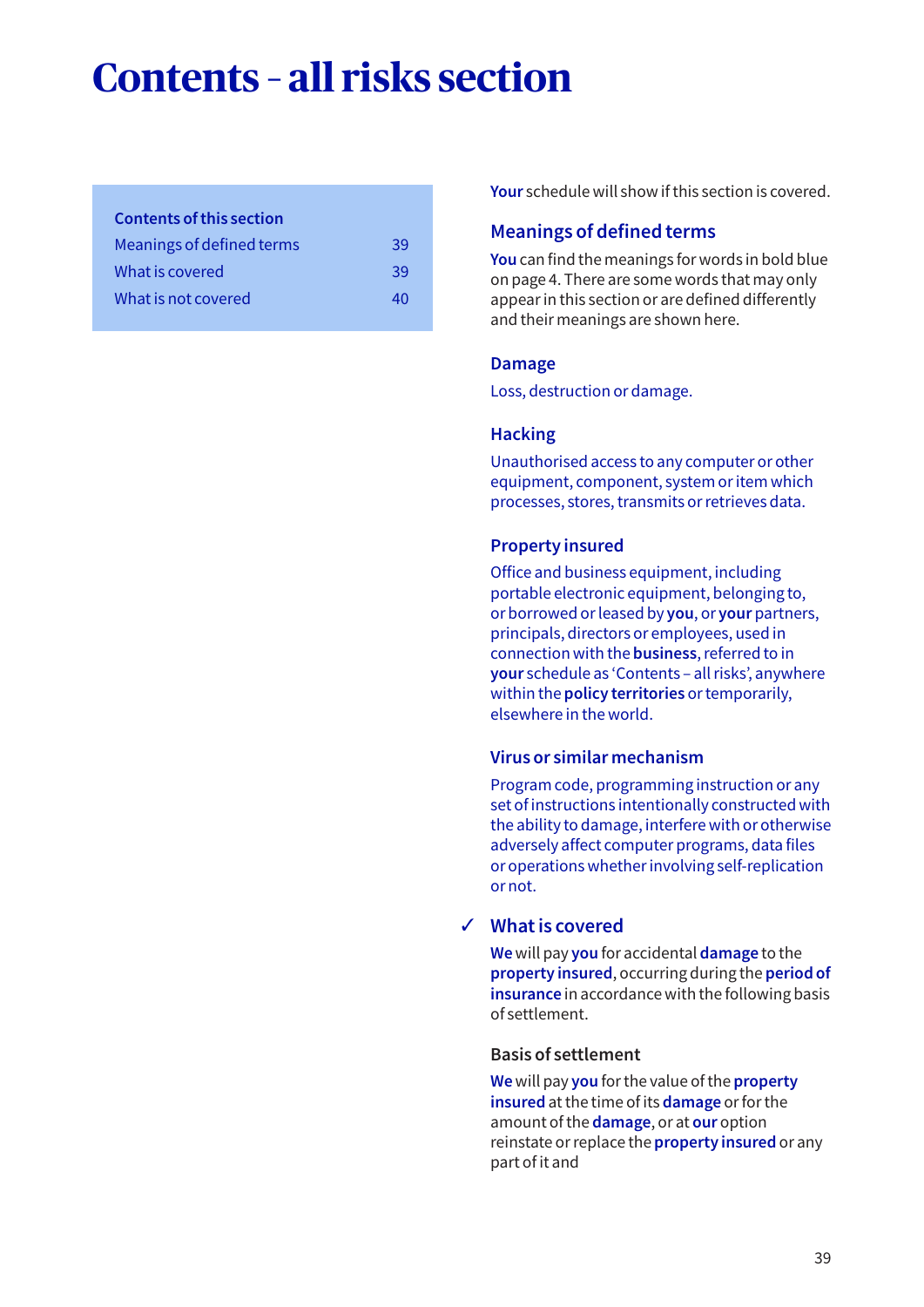- **1** claims for the total loss or destruction of **property insured**, will be settled on the basis of replacement of property similar to, but no better or more extensive than the **property insured** when new
- **2** claims for partial loss or destruction of **property insured**, will be settled on the basis of restoration to a condition no better or more extensive than the condition of the **property insured** when new.

**We** will not cover more than the sum insured shown in **your** schedule for the **property insured**.

In the event of any loss the sum insured will be automatically reinstated from the date of the loss, unless there is written notice either by **us** or by **you** saying otherwise. **You** will have to pay an additional premium for this.

### **Financial interest cover**

The financial interest of anyone with whom **you** have entered into a loan, lease or hire purchase agreement for any item or part of the **property insured** is automatically noted and in the event of a claim **we** should be given details of the financial interest.

# **What is not covered** 8

#### **Breakdown exclusion**

**We** will not cover **you** for damage caused by mechanical or electrical breakdown or derangement.

#### **Date recognition exclusion**

**We** will not cover **you** for damage to **property insured** directly or indirectly caused by, contributed to by, or arising from the failure of equipment (including hardware and software) to correctly recognise any given date, or to process data, or to operate properly, due to failure to recognise any given date.

#### **Electronic equipment exclusion**

**We** will not cover **you** for damage to any computer or other equipment, component, system or item which processes, stores, transmits or retrieves data or any part of it, whether tangible or intangible (including any information, programs or software) and whether **your** property or not, where **damage** is caused to the **property insured** by programming or operator error, **virus or similar mechanism** or **hacking**, including where this results from the actions of malicious persons or thieves.

#### **Excess exclusion**

**We** will not cover **you** for the amount of the **excess** shown in **your** schedule.

### **Radioactive contamination exclusion**

**We** will not cover any claims directly or indirectly caused by or contributed to by, or resulting or arising from any type of nuclear radiation, nuclear material, nuclear waste, nuclear reaction or radioactive contamination.

#### **Sonic bangs exclusion**

**We** will not cover **you** for damage by pressure waves caused by aircraft and other aerial devices travelling at sonic or supersonic speeds.

#### **Terrorist act exclusion**

**We** will not cover **you** for any damage, cost or expense directly or indirectly, caused by, resulting from or in connection with **terrorist act**.

#### **Unattended vehicle exclusion**

**We** will not cover **you** for theft or attempted theft of **property insured** while contained in an unattended vehicle or trailer, unless there is evidence of forcible and violent entry to the vehicle or trailer.

#### **Unexplained losses**

**We** will not cover **you** for unexplained disappearance or inventory shortage.

#### **War risk exclusion**

**We** will not cover

- **1** any claims caused by or happening through war, invasion, act of foreign enemy, hostilities (whether war is declared or not), civil war, rebellion, revolution, insurrection or military or usurped power
- **2** confiscation, nationalisation, requisition or damage to property by or under the order of any government or public or local authority.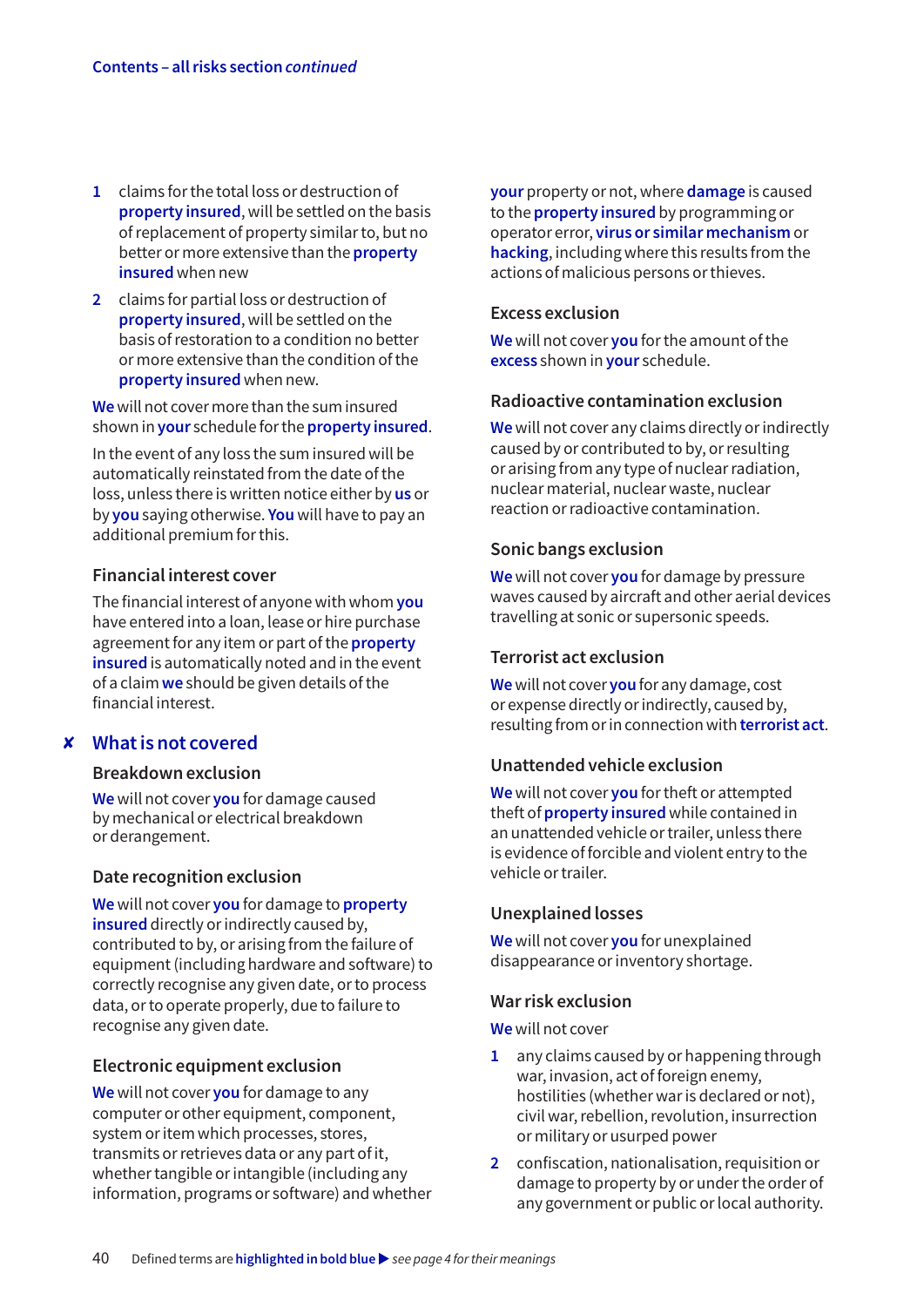# **Wear and tear exclusion**

**We** will not cover **you** for

- **1** damage due to wear and tear or gradual deterioration, rust, action of light or atmospheric conditions
- **2** the cost of normal upkeep, cleaning or normal repairs.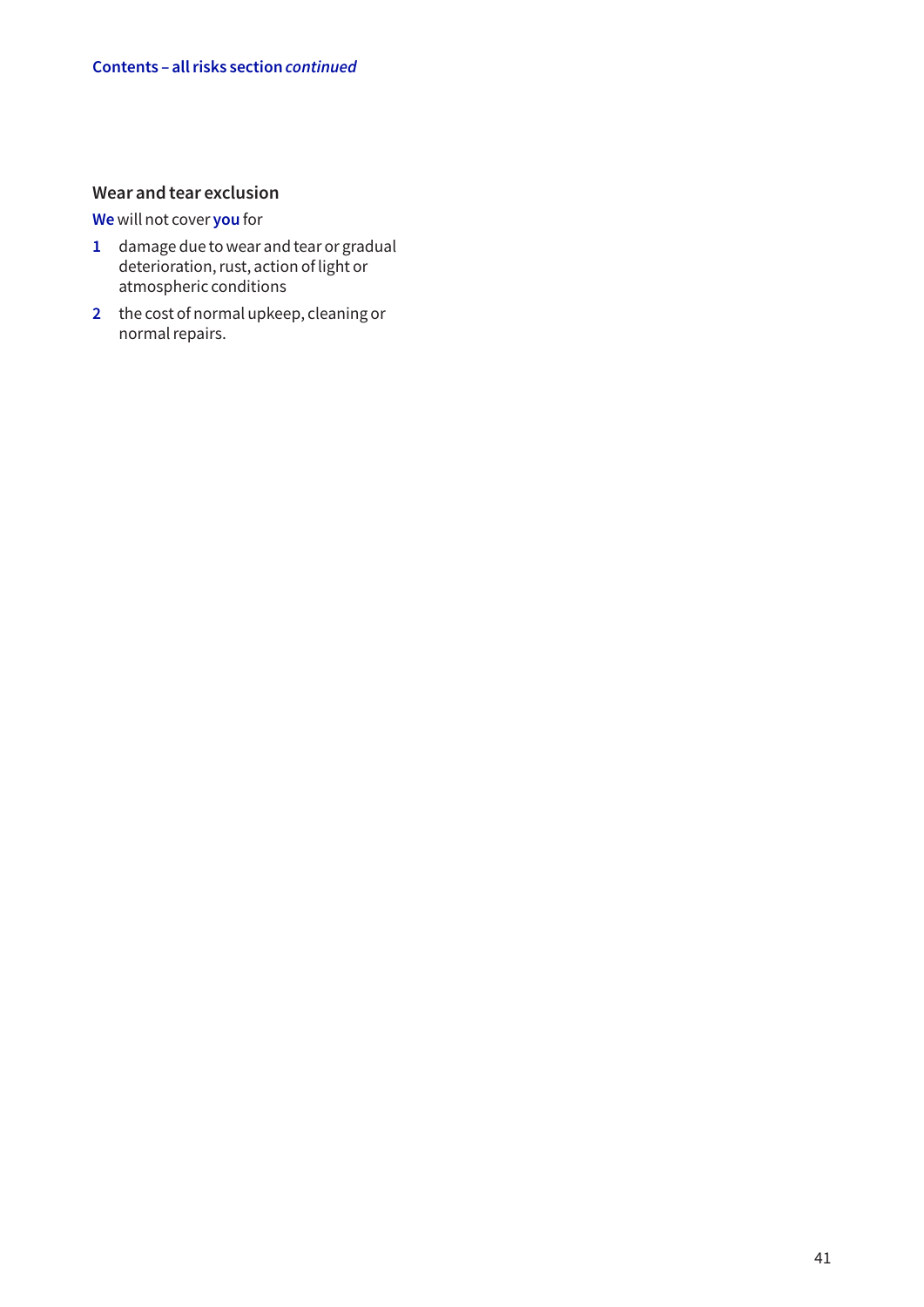# **Making a complaint**

AXA Insurance aims to provide the highest standard of service to every customer.

If **our** service does not meet **your** expectations **we** want to hear about it so **we** can try to put things right.

All complaints **we** receive are taken seriously. Following the steps below will help **us** understand **your** concerns and give **you** a fair response.

# **Making your complaint**

The majority of complaints can be resolved quickly and satisfactorily by the department **you** are dealing with. If **your** complaint relates to a **claim**, please contact the department dealing with the **claim**. If **your** complaint relates to anything else, please contact the agent or AXA office where **your policy** was purchased. Telephone contact is often the most effective way to resolve complaints quickly.

Alternatively **you** can write to **us** at

#### **AXA Insurance complaints:**

图

 $\boxed{\boxtimes}$ 

AXA Insurance Commercial complaints AXA House 4 Parklands Lostock Bolton BL6 4SD

#### **All claims complaints:**

Tel: **01204 815359**

Email: **commercial. complaints@ axa-insurance.co.uk** When **you** make contact please tell **us** the following information:

- **•** Name, address and postcode, telephone number and e-mail address (if **you** have one).
- **• Your policy** and/or **claim** number, and the type of policy **you** hold.
- **•** The name of **your** insurance agent/firm (if applicable).
- **•** The reason for **your** complaint.

Any written correspondence should be headed '**COMPLAINT**' and **you** may include copies of supporting material.

# **Beyond AXA**

Should **you** remain dissatisfied following **our** final written response, **you** may be eligible to refer **your** case to the Financial Ombudsman Service (FOS).

The FOS is an independent body that arbitrates on complaints about general insurance products. The FOS can only consider **your** complaint if **we** have given **you our** final decision.

**You** have six months from the date of **our** final response to refer **your** complaint to the FOS. This does not affect **your** right to take legal action.

| <b>The Financial Ombudsman Service</b> |                                                                                                       |
|----------------------------------------|-------------------------------------------------------------------------------------------------------|
|                                        | Financial Ombudsman Service<br><b>Exchange Tower</b><br>Harbour Exchange Square<br>I ondon<br>E14 9SR |
|                                        | Telephone: 0800 023 4567* or<br>0300 123 9123**                                                       |
|                                        | Fax: 020 7964 1001                                                                                    |
|                                        | Email: <b>complaint.info@</b><br>financial-ombudsman.org.uk                                           |
|                                        | Website: <b>WWW.financial-</b><br>ombudsman.org.uk                                                    |
|                                        |                                                                                                       |

\* free for people phoning from a 'fixed line' (for example, a landline at home)

\*\* free for mobile phone users who pay a monthly charge for calls to numbers starting 01 or 02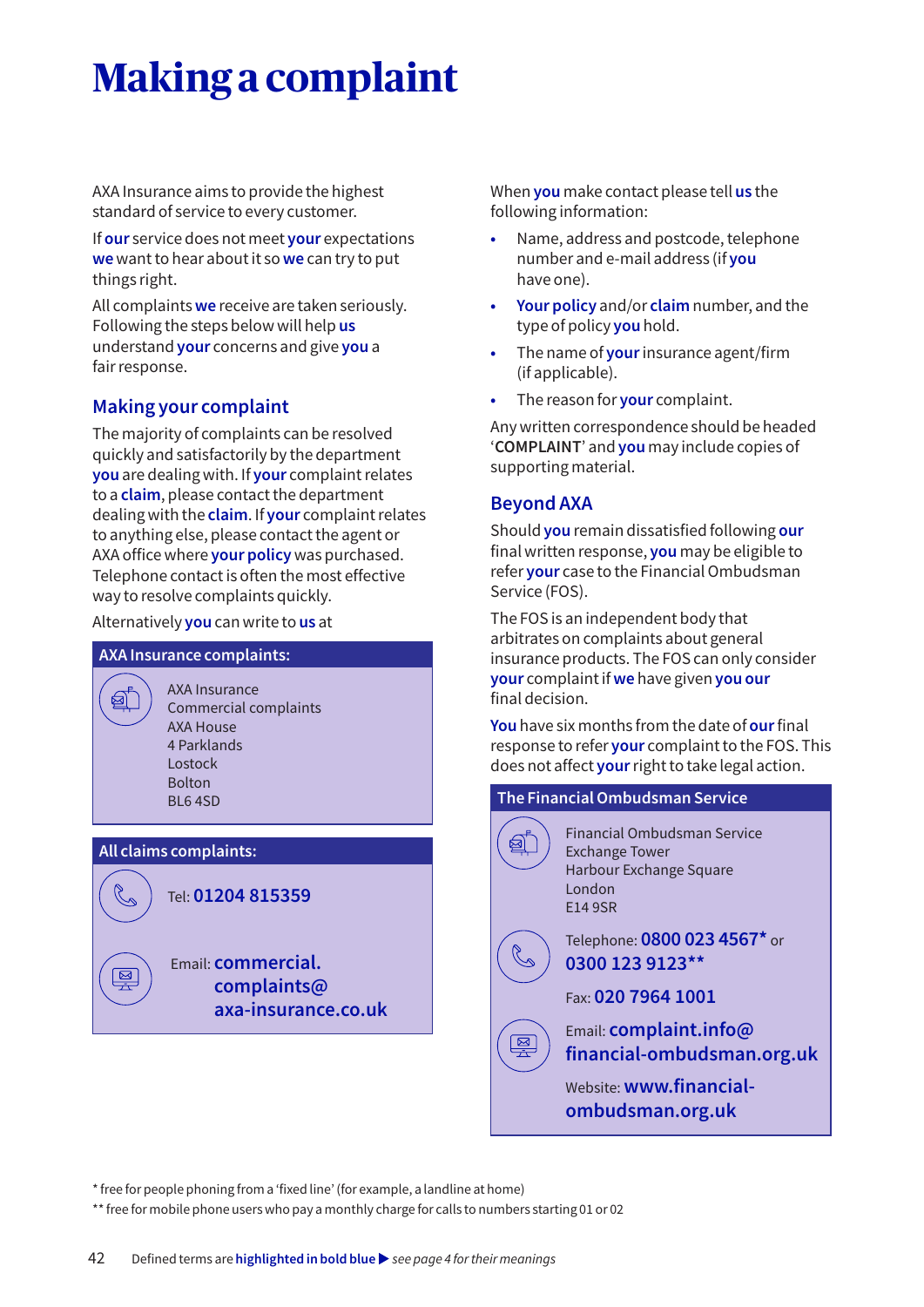# **Our promise to you**

**We** will

- **•** Acknowledge written complaints promptly.
- **•** Investigate **your** complaint quickly and thoroughly.
- **•** Keep **you** informed of progress of **your** complaint.
- **•** Do everything possible to resolve **your** complaint.
- **•** Acknowledge when **we** have made a mistake and learn from them.
- **•** Use the information from complaints to continuously improve **our** service.

# **Financial Services Compensation Scheme (FSCS)**

AXA Insurance UK plc are covered by the Financial Services Compensation Scheme (FSCS). **You** may be entitled to compensation in the unlikely event **we** cannot meet **our** obligations to **you**. This depends on the type of insurance, size of the business and the circumstances of the **claim**. Further information about the compensation scheme arrangements is available from the FSCS (www.fscs.org.uk).

The European Commission has also provided an Online Dispute Resolution Service for logging complaints. To use this service please go to: http://ec.europa.eu/odr